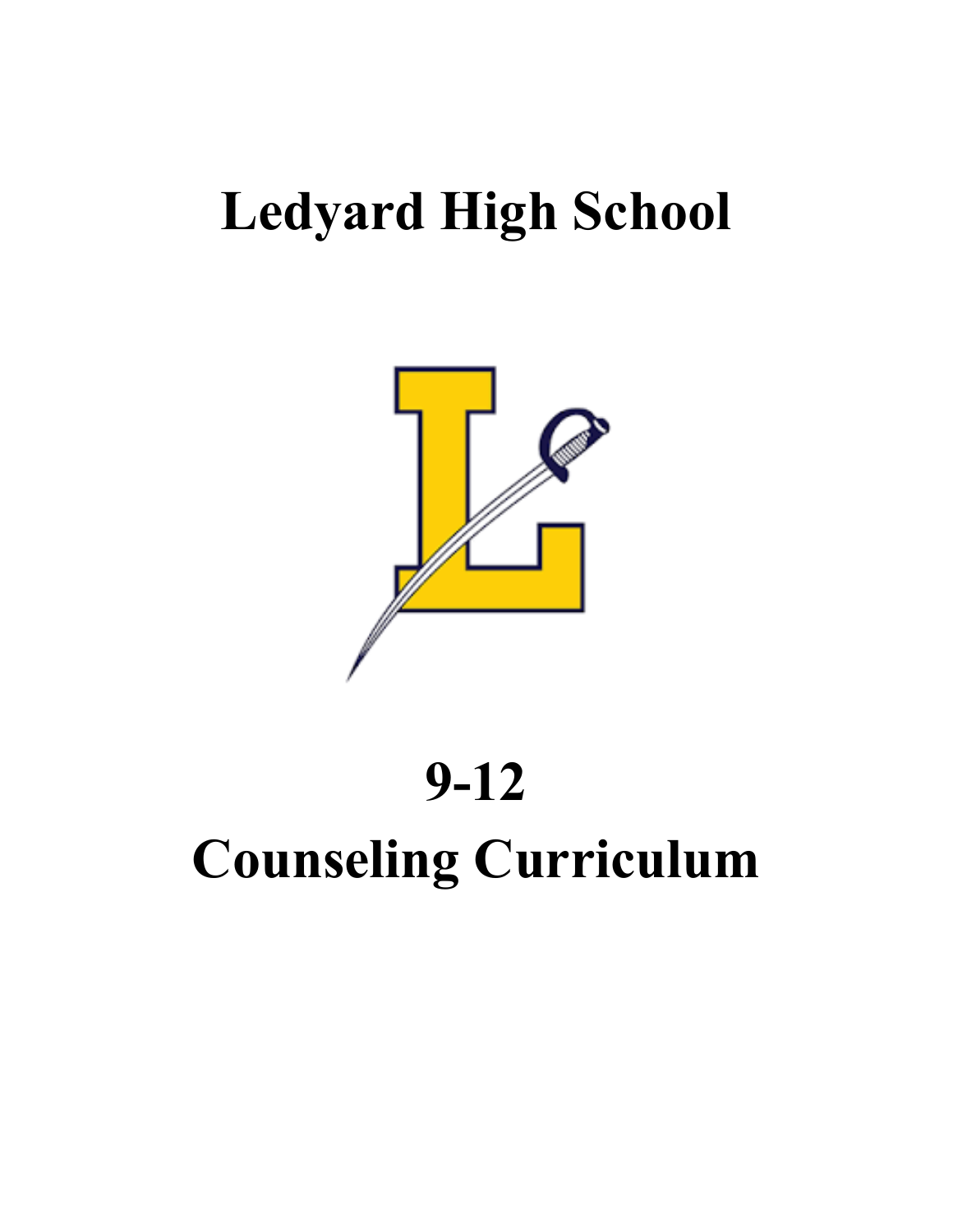## **Created 2017 Table of Contents**

#### **COUNSELOR CASELOADS**

**Mr. David Doyle, Director:** *Grades 9-12: I,* **K, O -** *Grades 11 and 12:* **L ddoyle@ledyard.net - Ext. 6706**

**Mrs. Christy Toppa:** *Grades 9-12:* **D, F, G, H, J, Q -** *Grades 9-11:* **E ctoppa@ledyard.net - Ext. 6711**

**Mrs. Lauren Kane:** *Grades 9 and 10: L, M - Grades 9-12: N - Grades 9-11: R* **Lkane@ledyard.net - Ext. 6707**

**Ms. Brittney Duczynski:** *Grades 9-12:* **S-Z -** *Grades 10-12: P - Grade 12: R* **bduczynski@ledyard.net - Ext. 6710**

**Mrs. Michelle Mathieu:** *Grades 9-12: A, B, C - Grade 9: P - Grades 11 and 12: M - Grade 12: E* **mmathieu@ledyard.net - Ext. 6713 or Ext. 6709**

**Mrs. Carol Schwenk, Career Development Coordinator: cschwenk@ledyard.net - Ext. 6147**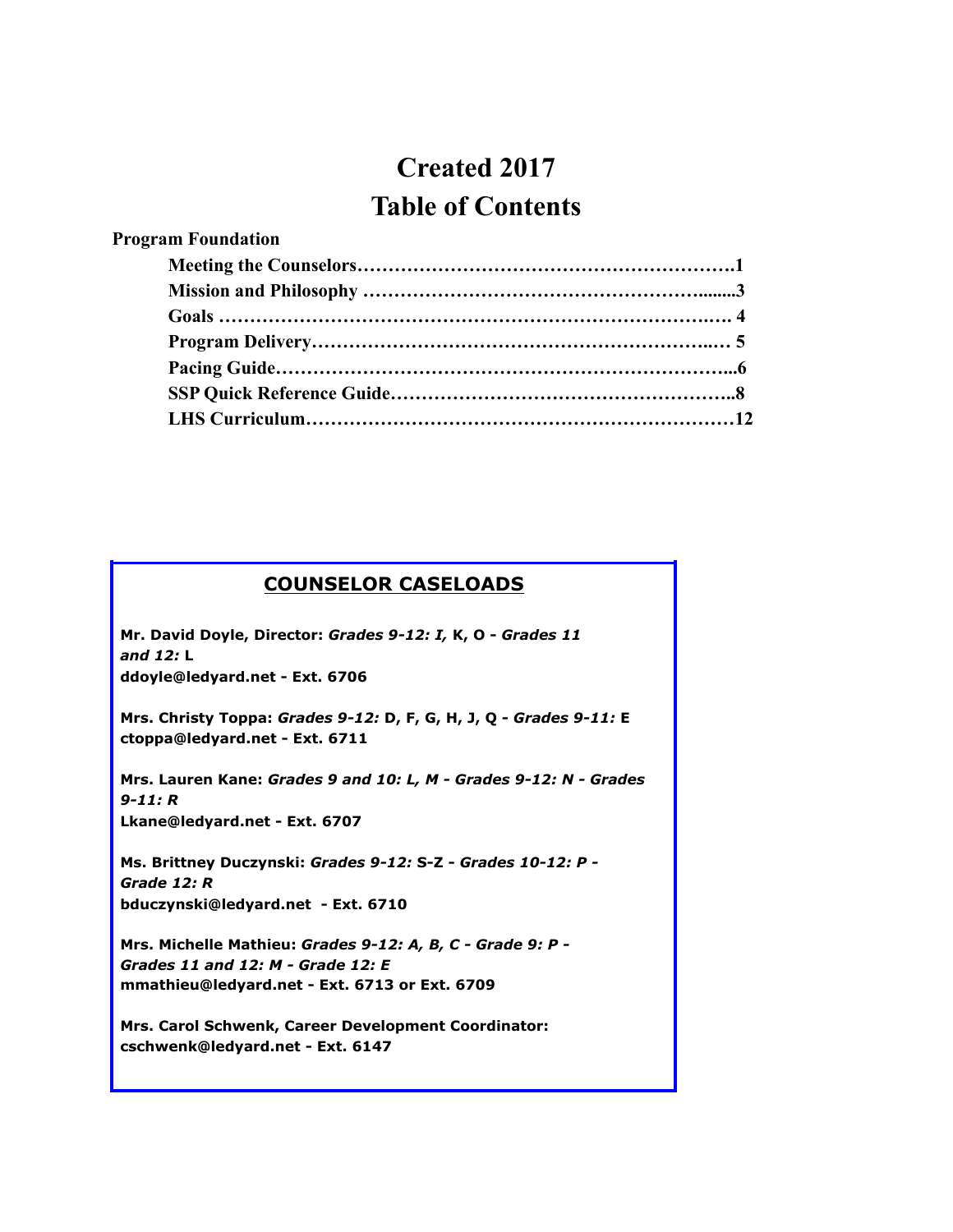#### **MISSION STATEMENT**

The Ledyard High School Counseling Department strives to empower all students to develop knowledge, skills, and qualities necessary to become critical thinkers and problem solvers in an ever changing society. The delivery of our comprehensive school counseling program focuses on all student's academic, career and social emotional growth and aims to help them achieve their unique potential.

#### **BELIEFS**

The Ledyard High School Counseling program is founded in the belief all students are unique and capable of individual growth. School Counselors at Ledyard High School believe:

- Collaboration within the school community enhances student success.
- Advocating for families, students, and staff will help achieve a common goal.
- Equity and access is critical in positive student outcomes.
- Data analysis is crucial in identifying and supporting student and community needs.

#### **VISION**

#### **Ledyard High School Alumni will:**

- Have the knowledge and interpersonal skills needed to collaborate and communicate proficiently.
- Advocate for themselves and others
- Engage as responsible and productive members of society.
- Think critically and creatively to make informed life decisions.
- Effectively problem solve, persevere and adapt to change.
- Have confidence in their goals for the future

#### **Program Delivery**

#### **Direct Student Services**

Direct services are in-person interactions between school counselors and students and include the following:

**School Counseling Core Curriculum:** This curriculum consists of structured lessons designed to help students attain the desired competencies and to provide all students with the knowledge,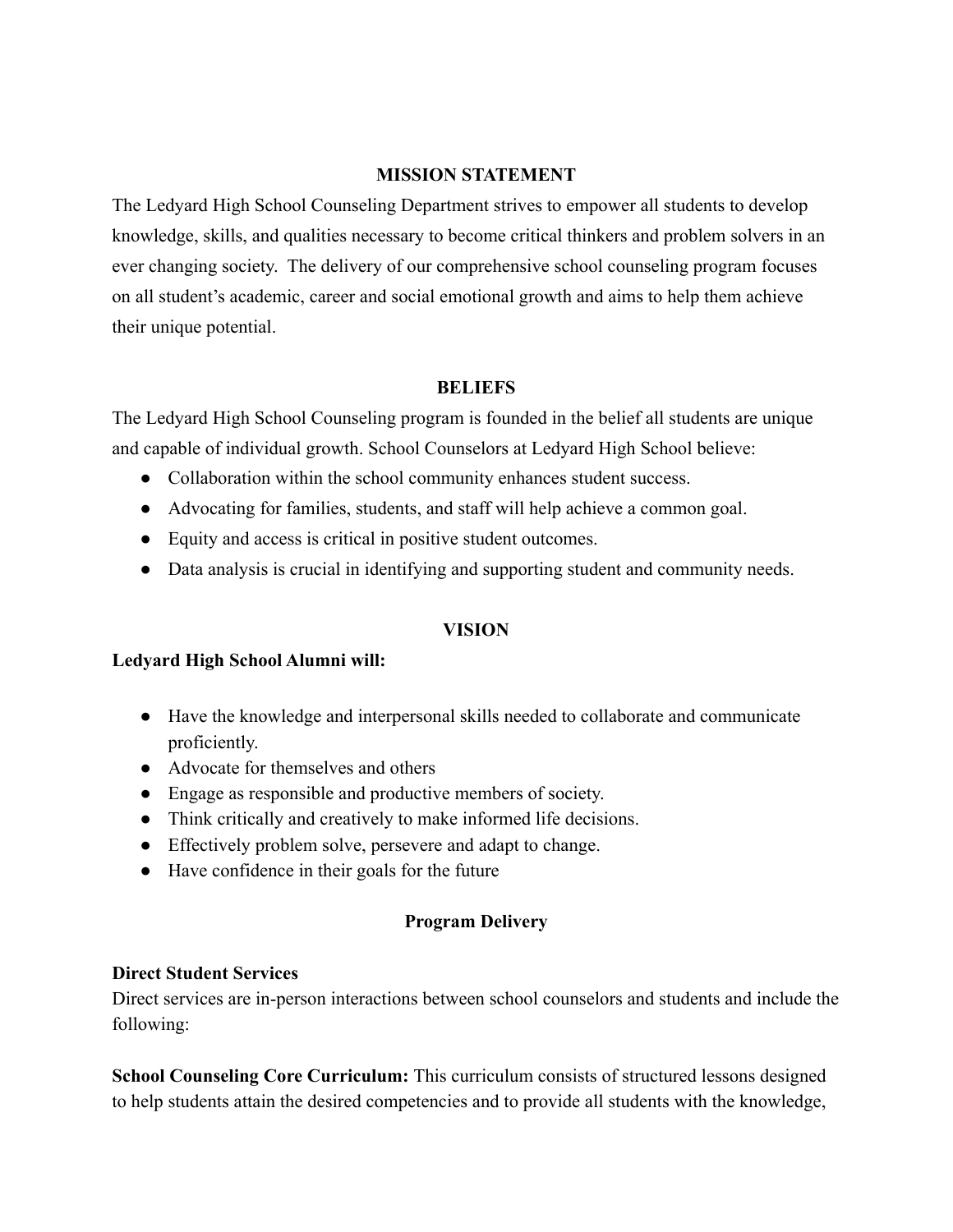attitudes and skills appropriate for their developmental level. The school counseling core curriculum is delivered throughout the school's overall curriculum and is systematically presented by school counselors in collaboration with other professional educators in K-12 classroom and group activities.The curriculum is aligned and supports the goals of the district's strategic plan for student academic improvement. The curriculum is integrated across the content areas- academic, career, and personal social development. The curriculum component:

- Is planned
- Ongoing and systematic in delivery
- Includes a clear explanation of the scope and sequence of its units of instruction
- Clearly outlines the goals and competencies students will achieve at each grade level

**Individual Student Planning:** School counselors coordinate ongoing systemic activities designed to assist students in establishing personal goals and developing future plans.There is a systematic delivery of individual student planning sessions on an annual basis continuing throughout the high school years. These sessions result in Student Success Plans, academic, and college planning for each student,

**Responsive Services:** Responsive services are activities designed to meet students' immediate needs and concerns. Responsive services may include counseling in individual or small-group settings or crisis response. The procedures, activities and services of the Ledyard High School counseling program ensure appropriate and timely response to immediate needs of students.

- Intervention services are delivered through individual and or group counseling
- Prevention and intervention services are delivered in collaboration with teachers, administrators, and student services staff.
- The consultation process is used by school counselors to inform stakeholders of the best way to help students succeed in their academic, career and personal/social development.
- Participation on school based teams with other specialists and or community professionals is used by school counselors to identify services for students in need.

**Indirect Student Services:** Indirect services are provided on behalf of students as a result of the school counselor's' interactions with others including referrals for additional assistance, consultation and collaboration with parents, teachers, other educators and community organizations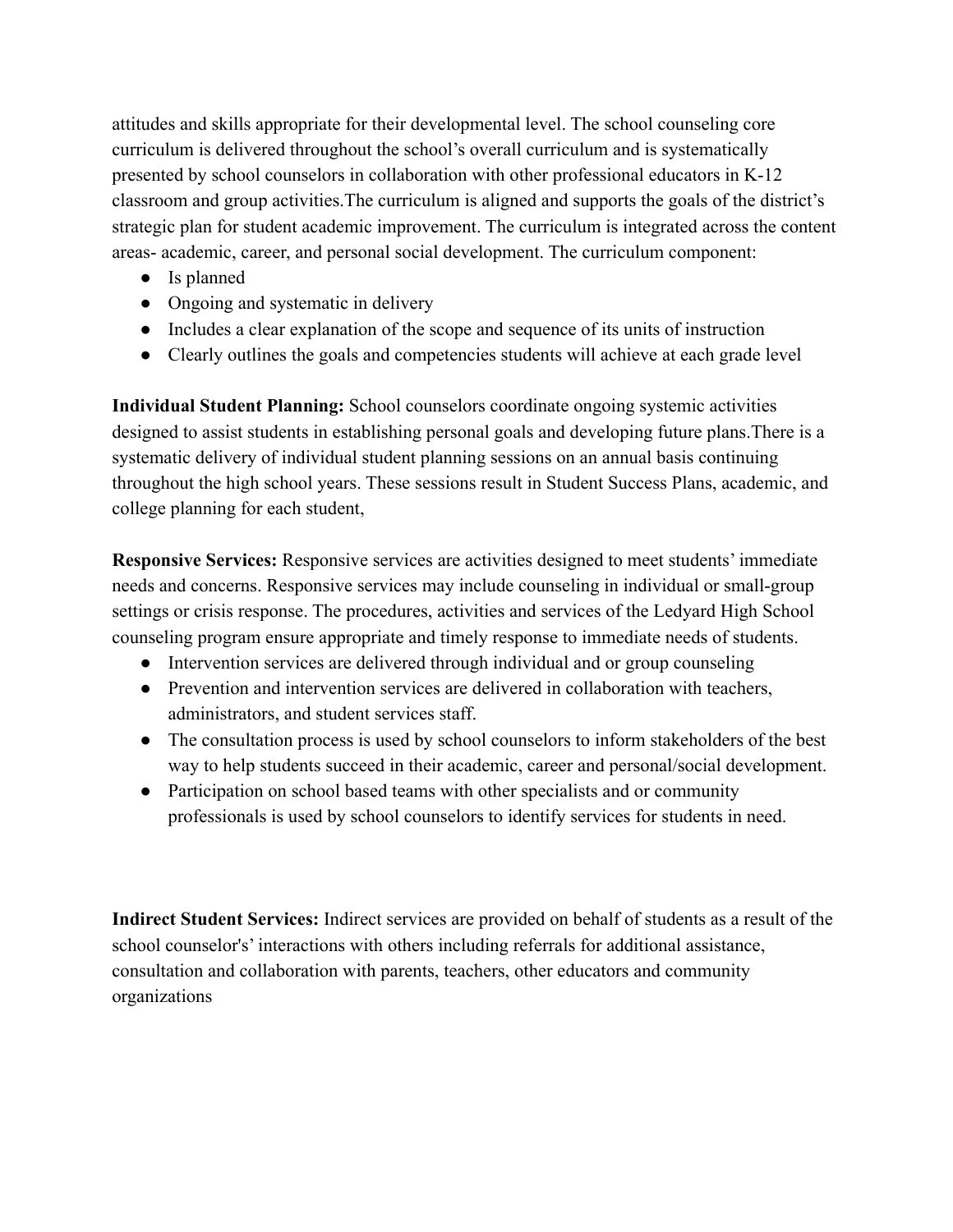#### **Overview**

### **School Counseling Curriculum at Ledyard High School**

The comprehensive school counseling curriculum at Ledyard High School supports students in their academic, career and personal/social development. The focus of the curriculum at this level is on transitioning middle school students to the high school environment, assisting all students with postsecondary planning, such as higher education, career paths, employment skills and goals. School counselors deliver curriculum through a variety of instructional strategies to include classroom lessons, and advisory meetings. The use of technology is incorporated into the curriculum delivery process.

#### **Topics to be Covered**

- Transition from middle to high school
- PSAT prep
- Developing SMART goals
- Course Planning
- Mock College Admissions
- Study skills
- Postsecondary Planning
- Peer Relations
- Communication/ Conflict resolution
- Career Awareness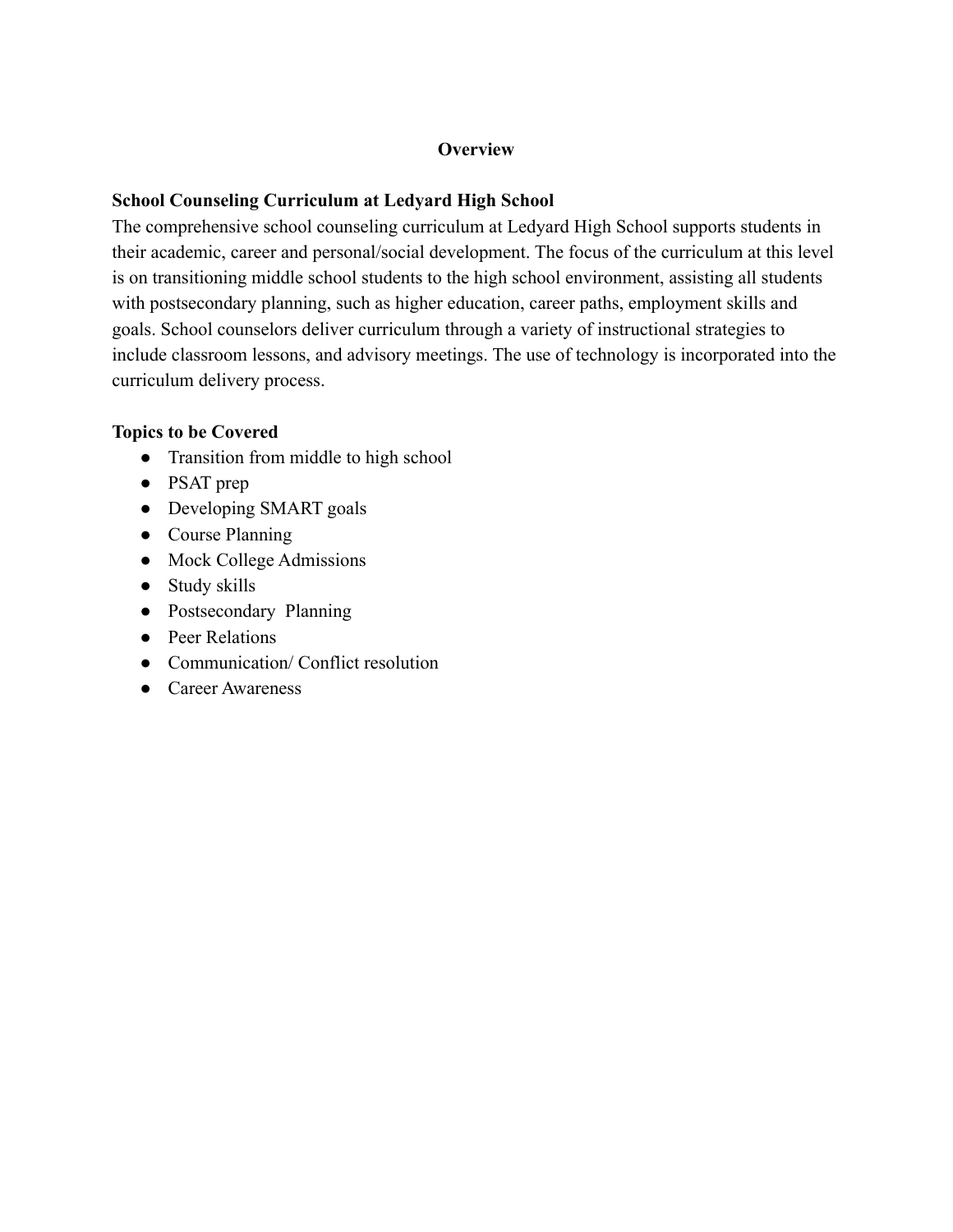| <b>MONTH</b>         | <b>GRADE 9</b>                                                                                                            | <b>GRADE 10</b>                                            | <b>GRADE 11</b>                                                                                                                       | <b>GRADE 12</b>                                                               |
|----------------------|---------------------------------------------------------------------------------------------------------------------------|------------------------------------------------------------|---------------------------------------------------------------------------------------------------------------------------------------|-------------------------------------------------------------------------------|
| August/<br>September | *Freshman<br>Orientation                                                                                                  | *PSAT Initial<br>Presentation                              | *PSAT Initial<br>Presentation                                                                                                         | *Sr Yr Prep Day &<br>Goals<br>*Sr. College Night<br>$*IP = decision making$   |
| <b>October</b>       | $*IP =$ transition -<br>goals/SSP survey<br>*Study Skills Lesson<br>*College Fair                                         | *PSAT Admin<br>*SSP Survey &<br>Goals<br>*College Fair     | *PSAT Admin<br>*College Fair                                                                                                          | $*IP = Decision Making$<br>*College Fair                                      |
| <b>November</b>      | $*IP =$ transition<br>goals/SSP survey<br>*CIP, LSI - S1                                                                  | *Do what you are<br>$-S1$                                  | *Financial Aid Night<br>*SAT Admin<br>*ASVAB Admin<br>*College<br><b>Admissions Speaker</b>                                           | *Financial Aid Night<br>*SAT Admin<br>*ASVAB Admin<br>$*IP = Decision Making$ |
| <b>December</b>      | $*IP = transition -$<br>goals/SSP survey<br>$^*CIP$ , LSI - S1                                                            | *Do what you are<br>$-S1$ *PSAT<br>Results<br>Presentation | *PSAT Results<br>Presentation                                                                                                         |                                                                               |
| <b>January</b>       | *Career Awareness - S1<br>*Mid - Year Exams & Prep                                                                        |                                                            |                                                                                                                                       |                                                                               |
| <b>February</b>      | *Educational<br>Planning (course<br>selection)<br>*Peer<br><b>Relations Lessons</b><br>*Mock College<br>Admissions Lesson |                                                            | *Career Planning<br>Lesson<br>*AP Informational<br>Session<br>*College Planning<br>Night for Juniors<br>*Resume &<br>Goals/SSP Survey | *AP Informational<br>Session                                                  |
| March                | *Incoming gr. 9<br>Agri-Sci Educational<br>Planning (course                                                               | $*IP = Career$<br>Awareness<br>*Educational                | *College Search -<br><b>US Hist</b><br>$*IP = Career$                                                                                 |                                                                               |

## **PACING GUIDE FOR LESSONS AND PARENTS ACTIVITIES**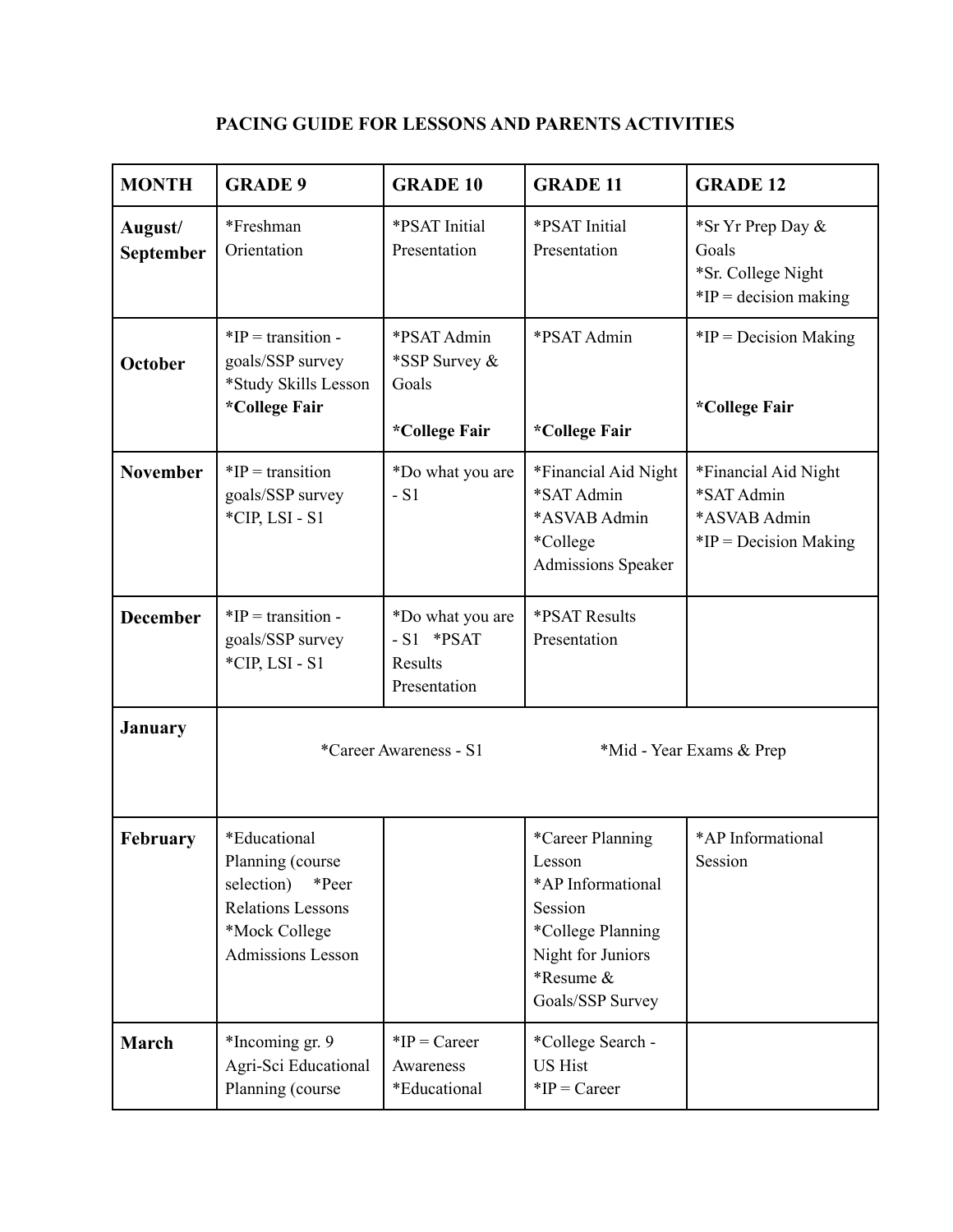|            | select.) & Sched info<br>Night *Incoming 9th<br>gr. Scheduling Info<br>Night *Educational<br>Planning (course<br>select.) at LMS for<br>incoming gr. 9 | Planning (course<br>selection)                                                                                                                     | Planning<br>*Educational<br>Planning (course<br>selection)<br>*SAT Prep                                                                                      |                                                     |
|------------|--------------------------------------------------------------------------------------------------------------------------------------------------------|----------------------------------------------------------------------------------------------------------------------------------------------------|--------------------------------------------------------------------------------------------------------------------------------------------------------------|-----------------------------------------------------|
| April      | *Career Day                                                                                                                                            | $*IP = Career$<br>Awareness<br>*Educational<br>Planning (course<br>selection)<br>*Do what you are<br>$-S2$<br>*ECE info<br>sessions<br>*Career Day | *AP Preadmin Gr.<br>$*IP = Career$<br>11<br>Planning<br>*Educational<br>Planning (course<br>selection) *SAT<br>$*ECE$<br>Prep<br>info session<br>*Career Day | *AP Preadmin Gr.12<br>*Career Day                   |
| <b>May</b> | $*CIP, LSI - S2$<br>*Peer Relations<br>Lesson                                                                                                          | *Do What You<br>Are - S2 *Career<br>awa - S2                                                                                                       | *AP Admin<br>*SAT Admin                                                                                                                                      | *AP Admin<br>*SAT Admin<br>*Senior Exit Survey      |
| June       |                                                                                                                                                        |                                                                                                                                                    | *ACT Admin                                                                                                                                                   | *ACT Admin<br>*College Acceptance<br>Data Collected |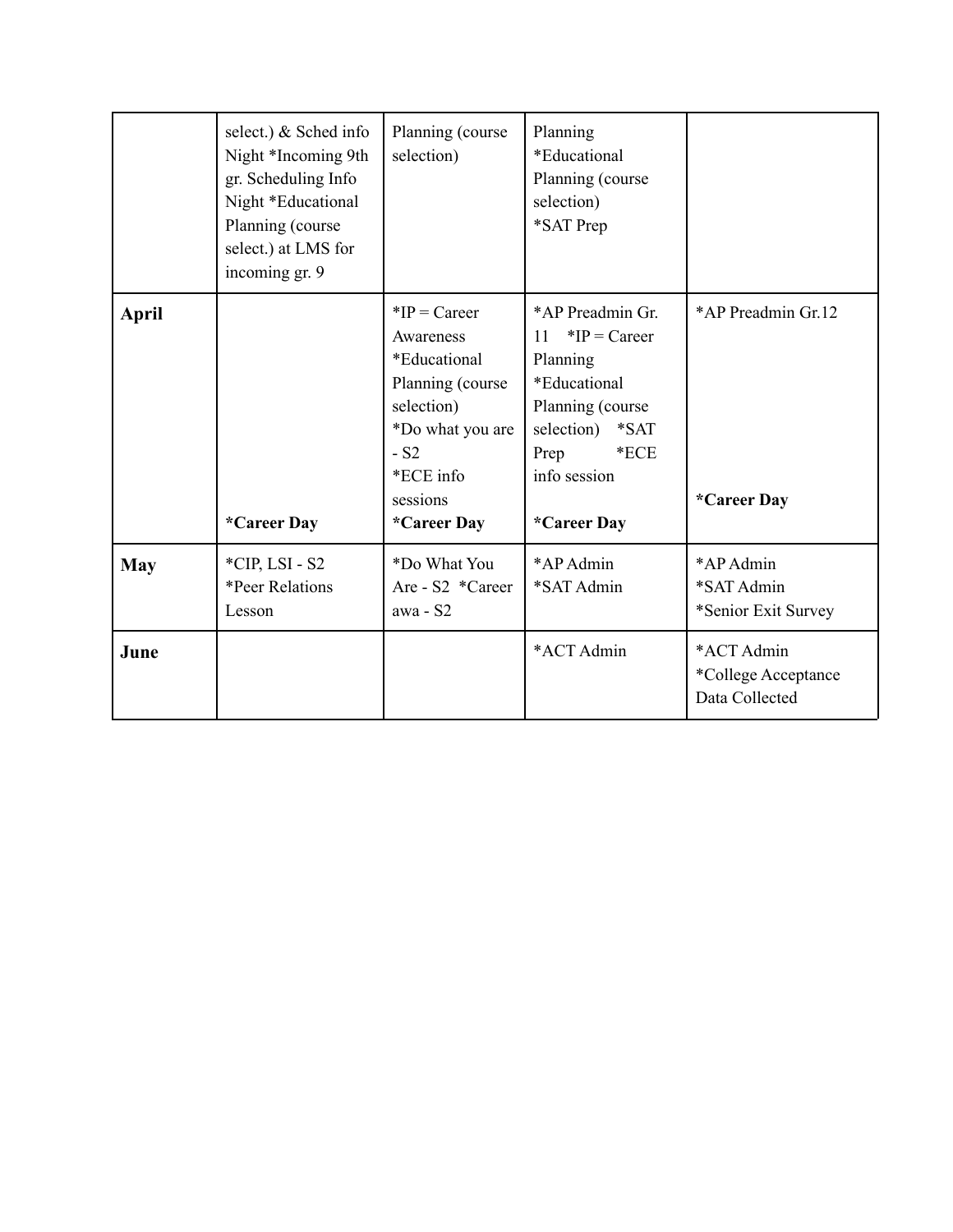## **SSP Quick Reference Guide**

| Grade                   | <b>Task</b>                                               | <b>Time of Year</b> | <b>Delivery Method</b>                      |
|-------------------------|-----------------------------------------------------------|---------------------|---------------------------------------------|
| $\underline{8}$         | <b>Academic Planning Parent Program (A)</b>               | Feb./Mar.           | <b>Evening event - LMS</b>                  |
|                         | <b>Academic Planning Lesson (A)</b>                       | Feb/Mar.            | <b>Small group - LMS</b>                    |
|                         |                                                           |                     |                                             |
| $\overline{\mathbf{2}}$ | <b>Freshman Orientation- Transition lesson</b><br>(PS)    | <b>August</b>       | <b>Orientation</b>                          |
|                         | <b>Study Skills lesson (A)</b>                            | Fall                | <b>AIM</b>                                  |
|                         | <b>SSP Survey and Goals (A/C/PS)</b>                      | Fall                | Indiv./Sm group pull<br>out                 |
|                         | $CIP(C)$ and add careers to list                          | <b>Fall/Spring</b>  | PE pull out                                 |
|                         | $LSI$ (PS)                                                | <b>Fall/Spring</b>  | PE pull out                                 |
|                         | <b>Individual Planning Meeting (A/C)</b>                  | Fall                | <b>Indiv/Sm group pull</b><br>out           |
|                         | <b>Academic Planning Assembly (online</b><br>$regis)$ (A) | Feb./Mar.           | <b>Grades 9 &amp; 10</b><br><b>Assembly</b> |
|                         | <b>Mock College Admissions (A/C)</b>                      | <b>Spring</b>       | <b>AIM</b>                                  |
|                         | Pre/Post PSAT 8/9 lessons (A)                             | Sept./Jan.          | <b>AIM-Admin/English</b>                    |
|                         | <b>Career Day (C)</b>                                     | <b>Spring</b>       | <b>School wide</b>                          |
|                         |                                                           |                     |                                             |
| 10                      | <b>Pre/Post PSAT lessons (A)</b>                          | Sept./Jan.          | AIM- Admin/English                          |
|                         | <b>SSP Survey and Goals (A/C/PS)</b>                      | Fall                | <b>Indiv/Sm group pull</b><br>out           |
|                         | <b>Peer Pressure lesson (PS)</b>                          | <b>Fall/Spring</b>  | <b>Health curriculum</b>                    |
|                         | <b>Career Awareness lesson (C)</b>                        | <b>Fall/Spring</b>  | <b>Health pull out</b>                      |
|                         | DWYA (C) and add careers to list                          | <b>Fall/Spring</b>  | <b>Health pull out</b>                      |
|                         | Civics in Action Project (C)                              | <b>Fall/Spring</b>  | <b>Civics curriculum</b>                    |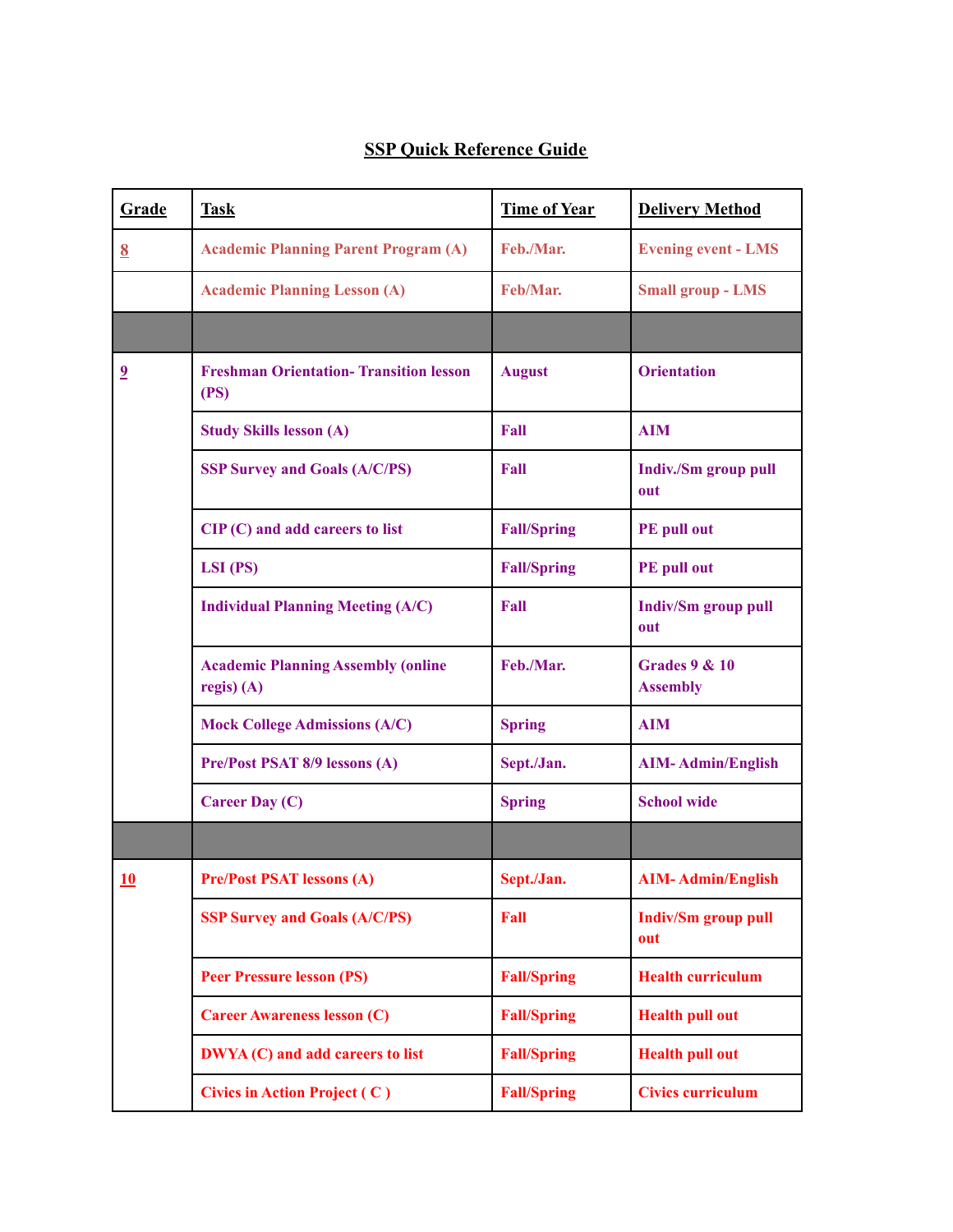|    | <b>DWYA results lesson (C/PS)</b>                           | <b>Spring</b> | <b>AIM</b>                         |
|----|-------------------------------------------------------------|---------------|------------------------------------|
|    | <b>Individual Planning Meeting (A/C)</b>                    | <b>Spring</b> | Indiv. Mtg.                        |
|    | <b>Academic Planning Assembly (online</b><br>$regis)$ (A)   | Feb./Mar.     | Grades $9 & 10$<br><b>Assembly</b> |
|    | <b>Career Day (C)</b>                                       | <b>Spring</b> | <b>School wide</b>                 |
|    |                                                             |               |                                    |
| 11 | <b>Pre/Post PSAT lesson (A)</b>                             | Sept./Jan.    | <b>AIM-Admin/English</b>           |
|    | <b>PSAT Administration (A)</b>                              | Oct.          | <b>School wide</b>                 |
|    | <b>College Fair (A/C)</b>                                   | Oct.          | <b>Evening event</b>               |
|    | <b>Financial Aid Night (C)</b>                              | Oct.          | <b>Evening event</b>               |
|    | <b>College Admissions speaker (A)</b>                       | Fall          | <b>AIM</b>                         |
|    | <b>ASVAB</b> (C)                                            | Dec.          | <b>Pull out</b>                    |
|    | <b>Naviance/College Night for juniors (A/C)</b>             | <b>March</b>  | <b>Evening event</b>               |
|    | <b>Game Plan, Resume and Goals (A/C/PS)</b>                 | Fall          | <b>USH/Eng pull out</b>            |
|    | <b>College Search &amp; Interview Question</b><br>lesson(C) | <b>Spring</b> | <b>USH/Eng pull out</b>            |
|    | <b>Individual Planning Meeting (A/C)</b>                    | <b>Spring</b> | Indiv. Mtg.                        |
|    | <b>Academic Planning Assembly (online</b><br>$regis)$ (A)   | Feb./Mar.     | <b>Grade 11 Assembly</b>           |
|    | <b>Financial Reality (C)</b>                                | <b>Spring</b> | <b>AIM</b>                         |
|    | <b>Career Day (C)</b>                                       | <b>Spring</b> | <b>School wide</b>                 |
|    | <b>AP Pre-administration (A)</b>                            | <b>April</b>  | <b>Pull out</b>                    |
|    |                                                             |               |                                    |
| 12 | <b>Senior Year Prep Day (C)</b>                             | Aug.          | <b>Summer event/AIM</b>            |
|    | <b>SSP Goal Setting (A/C/PS)</b>                            | Aug.          | <b>Summer event/AIM</b>            |
|    | <b>Senior College Planning Night (A/C/PS)</b>               | Sept.         | <b>Evening event</b>               |
|    | <b>Senior Meetings with parents (A/C)</b>                   | Sept./Oct.    | <b>Indiv. Mtg.</b>                 |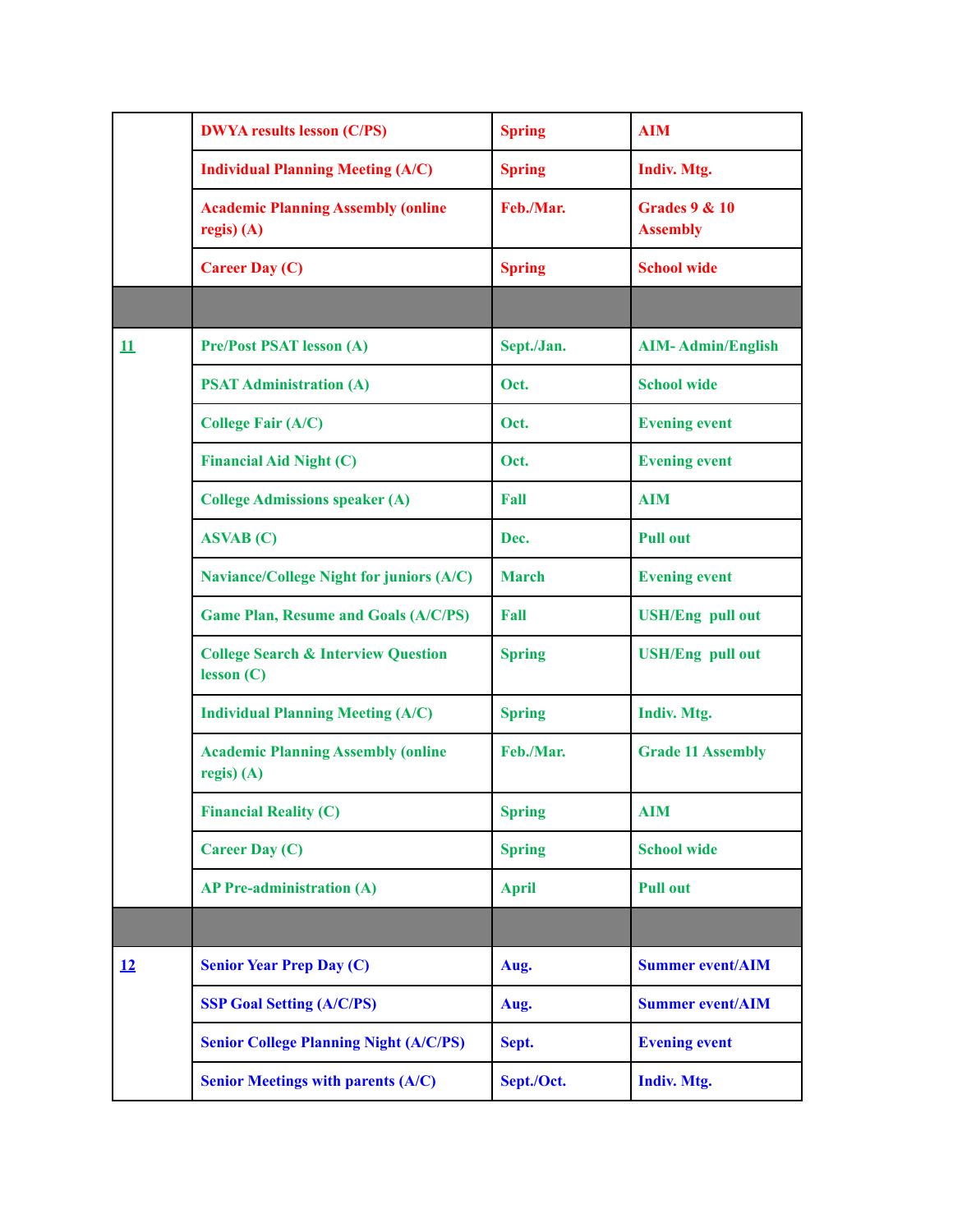|  | <b>College Fair (A/C)</b>          | Oct.          | <b>Evening event</b> |
|--|------------------------------------|---------------|----------------------|
|  | <b>Financial Aid Night (C)</b>     | Nov.          | <b>Evening event</b> |
|  | ASVAB(C)                           | Dec.          | <b>Pull out</b>      |
|  | <b>Career Day (C)</b>              | <b>Spring</b> | <b>School wide</b>   |
|  | <b>AP Pre-administration (A)</b>   | <b>April</b>  | <b>Pull out</b>      |
|  | <b>Senior exit survey (A/C/PS)</b> | <b>May</b>    | <b>AIM</b>           |

| <b>Ledyard Student Success Plan</b>      |           |  |  |  |
|------------------------------------------|-----------|--|--|--|
| <b>Student Orientation</b>               | P/S       |  |  |  |
| <b>Academic Success Strategies</b>       | A         |  |  |  |
| Personal Learning Plan (PLP)             | A, P/S, C |  |  |  |
| Introduction to Career Resource Center C |           |  |  |  |
| Individual Meetings with Counselors      | A, P/S, C |  |  |  |
| <b>Course Selection/Credit Checks</b>    | A         |  |  |  |

#### **Student Orientation**

To help navigate the transition to high school, the Guidance Department is here to support adjustment and encourage a successful year.

The following programs are offered to incoming ninth graders:

- Course Selection Night for Parents—Learn about course choices at the high school.
- Student Activities Fair—Learn details about all co-curricular offerings.
- Visitation Day—Eighth graders tour the high school.
- Summer Orientation—Evening program before school starts for incoming students and their parents. Schedules are distributed and families tour the school.
- Guidance Orientation—A September program during school to introduce counselors and describe guidance and career resource services.
- Guidance Goal Setting (Fall)—Counselors meet with freshmen in small groups to develop personal goals, discuss transition to high school, and review study skills strategies.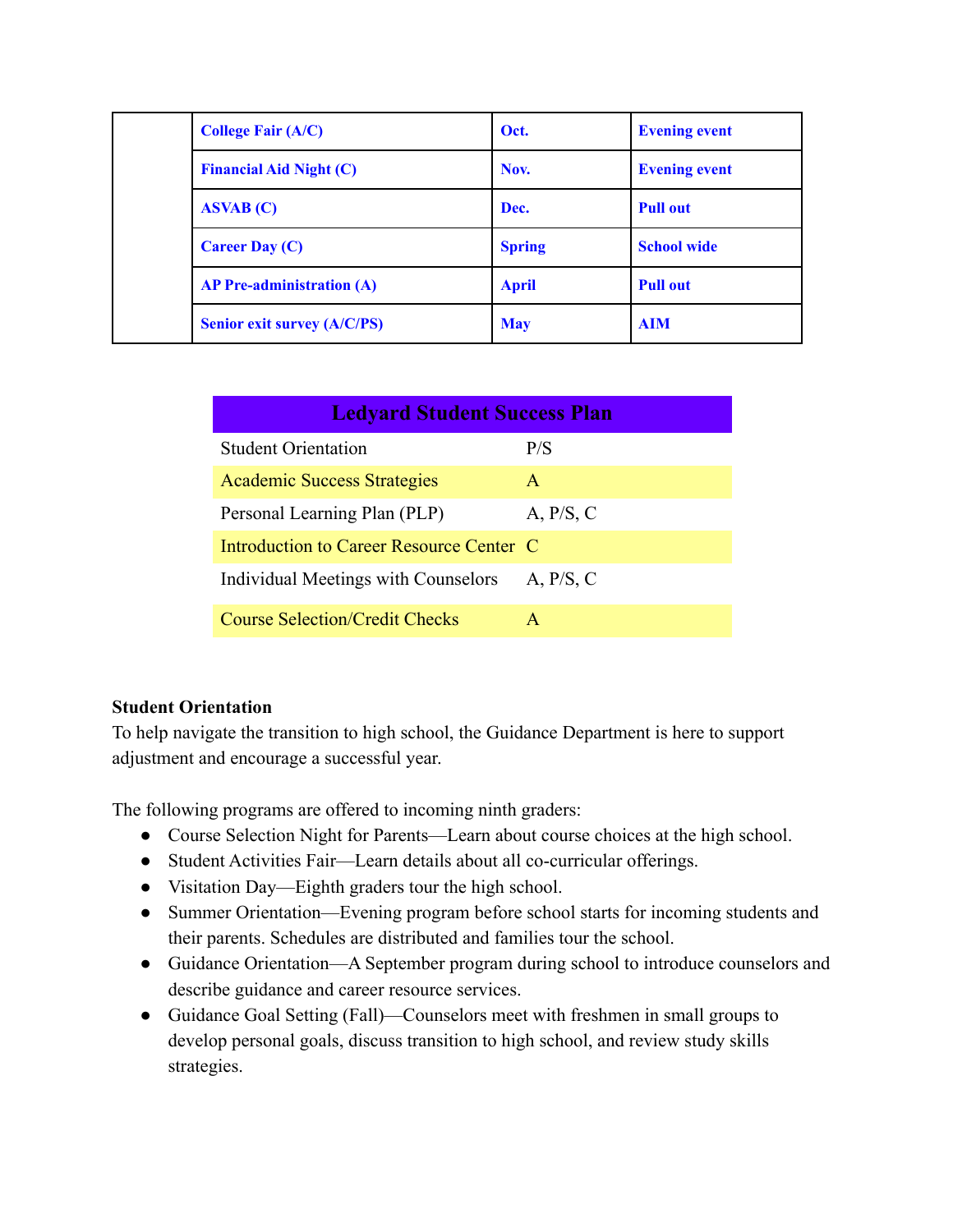#### **Academic Success Strategies**

Teachers throughout the year stay after school to assist students who request additional support

- Learning Lab: Monday/Math, Tuesday/History, Wednesday/Organization & Study Skills
- Private & Student tutors available on request
- Khan Academy: <https://www.khanacademy.org>
- Personal Learning Styles Inventory Naviance: Family Connection

### **Personal Learning Plan (PLP)**

The PLP is an online tool for students to plan, organize, track and reflect upon goals and achievements. Learning plan questions address the following:

- Academic plans
- School and community activities
- Personal and social goals
- Transition Plans
- Career interests
- LHS adult connections
- Naviance: Family Connection

## **College and Career Center**

The Counseling and Career Center (CCC) is located in the School Counseling office and offers students an array of printed and electronic information on summer opportunities and/or career exploration programs.

- Individual Meetings with Counselors
- Individual conferences are held to begin developing a relationship with your counselor. Since counselors work with the same student for four years, there are many opportunities to initiate appointments to discuss academic, career and personal issues.

## **Course Selection/Credit Checks**

Annual individual meetings are held to review a student's academic progress, explain and answer questions regarding course selection and ensure students are taking the proper credits toward graduation.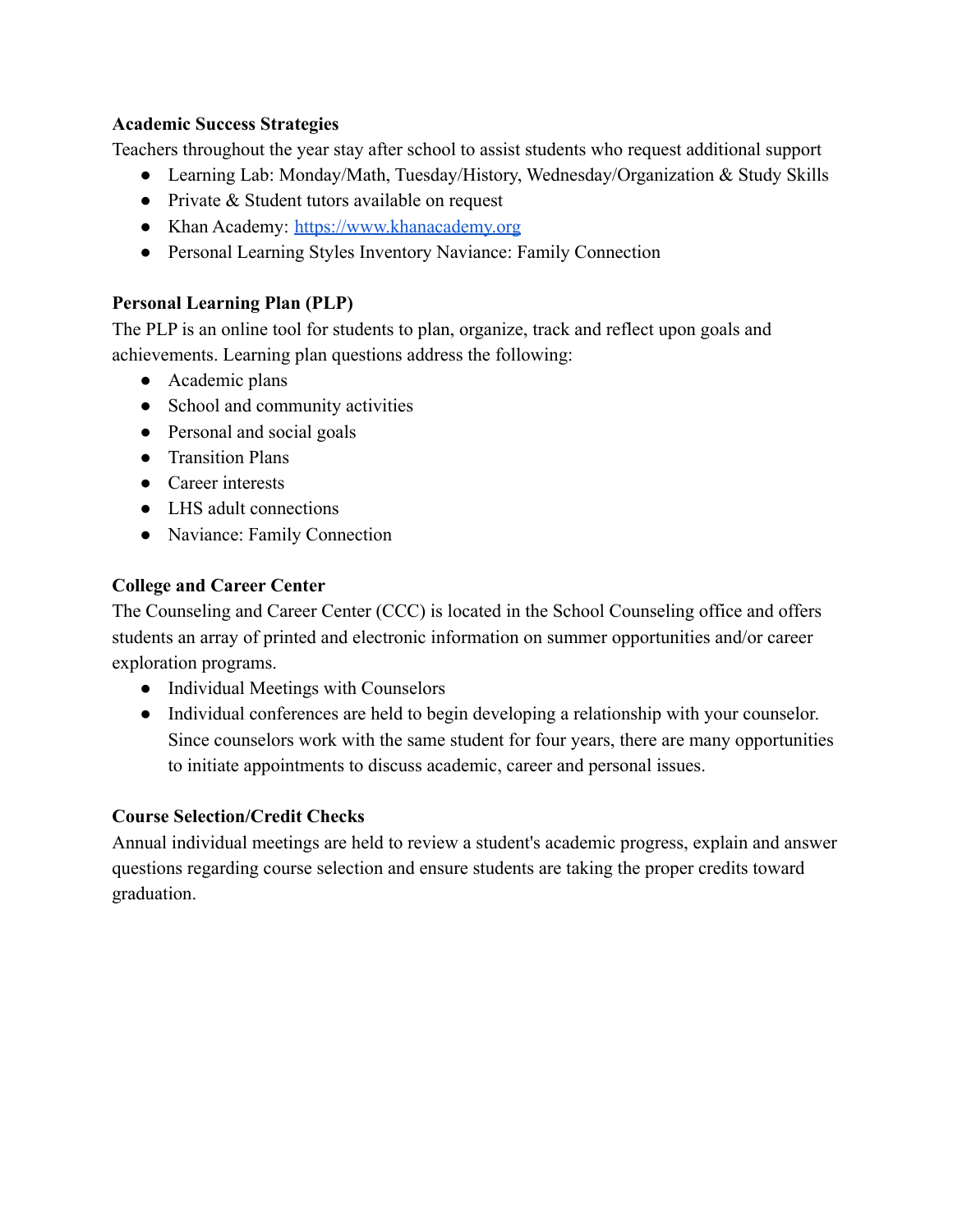#### **Lesson Title: College Board KHAN Linking Lesson**

**Grade Level: 9th grade** Content Area: \_\_X\_\_ Academic \_\_\_\_\_ Career \_\_\_\_\_ Personal/Social

Method of Delivery: <br>Individual Group X Classroom Other:

Student State Competencies Addressed:

The student will:

A1. 9-10 : Effectively and proactively utilize resources to help improve academic performance,

e.g., tutors, resource centers, teachers, etc.

A3. 9-10: Connect future plans to goals and make informed program of studies choices

A4. 9-10: Demonstrate appropriate skills to locate, organize, understand, analyze and synthesize information from multiple digital sources

A4. 9-10: Identify, evaluate, and utilize technology tools for academic success

Lesson Plan/Activities:

1. Students will create ONE College Board student account. Students will then create a khan academy account. Once prompted, students will click "link" to connect these two accounts.

Objectives:

- Students will learn how to use online resources to further their education.
- Students will use resources to focus on areas of needed strength.

Material(s) needed: -Chromebook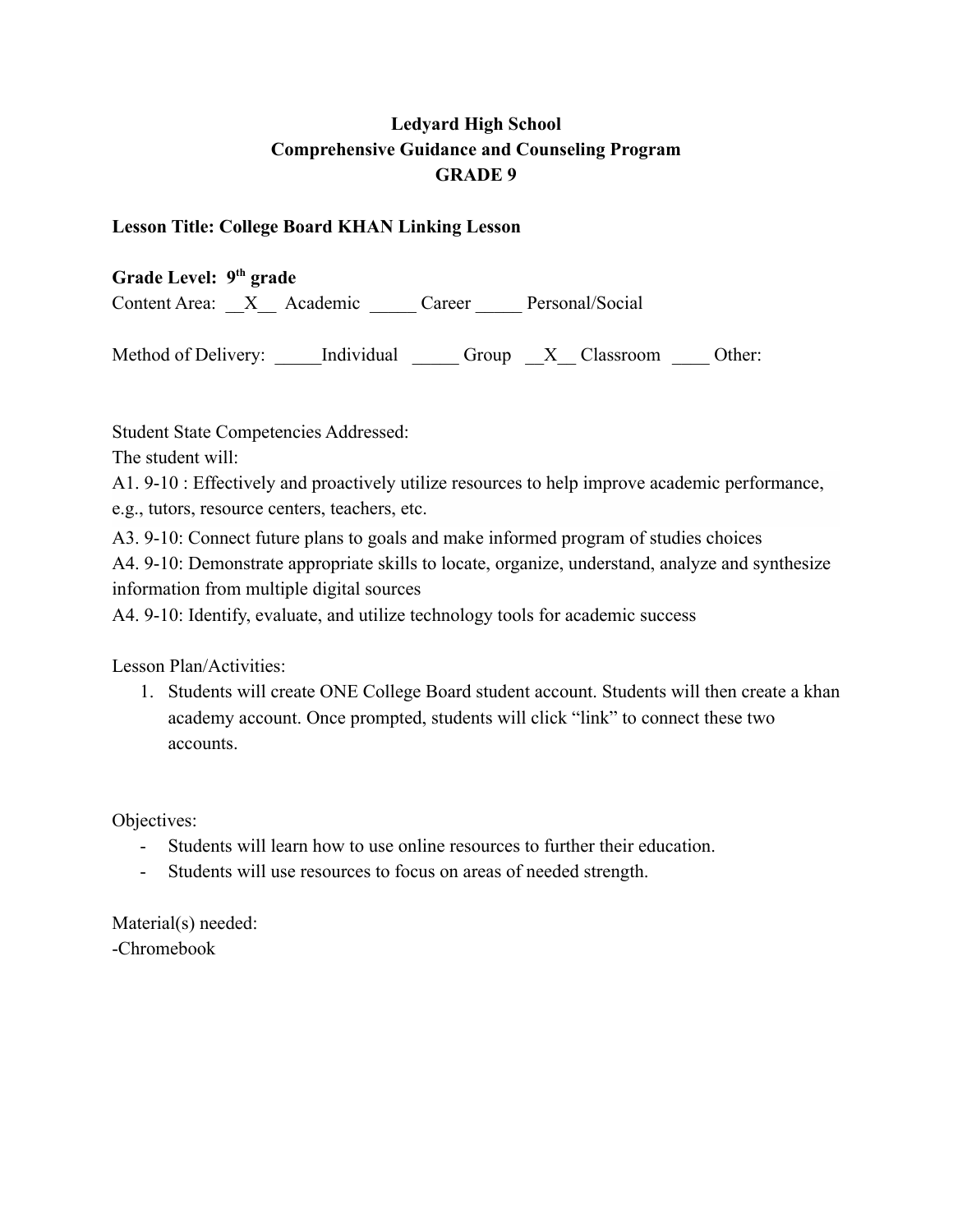#### **Lesson Title: Freshman Orientation-Transition Lesson**

**Grade Level: 9th grade** Content Area: Academic Career X Personal/Social

Method of Delivery: Lindividual Group The Classroom X Other: Orientation

Student State Competencies Addressed:

The student will:

PS:B1.5 Demonstrate when, where and how to seek help for solving problems and making decisions

Goals:

- Skills for Learning
- Academic to Life Success

Lesson Plan/Activities:

- 2. Students will all gather together in an assembly to view PowerPoint on required freshman classes, A, B Day schedule, Successful Student tips, graduation credit requirements & transcript, attendance policy, clubs and organizations, and other information.
- 3. Students will be divided into teams and rotate to several different sessions throughout the day. Rotations will include: Getting acquainted craft project, LHS building tour, library to set up LHS student account and student ID.

Objectives:

-Students will describe high school expectations.

-Students will identify resource people in the school and community, and know how to seek their help

-Students will get acquainted with school building, staff, and peers

Material(s) needed:

-Freshman Orientation Assessment, PowerPoint: Freshman Orientation

-Closure: Students meet in the cafeteria for lunch.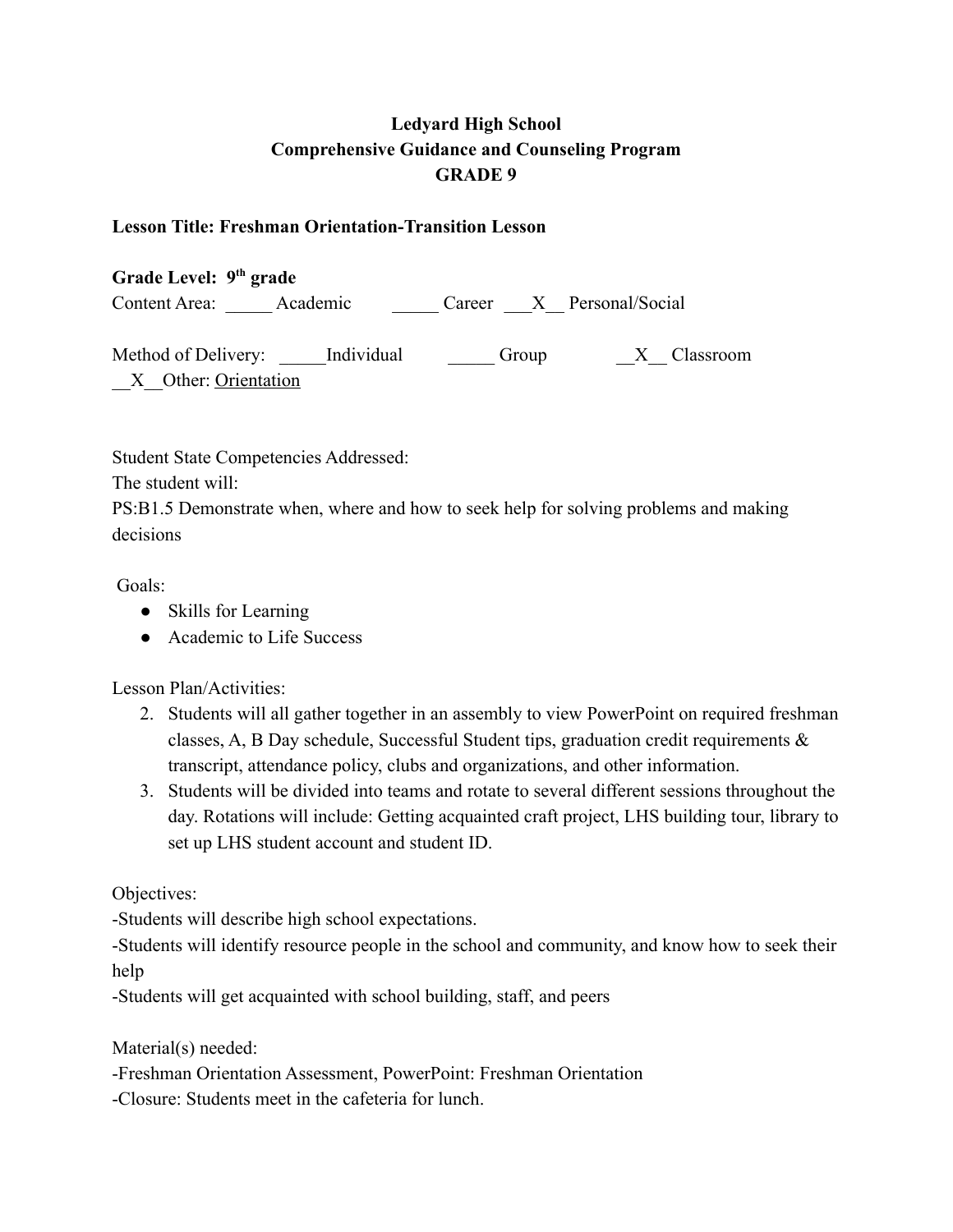#### **Freshman Orientation Assessment**

Name: 2008. 2008. 2010. 2010. 2010. 2010. 2010. 2010. 2010. 2010. 2010. 2010. 2010. 2010. 2010. 2010. 2010. 20<br>2010. 2010. 2010. 2010. 2010. 2010. 2010. 2010. 2010. 2010. 2010. 2010. 2010. 2010. 2010. 2010. 2010. 2010. 20 School Counselor:

- 1. Name two ways to find information on how to join a club or activity.
- 2. How do you make an appointment with your school counselor?
- 3. How many credits are required for graduation? 18 20 24 26
- 4. Name a course that would count as a credit towards your Fine or Vocational Arts Graduation requirement.
- 5. How many English credits are required for graduation?
- 6. Name one Successful Student tip or resource.
- 7. How many absences are you allowed in a full credit and half credit course before you lose credit?
- 8. Name two resources to use that informs you of upcoming LHS events and announcements.
- 9. What should you bring on your first day of school?
- 10. What information is listed on your high school transcript?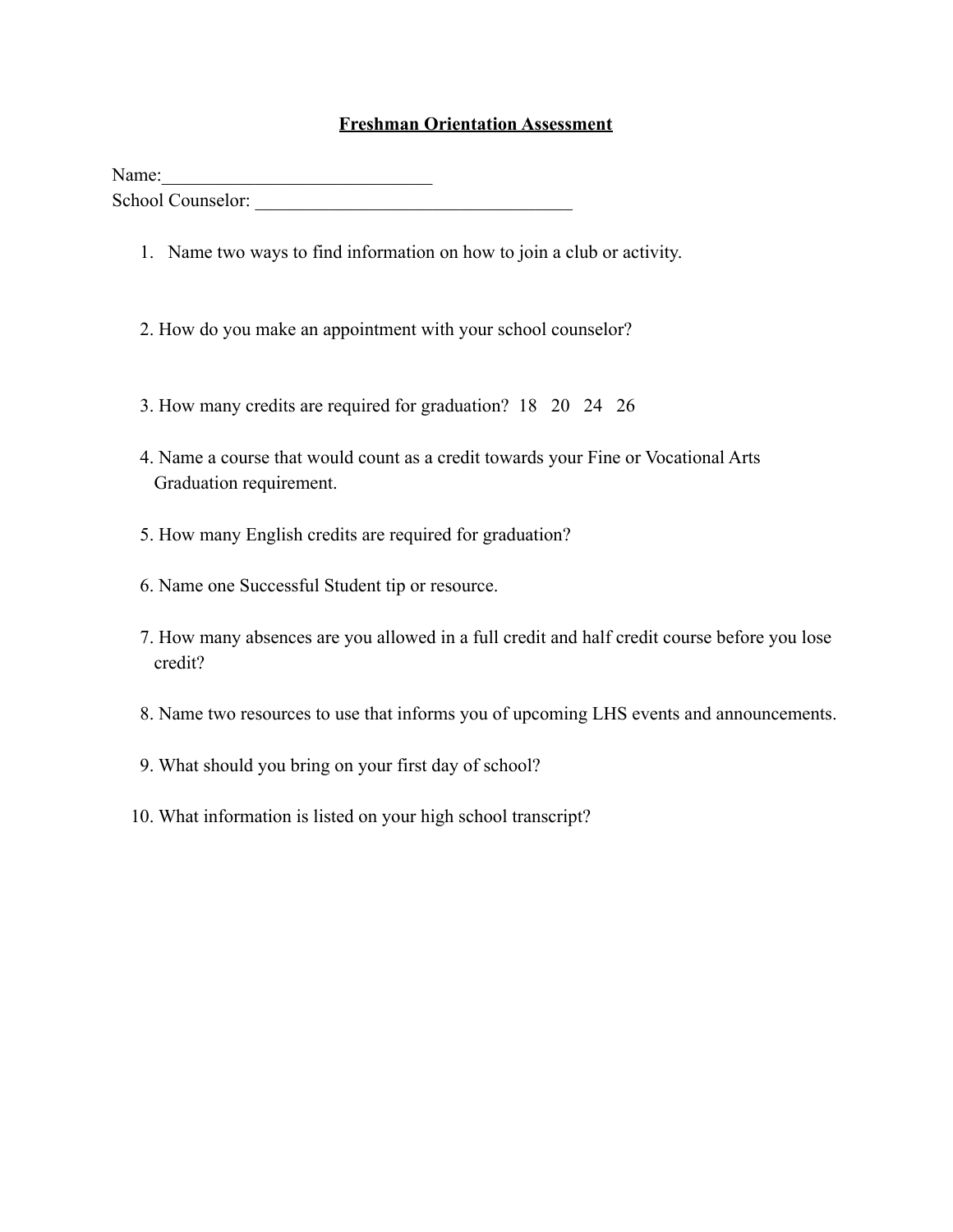| <b>Lesson Title: Study Skills</b>  |                           |       |  |  |  |
|------------------------------------|---------------------------|-------|--|--|--|
| Grade Level: 9 <sup>th</sup> grade |                           |       |  |  |  |
| Content Area: X Academic           | Personal/Social<br>Career |       |  |  |  |
| Method of Delivery:<br>Individual  | Group X Classroom         | Other |  |  |  |

Student State Competencies Addressed:

The student will:

A1. 9 – 10.1 Demonstrate organizational and study skills needed for high school success.

A1. 9 - 10.3 Identify attitudes and behaviors that contribute to successful academic performance.

A1. 9 - 10.5 Set academic career and personal goals and develop a four year plan.

A3. 9 - 10.1 Demonstrate a healthy way to balance academic assignments, extracurricular activities and family life.

Goals:

- Develop skills for lifelong learning
- Access tools and resources for student success

Lesson Plan/Activities:

- 1. Counselor will begin the class with the question "what is a habit?" Counselor will write this question on the board. This will lead to a discussion about habis, both positive and negative.
- 2. Counselors will transition discussion into the Study Skills Powerpoint different types of learning styles and tips for those types of learners. I.E Kinesthetic, Auditory and Visual Learners. Pair students to discuss what their current study habits are and what type of learners they are.
- 3. Review and facilitate a discussion on time management tips and procrastination.
- 4. Students should identify the habits they wish to improve in order to reach their goals.
- 5. Counselor to review and facilitate a discussion on Organizational/ Homework and Study tips.
- 6. The counselor will facilitate a discussion on how the use of the study skills tips will provide a resource for creating students goals for academic success. Students are in control of their own success by changing or enhancing their current habits.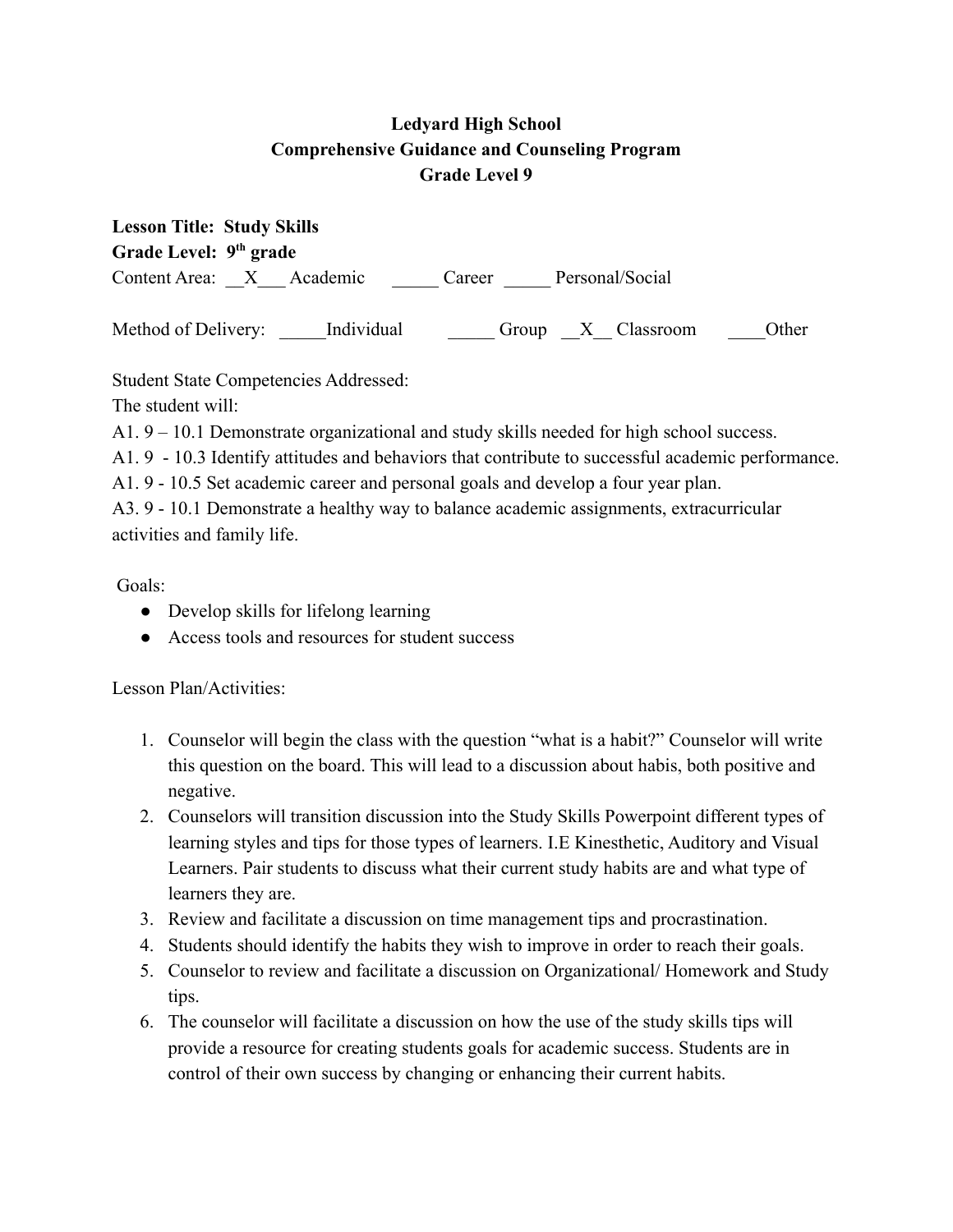Objective:

Students will gather knowledge through discussion and self exploration on positive study habits and skills.

Material(s) needed:

- Study Skills Powerpoint located on the Ledyard curriculum page.

- Study Skills Tip Sheet

Method of Evaluation:

X Pre and Post test Product completion Presentation \_\_\_\_\_\_ Other

## Study Skills Pre Test

- 1. Name one good study habit
- 2. The school planner is useful becuase
- 3. Name a resource that we provide for all LHS students for extra help:

#### Study Skills Post Test

- 1. Name one of your responsibilities as a student
- 2. Name one obstacle that can get in your way of study\_\_\_\_\_\_\_\_\_\_\_\_\_\_\_\_\_\_\_\_\_\_\_\_\_\_\_
- 3. Name one resource that we provide for students to get help\_\_\_\_\_\_\_\_\_\_\_\_\_\_\_\_\_\_\_\_
- 4. Name one thing you are going to do before a test

School Counselors need guidance too! Be Honest with us so we can help you better!

Which study skills tips do you plan on using\_\_\_\_\_\_\_\_\_\_\_\_\_\_\_\_\_\_\_\_\_\_\_\_\_\_\_\_\_\_\_\_\_\_\_\_\_\_\_\_\_

What can we do to make this lesson more meaningful/interesting int he future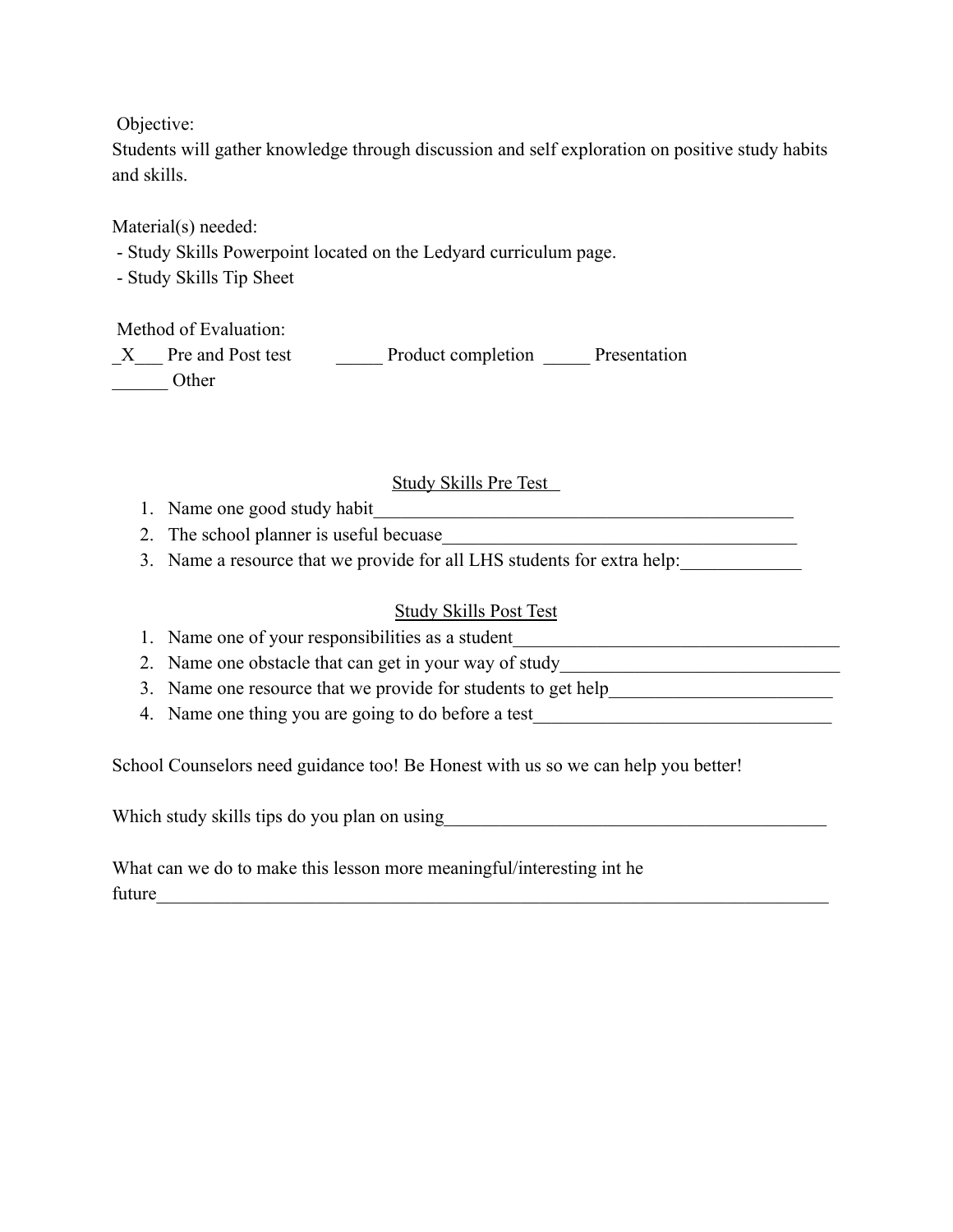**Lesson Title: SSP Survey and Goals Grade Level: 9** Content Area: X Academic X Career X Personal/Social

Method of Delivery: <br>  $\blacksquare$  Individual  $\blacksquare$  Group  $\blacksquare$  Classroom X Other: Indiv/Sm group pull out

Student State Competencies Addressed:

The student will:

C4.9 - 10.6 Be able to assess their abilities, skills, interests and values as they relate to career choices.

A3.9 - 10.4 Identify personal responsibilities for planning future goals.

A3.9 - 10.5 Demonstrate personal responsibility for researching postsecondary schools and careers.

P/S7.9-10.8 Identify personal strengths and assets.

Objective:

To set SMART goals for students freshman year in the domains of Academic, Career and Personal Social. All goals are completed on Naviance.

Essential Questions: What Academic, Career and Personal/Social goals have been identified by the student as a priority for their 9th grade year.

Lesson Plan/Activities: The 9th grade SMART goals are addressed during the freshmen planning meeting with his or her counselor.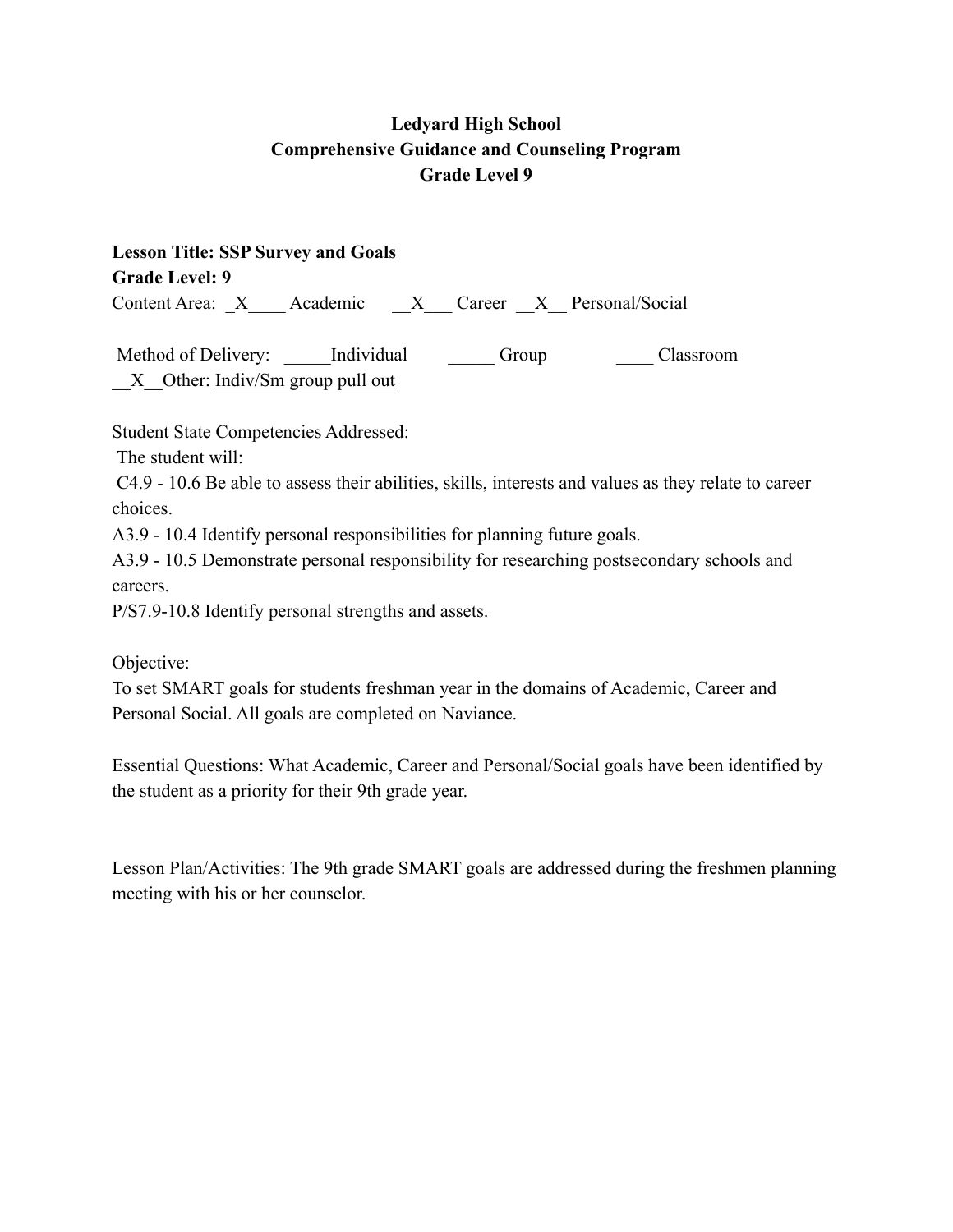| <b>Lesson Title: Learning Style Inventory</b>            |  |          |                 |  |
|----------------------------------------------------------|--|----------|-----------------|--|
| Grade Level: 9 <sup>th</sup> grade                       |  |          |                 |  |
| Content Area: Academic                                   |  | X Career | Personal/Social |  |
| Method of Delivery: Individual<br>$X$ Other: PE pull out |  | Group    | Classroom       |  |

Student State Competencies Addressed:

The student will:

C.4.9 - 10.1 Develop skills to locate, evaluate and interpret career information.

C.4.9 - 10.6 Be able to assess their abilities, skills, interests and values as they relate to career choices.

C4.9 - 10.8 Complete an interest inventory and analyze results.

Lesson Plan/Activities:

- 1. Introduce Learning Style Inventory (pg 1-2).
- 2. Students complete the Learning Style Inventory
- 3. Review the Learning Style Packet
- 4. Review sample of results.

Material(s) needed: Learning Style Packet

Method of Evaluation:

\_\_\_\_ Pre and Post test\_\_\_X\_\_ Product completion \_\_\_\_\_ Presentation \_\_\_\_\_\_ Other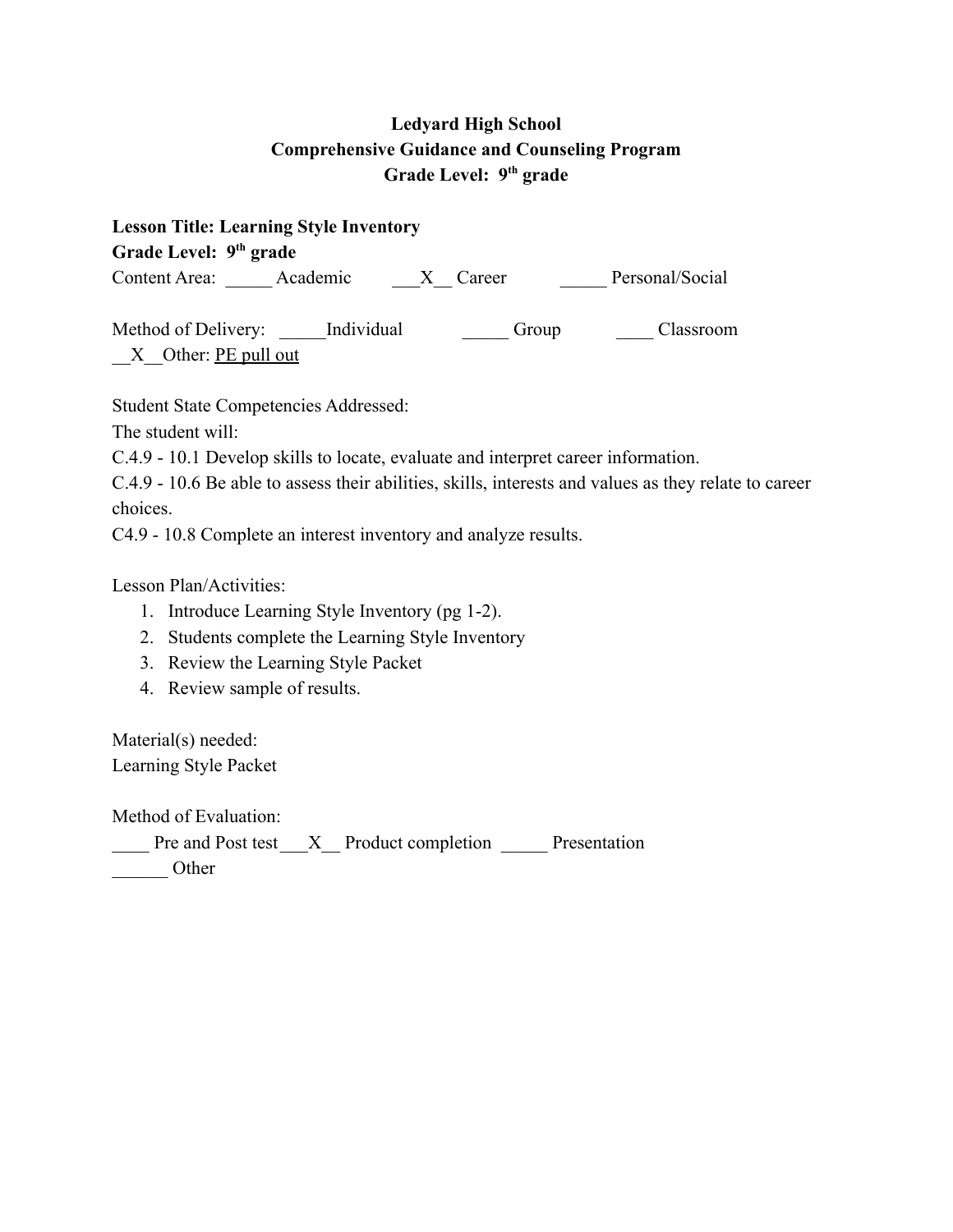| <b>Lesson Title: Peer Relations</b> |                                                                      |  |                                                                                                 |  |
|-------------------------------------|----------------------------------------------------------------------|--|-------------------------------------------------------------------------------------------------|--|
| Grade Level: 9 <sup>th</sup> grade  |                                                                      |  |                                                                                                 |  |
|                                     | Content Area: Academic Career X Personal/Social                      |  |                                                                                                 |  |
|                                     | Method of Delivery: Individual                                       |  | Group X Classroom Other                                                                         |  |
|                                     | <b>Student State Competencies Addressed:</b>                         |  |                                                                                                 |  |
| The student will:                   |                                                                      |  |                                                                                                 |  |
|                                     |                                                                      |  | $P/S 7.0 - 10.2$ Analyze the impact of individual similarities and differences on interpersonal |  |
| relationships.                      |                                                                      |  |                                                                                                 |  |
|                                     |                                                                      |  | P/S 9.9 - 10.6 Apply effective problem solving and decision making skills to make safe and      |  |
| healthy choices.                    |                                                                      |  |                                                                                                 |  |
|                                     | $P/S$ 9.9 – 10.5 Know school procedures for responding to harassment |  |                                                                                                 |  |

Essential Questions:

What is needed to understand self and respect self and others? What are safety and survival skills for students?

Lesson Plan/Activities

- 1. Establish prior knowledge of bullying by completing the "K" column of the KWL sheet and discuss their responses.
- 2. Fill out the "W" column what you want to learn.
- 3. Handout and have students complete the attached *True or False* worksheet.
- 4. Discuss the *True or False* handout dispel myths about bullying.
- 5. Add additional W's if needed and discuss what they want to learn.

Objective:

Students will learn what bullying is and how it affects others.

Material(s) needed:

- KWL & - True or False pre-test

Method of Evaluation:

Pre and Post test X Product completion Presentation

X Other: Complete "L" column of KWL sheet and hand in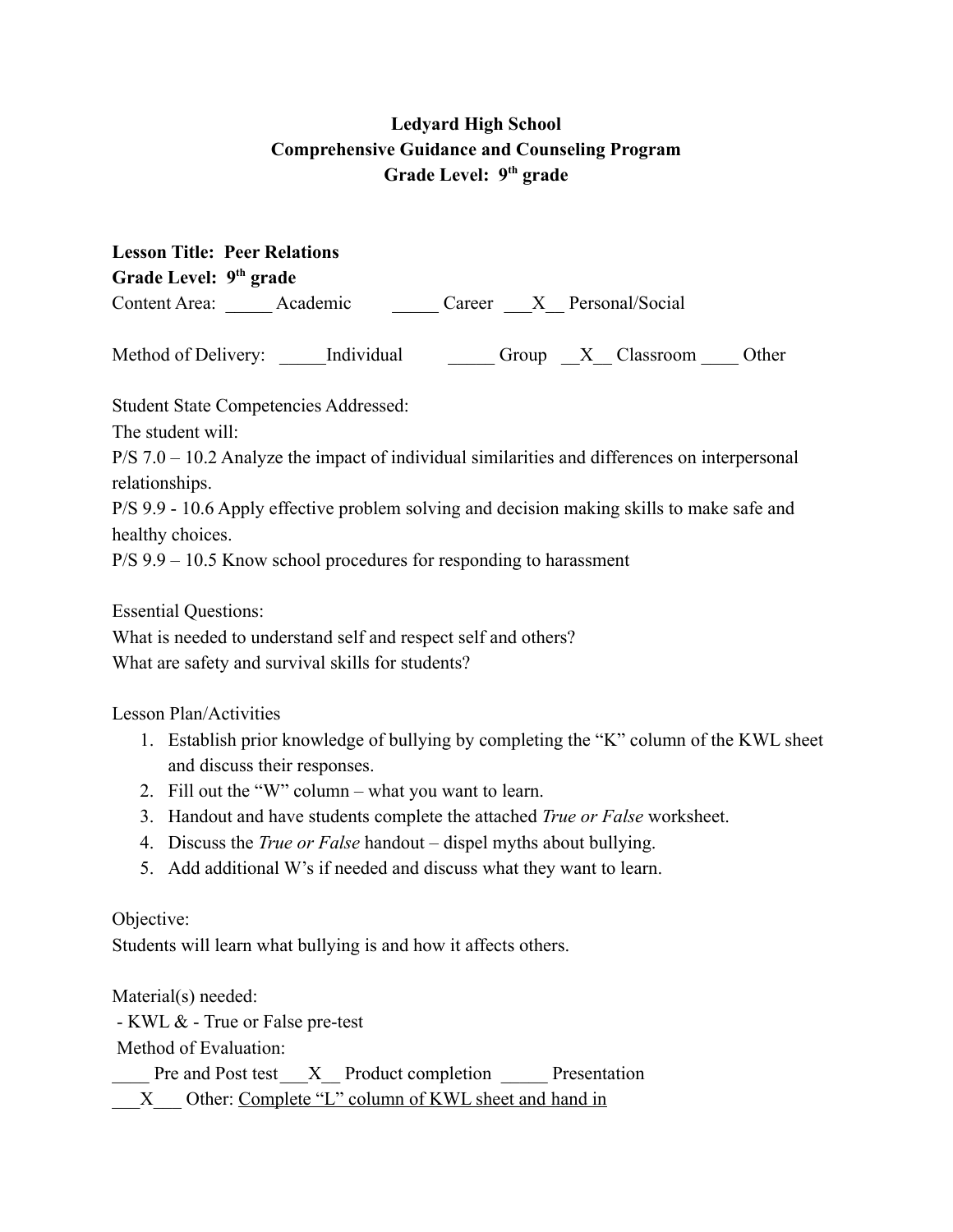| <b>Lesson Title: Peer Relations Part 2</b><br>Grade Level: 9th Grade                            |
|-------------------------------------------------------------------------------------------------|
| Content Area: ______ Academic _______ Career ____X__ Personal/Social                            |
| Timeline:                                                                                       |
| Method of Delivery: _____ Individual __________ Group _____X___ Classroom _____ Other           |
| <b>Student State Competencies Addressed:</b>                                                    |
| The student will:                                                                               |
| $P/S 7.0 - 10.2$ Analyze the impact of individual similarities and differences on interpersonal |
| relationships.                                                                                  |
| $P/S$ 9.9 – 10.6 Apply effective problem solving and decision making skills to make safe and    |
| healthy choices.                                                                                |
| $P/S$ 9.9 – 10.5 Know school procedures for responding to harassment.                           |
| <b>Essential Questions:</b>                                                                     |
| What is needed to understand self and respect self and others?                                  |
| What are safety and survival skills for students?                                               |
| <b>Lesson Plan/Activities</b>                                                                   |
| 1. Introduce and view the video, "Social cruelty                                                |
| 2. Review follow up questions.                                                                  |
| 3. Review packet: School policy, reporting form, bullying victim cycle.                         |
| Objective:                                                                                      |
| Students will know what bullying is, the consequences and how to report.                        |
| Material(s) needed:                                                                             |
| Video                                                                                           |
| Packet                                                                                          |

Method of Evaluation:

|       | Pre and Post test X Product completion | Presentation |
|-------|----------------------------------------|--------------|
| Other |                                        |              |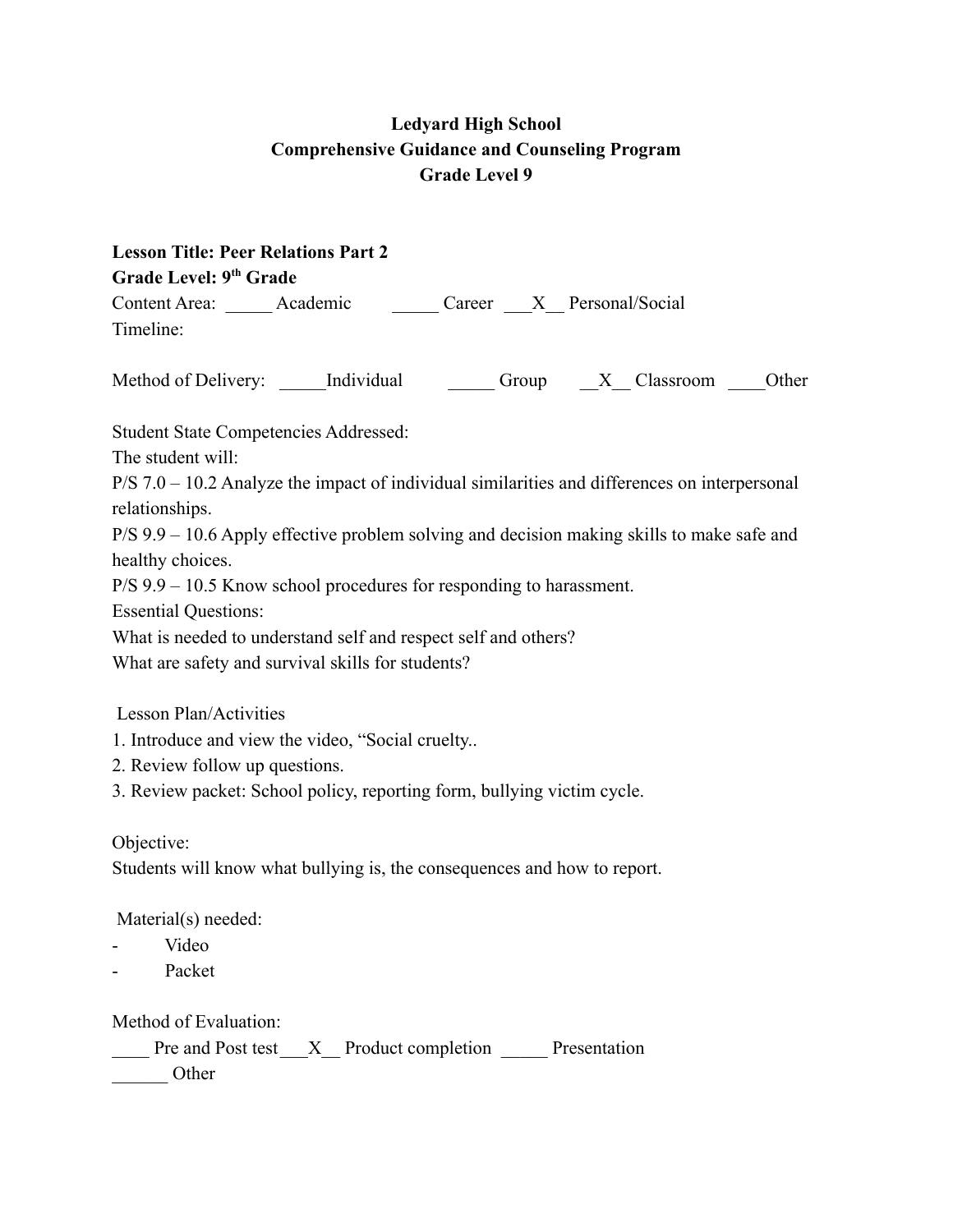## **BULLYING: TRUE OR FALSE?**

| 1. Bullying is just teasing.                                                   | T           | $\mathbf{F}$              |
|--------------------------------------------------------------------------------|-------------|---------------------------|
| 2. Some people deserve to be bullied.                                          | T           | F                         |
| 3. Only boys are bullies.                                                      | T           | $\mathbf{F}$              |
| 4. People who complain about bullies are babies.                               | T           | $\mathbf{F}$              |
| 5. Bullying is a normal part of growing up.                                    | T           | $\mathbf F$               |
| 6. Bullies will go away if you ignore them.                                    | $\mathbf T$ | $\boldsymbol{\mathrm{F}}$ |
| 7. All bullies have low self-esteem.<br>That's why they pick on other people.  | T           | $\mathbf{F}$              |
| 8. It's tattling to tell an adult when you're being bullied.                   | T           | $\mathbf{F}$              |
| 9. The best way to deal with a bully is by<br>fighting or trying to get even.  | T           | $\boldsymbol{\mathrm{F}}$ |
| 10. People who are bullied might hurt for a while, but<br>they'll get over it. | T           | F                         |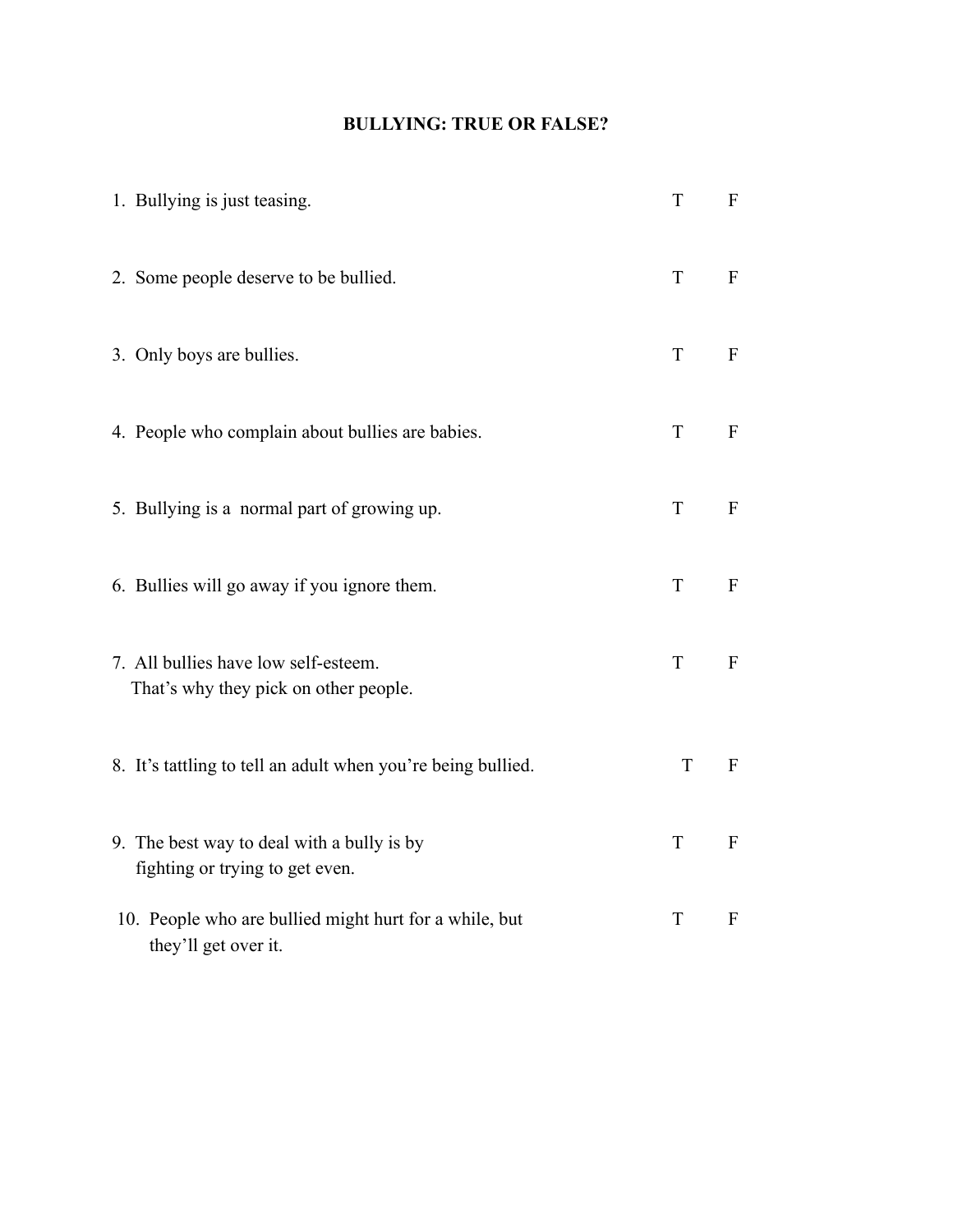**Lesson Title: Mock College Admissions Grade Level: 9th grade** Content Area: X Academic X Career Personal/Social Method of Delivery: \_\_\_\_\_Individual \_\_\_\_\_\_\_\_\_ Group \_\_X\_\_\_ Classroom \_\_\_\_ Other

Student State Competencies Addressed:

A3. 11 – 12.1 Understand how school success and academic achievement enhance future career and vocational opportunities.

C5.11 - 12.5 - Identify requirements for postsecondary programs.

Essential Questions:

How does my academic performance (including grades and activities) throughout high school impact my postsecondary future?

What do colleges take into consideration as part of the admissions process?

Lesson Plan/Activities

- 1. Pass out Mock College Admissions packet, explain content, and introduce the task
- 2. Students will work in small groups to choose candidates for admission to a university based on sample candidate information
- 3. Students and counselor will discuss connections to academic performance and future postsecondary goals

Objectives:

-Students will analyze mock-school records to determine eligibility for admission to a university -Students will discuss the decisions made in their groups and compare with answers presented by the school counselors

-Students will discuss connections to school performance in relation to the activity and their postsecondary goals

Material(s) needed: -Mock College Admissions packet

Method of Evaluation:

Pre and Post test X Product completion Presentation Other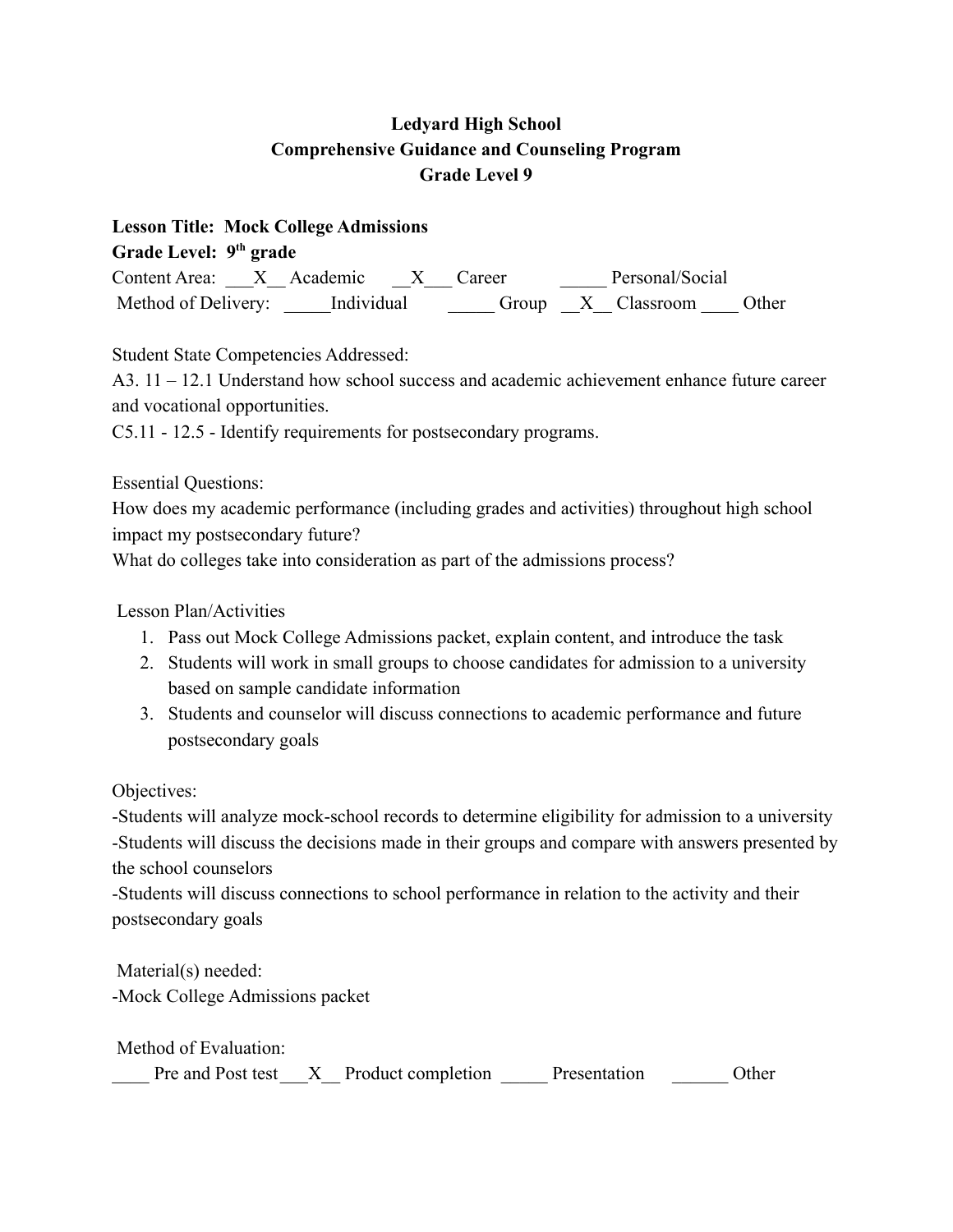**Lesson Title: Peer Pressure Grade Level: 10** Content Area: Academic Career X Personal/Social

Method of Delivery: Limitudual Group Classroom \_\_X\_\_\_Other: Health Curriculum

Student State Competencies Addressed:

P/S 9.9-10.4 Recognize and deal effectively with peer pressure.

P/S 8.3 - 4.7 Demonstrate how decisions affect themselves and others around them

Objective:

Students will recognize pressured situations and know how to deal with situations effectively.

Essential Questions:

What do students value?

How to make a decision: listing consequences and benefits of each possible action. Ways to respond effectively to negative peer pressure.

Lesson Plan/Activities:

- 1. Discuss "peer pressure", good vs. bad pressure, when it occurs and why it occurs.
- 2. Place students in groups of five and do the "Pressure Seat" activity. The five students in each group take turns being in the pressure seat. The student reads a situation and responds to it. The group discusses the situation and whether or not they agree with the decision made by the student. Each student takes turns reading and responding to a situation.
- 3. Discuss that knowing yourself is the first tool to know how to handle a difficult situation. Hand out "Personal Values" sheet and have them rate items 1-12 (lowest to highest).
- 4. Read the following scenario:

John lives with his mother and little sister in a small town. He likes to play basketball and hopes to be on the varsity team at school. He is well liked but only has a few close friends. Some of his acquaintances invite him to a party where there will be alcohol and drugs. He decides to go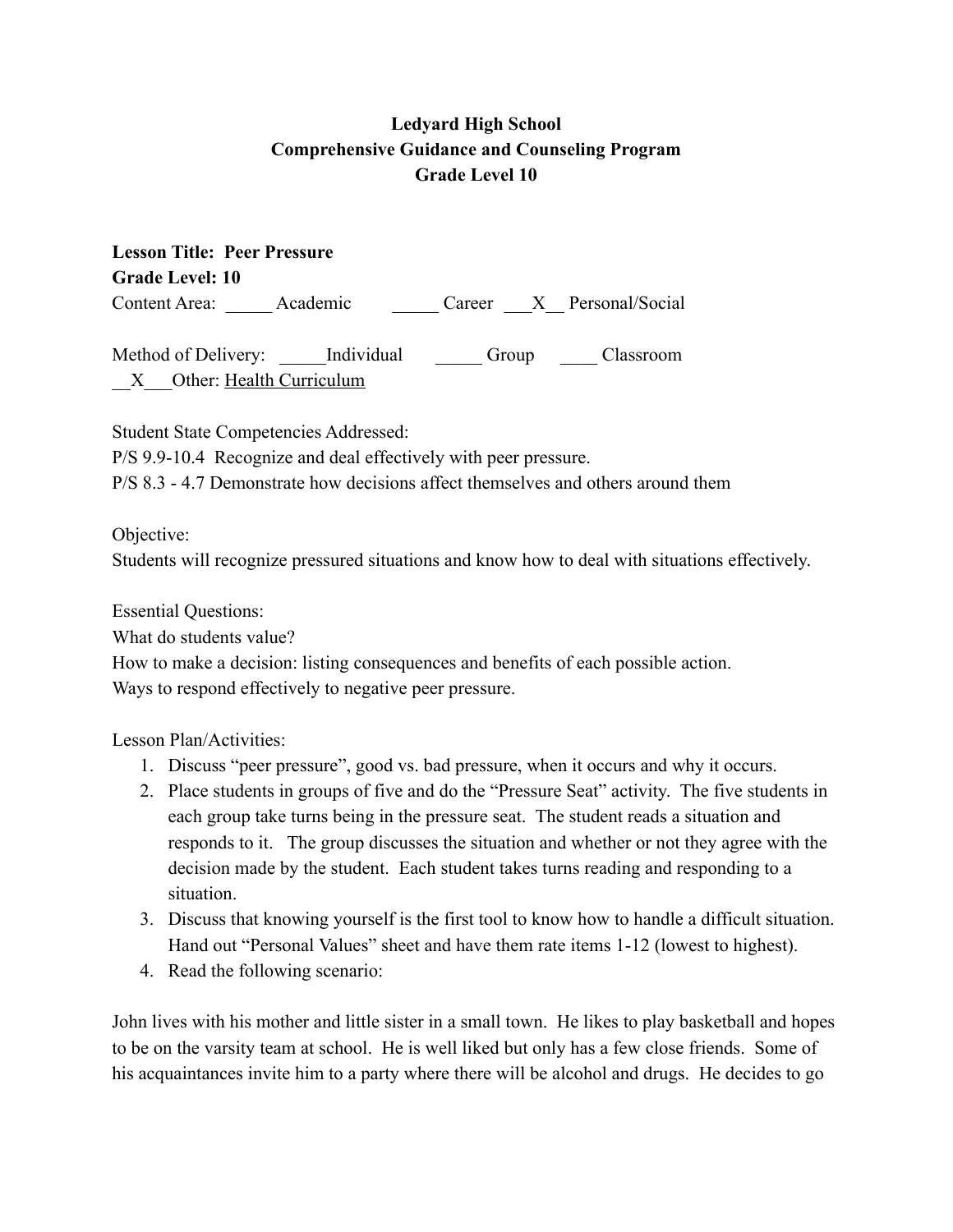but tells himself he won't do anything stupid. When he arrives he notices that none of his close friends are there. The boy that invited John welcomes John as he walks in and hands him a beer.

- 1. Pass out Decision Making Worksheet and have students fill out as if they are John. Discuss what John should do? List the consequences of his possible actions.
- 2. Review ways to resist peer pressure. Pass out "Resisting Peer Pressure Strategies."
- 3. Have students pair up and hand out index cards with role-play situations. Have the partners practice ways to say no and then after a few minutes, get the class back together and have the pairs perform the role-play. Discuss if the responses would be effective.

#### Material(s) needed:

-Copies of Personal Values, Decision Making Worksheet, Resisting Peer Pressure Strategies -List of Pressure Seat Situations

-Index cards with role play situations

Method of Evaluation:

Pre and Post test Product completion Presentation X Other: Write about a peer pressure situation you have had and the outcome.

#### **Peer Pressure Fact Sheet**

Peers influence your life, even if you don't realize it, just by spending time with you. You learn from them, and they learn from you. It's only human nature to listen to and learn from other people in your age group.

Peers can have a positive influence on each other. Maybe another student in your science class taught you an easy way to remember the planets in the solar system, or someone on the soccer team taught you a cool trick with the ball. You might admire a friend who is always a good sport and try to be more like him or her. Maybe you got others excited about your new favorite book, and now everyone's reading it. These are examples of how peers positively influence each other every day.

Sometimes peers influence each other in negative ways. For example, a few kids in school might try to get you to cut class with them, your soccer friend might try to convince you to be mean to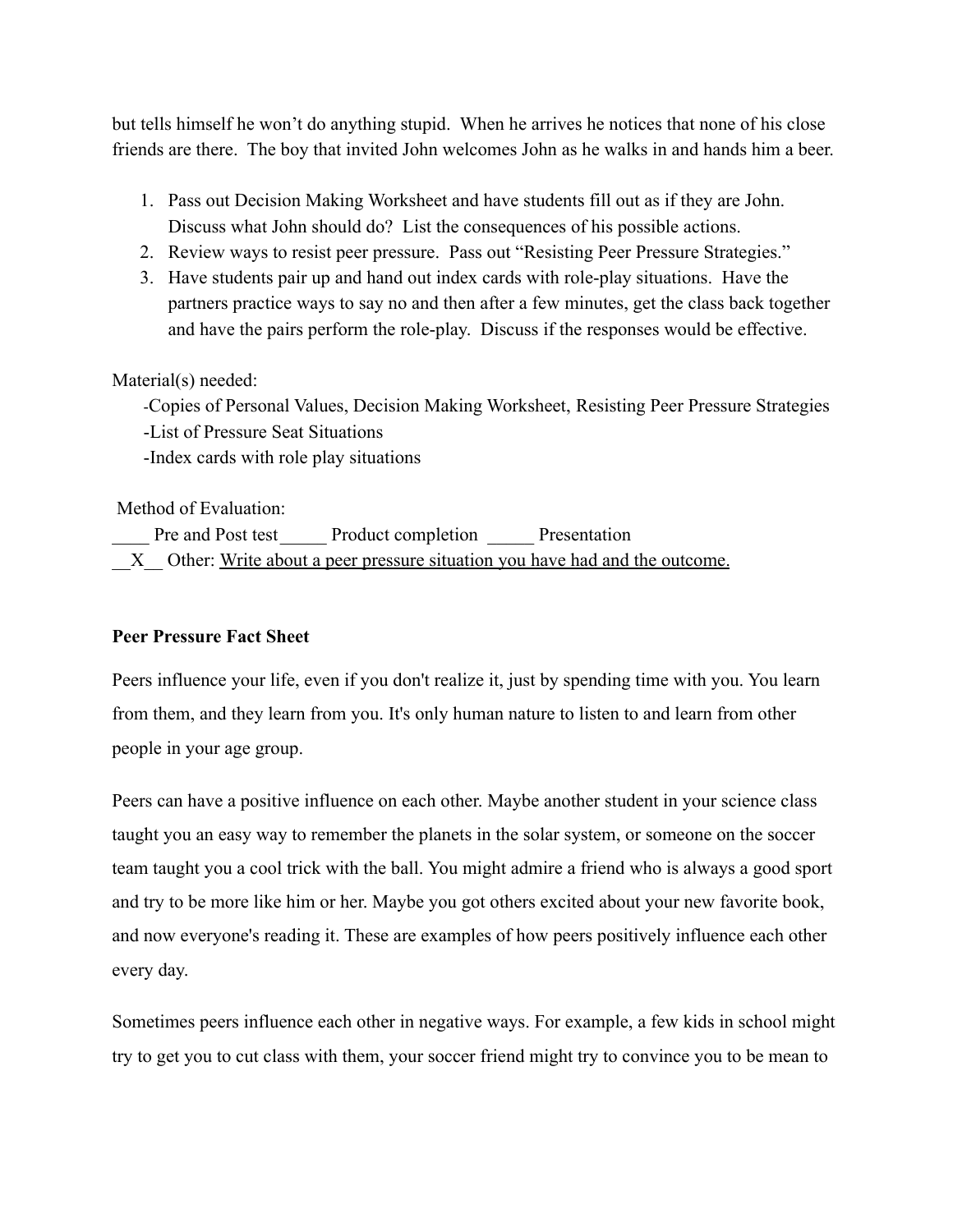another player and never pass her the ball, or a kid in the neighborhood might want you to shoplift with him.

#### **Why Do People Give into Peer Pressure?**

Some kids give into peer pressure because they want to be liked, to fit in, or because they worry that other kids might make fun of them if they don't go along with the group. Others go along because they are curious to try something new that others are doing. The idea that "everyone's doing it" can influence some kids to leave their better judgment, or their common sense, behind.

#### **Walking Away From Peer Pressure**

It is tough to be the only one who says "no" to peer pressure, but you can do it. Paying attention to your own feelings and beliefs about what is right and wrong can help you know the right thing to do. Inner strength and self-confidence can help you stand firm, walk away, and resist doing something when you know better.

It can really help to have at least one other peer, or friend, who is willing to say "no," too. This takes a lot of the power out of peer pressure and makes it much easier to resist. It's great to have friends with values similar to yours who will back you up when you don't want to do something.

#### **Resisting Peer Pressure Strategies**

- 1. Self awareness. Think about what you believe in.
- 2. Just say no. (Practice ways of saying no).
- 3. Use humor.
- 4. Shift the blame to a grown up.
- 5. Use flattery.
- 6. Walk away from the situation.
- 7. Evaluate the consequences of your possible actions.
- 8. Find a friend. Hang out with people who feel the same way.
- 9. Find an adult that you trust.
- 10. Suggest an alternative plan.
- 11. Do what is best for you.
- 12. Go through the decision making process.
- 13. Follow through with your decision.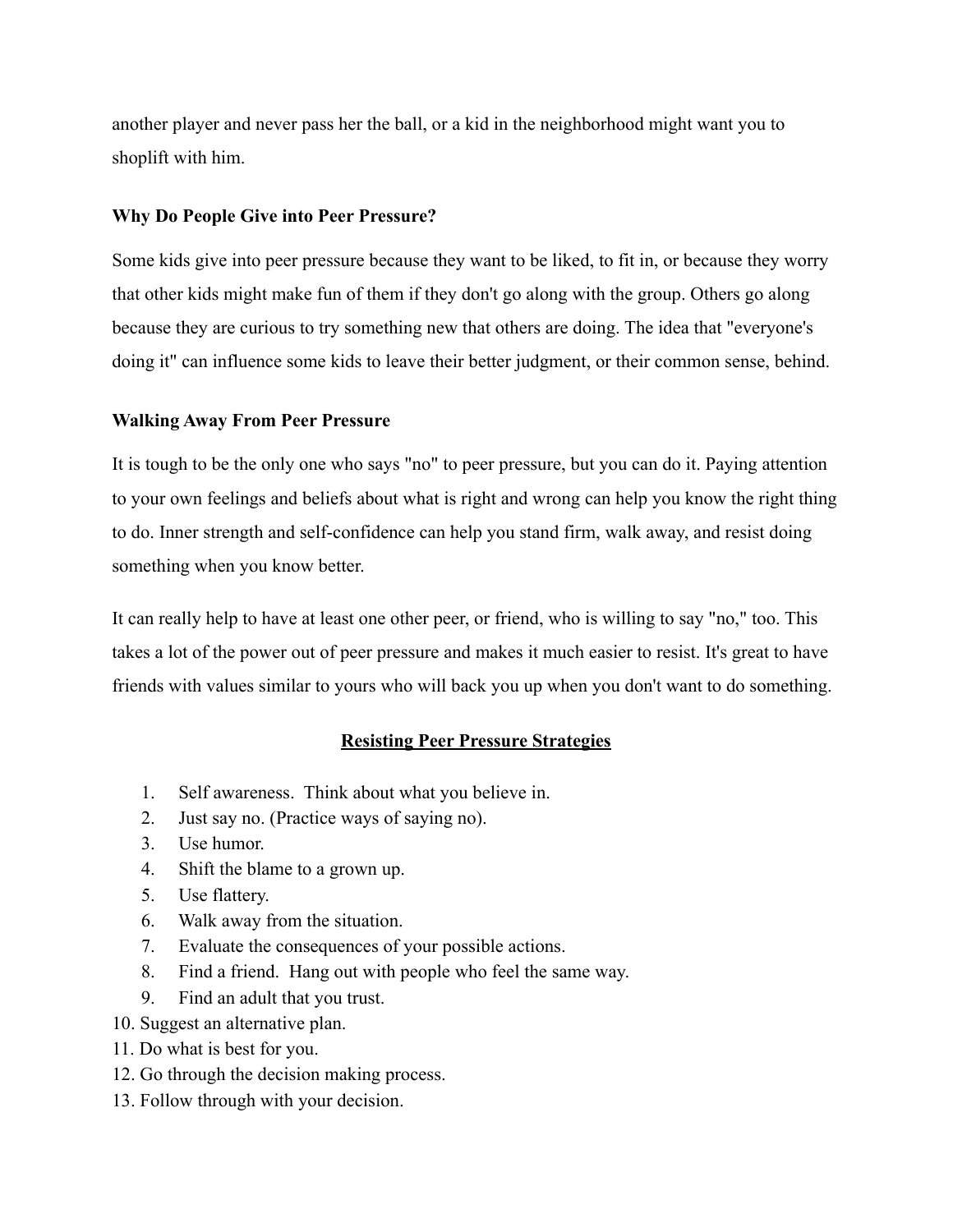14. Positive self-talk.

Add your own ideas:

15.

16.

17.

19.

\*\*\* *Don't be afraid to be different. Do not do things you're not comfortable doing just to fit in.*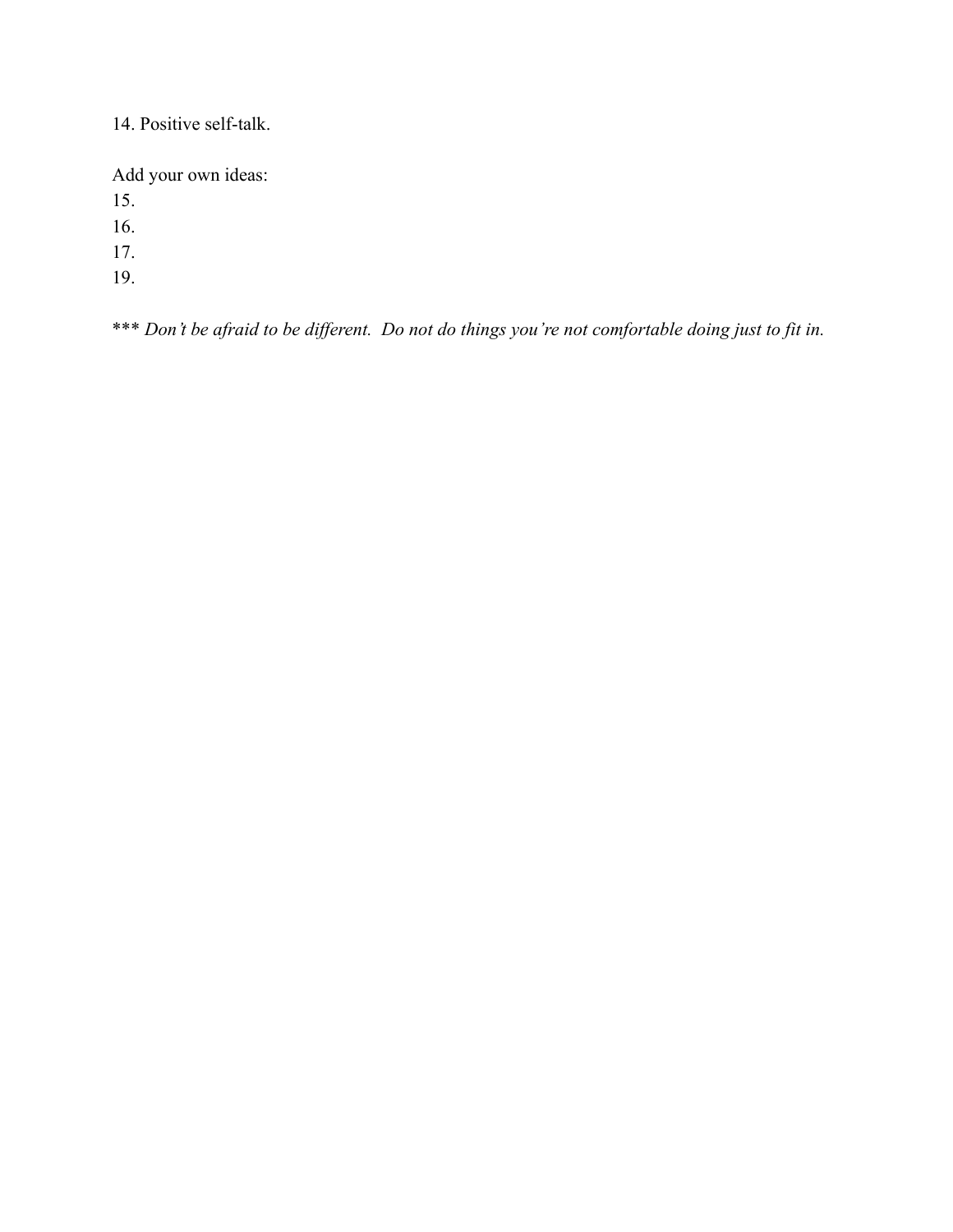### **Lesson Title: Do What You Are Grade Level: 10**

Content Area: Academic X Career Personal/Social

Method of Delivery: Lindividual Group Classroom X Other: Health pull out

Student State Competencies Addressed:

C4.7 - 8.1 Take a career interest inventory

C4.9 - 10.1 Develop skills to locate, evaluate, and interpret career information

Essential Question(s):

What is the relationship between personal qualities, education and training and the world of work?

What is needed to understand and respect oneself?

Engagement (Hook):

"Who would be good at <br>
<sup>2"</sup> or Superlative exercise (most likely to...).

Lesson Plan / Activities:

- 1. On board, the counselor will list five occupations.
- 2. Counselors will ask for student volunteers that are interested in those careers.
- 3. With student assistance, counselors will compile a list of characteristics that match the five careers.
- 4. Counselors will introduce students to the Do What You Are module.
- 5. Students will complete Do What You Are.

6. Counselors will review results using a fake student account and demonstrate how this can lead to career exploration.

Objective:

Students will discover the relationship between education and careers.

Students will learn about and discuss their personal qualities and interests.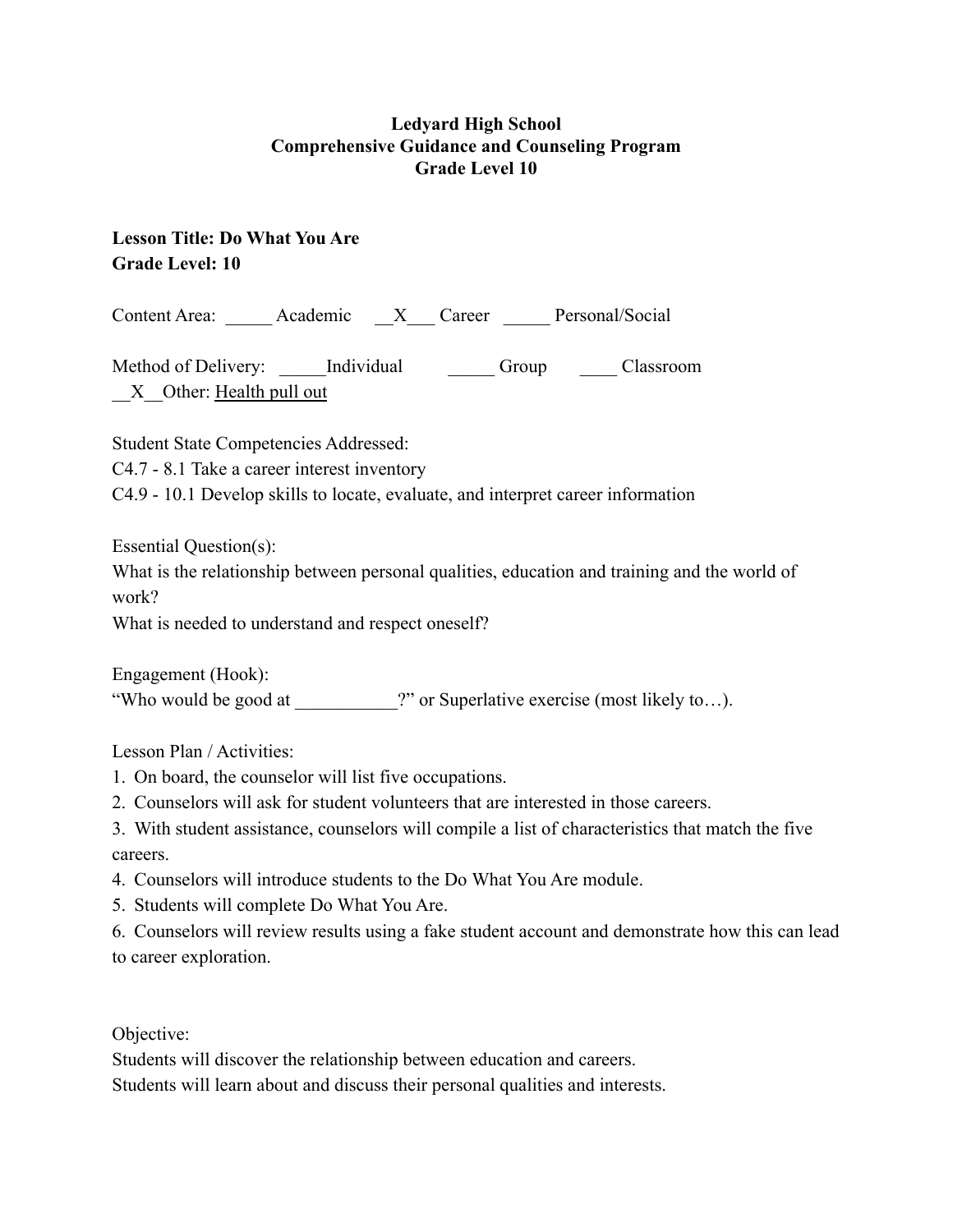Materials / Resources:

- · Promethean board
- · Computers or comparable devices that will allow each student internet access
- · List of five diverse careers
- · School email accounts for each student
- · Naviance introduction paragraph and registration code for each student
- · Fake student Naviance account

Method of Evaluation:

Pre and Post test \_\_\_\_\_\_ Product completion \_\_\_\_\_\_ Presentation

 $\overline{X}$  Other: Students will complete the Do What You Are module in Naviance and rate the accuracy of the results. *Advisors will then engage students about accuracy of results and potential for career exploration to verify understanding.*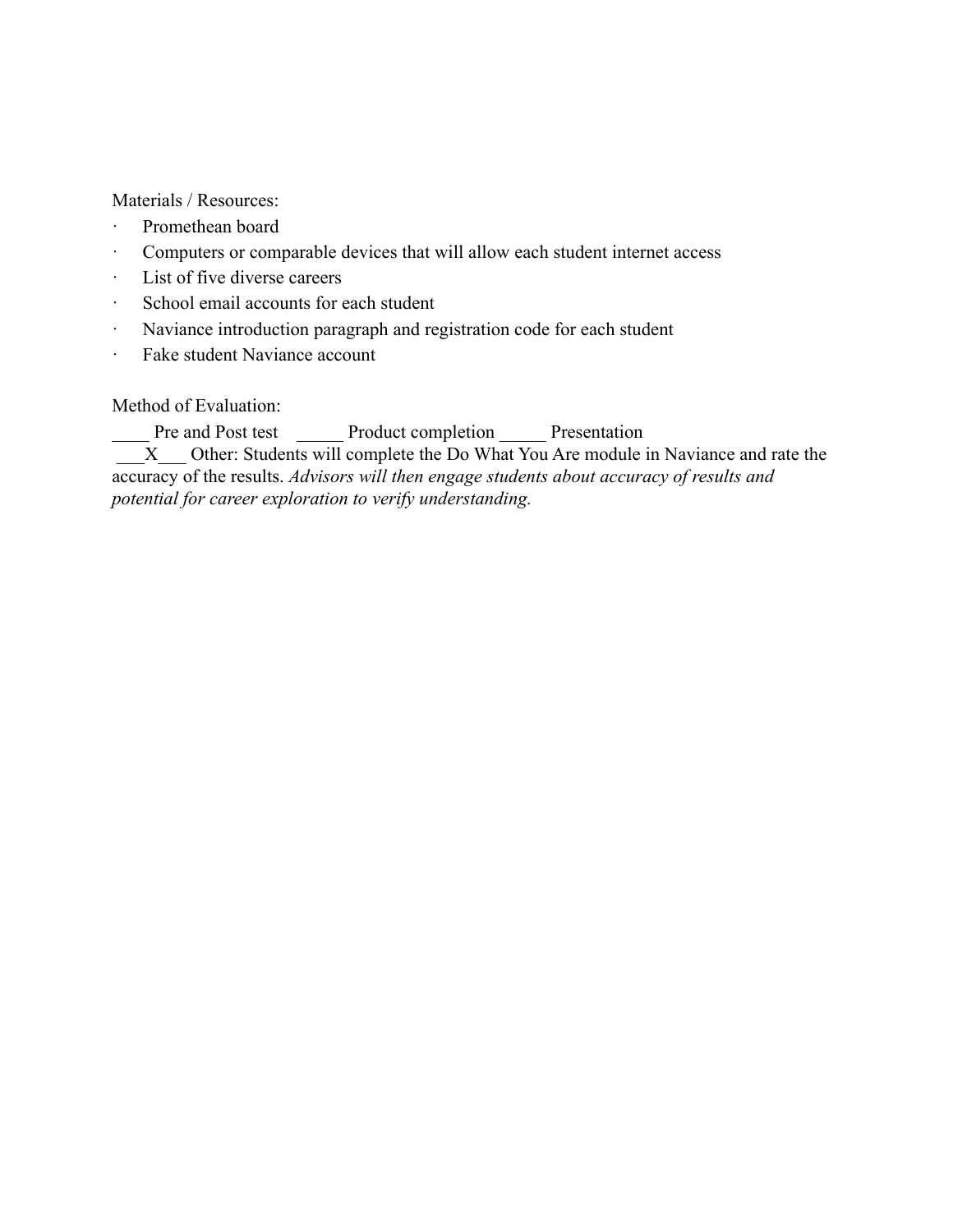## **Lesson Title: Do What You Are Follow Up Interpretation of Results Lesson Grade Level: 10**

Content Area: \_\_\_\_\_ Academic \_\_X\_\_\_ Career \_\_\_\_\_ Personal/Social

Method of Delivery: <br>Individual Group Classroom X Other: Health pull out

Student State Competencies Addressed: C4.7 - 8.1 Take a career interest inventory C4.9 - 10.1 Develop skills to locate, evaluate, and interpret career information

Essential Question(s):

What is the relationship between personal qualities, education and the world of work? What is needed to understand and respect oneself?

Lesson Plan / Activities:

- 1. Students will log into Naviance and get their 4 digit code.
- 2. Counselor to log into the powerpoint and review slides.
- 3. Students to write personality code on a post it and bring it up and place it in the matching grid.
- 4. Have students do career search in Naviance

Objective:

Students will discover the relationship between education and careers. Students will learn about and discuss their personal qualities and interests.

Materials / Resources:

- Presentation projected onto Smartboard
- Handout of the 16 Career Clusters
- Handout Myers-Briggs Indicator Chart
- Sample Program of Studies
- Students chromebooks (must login to Naviance)
- Post its

Method of Evaluation:

Pre and Post test Product completion Presentation

\_\_\_X\_\_\_ Other: Students will complete the Do What You Are module in Naviance and rate the accuracy of the results. Advisors will then engage students about accuracy of results and potential for career exploration to verify *understanding.*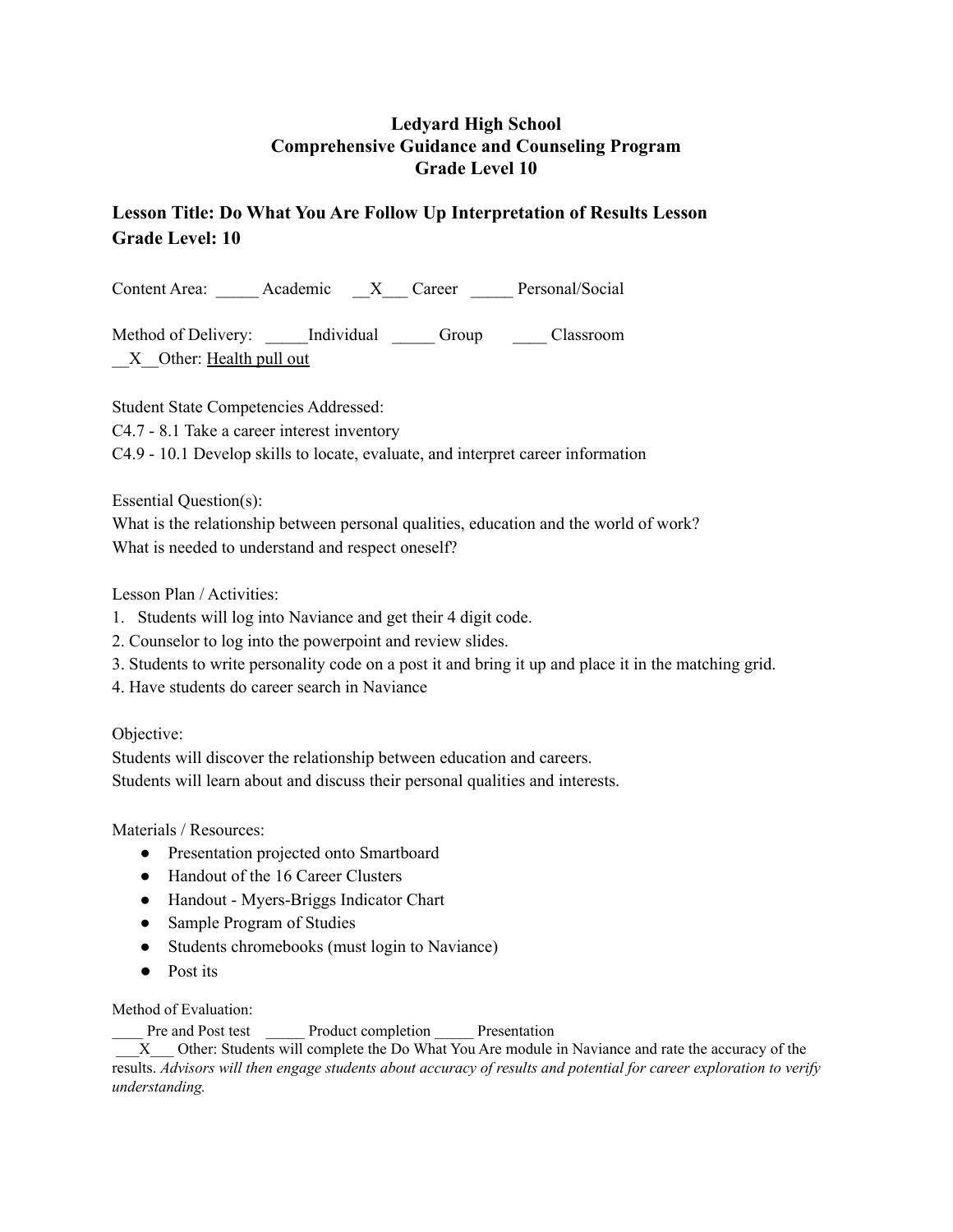## **Lesson Title: Communication Lesson Grade Level: 10**

Content Area: Academic Career X Personal/Social

Method of Delivery: <br>Individual Group X Classroom Other

Student State Competencies Addressed:

The student will:

PS:A2.6 Use effective communications skills

PS:A2.7 Know that communication involves speaking, listening and nonverbal behavior

Objectives:

Students will be able to:

- Explain and define three communication styles.
- Demonstrate effective ways to communicate with peers and adults.

Essential Question(s):

How do effective communication skills support positive problem solving and respect for others?

Engagement (Hook):

Students read the three words on the board: Assertive; Aggressive; Passive. They attempt to write down a definition of each.

### **Instructional Strategies / Lesson / Activities:**

1. Before the lesson begins, the school counselor asks students what are ways we communicate.

2. Present PowerPoint presentation and discuss slides with students

3. Students share their definitions and the counselor leads a discussion to differentiate the differences between the three definitions.

4. Counselor asks how the three words, passive, aggressive, and assertive are related to communication.

5. Students discuss how they communicate and with whom they communicate with throughout their day. Discuss how to properly use "I Statements"

- 6. Counselor writes down a list of communication during a student's day.
- 7. Counselor asks: Is there ever a situation when you do not communicate effectively? Have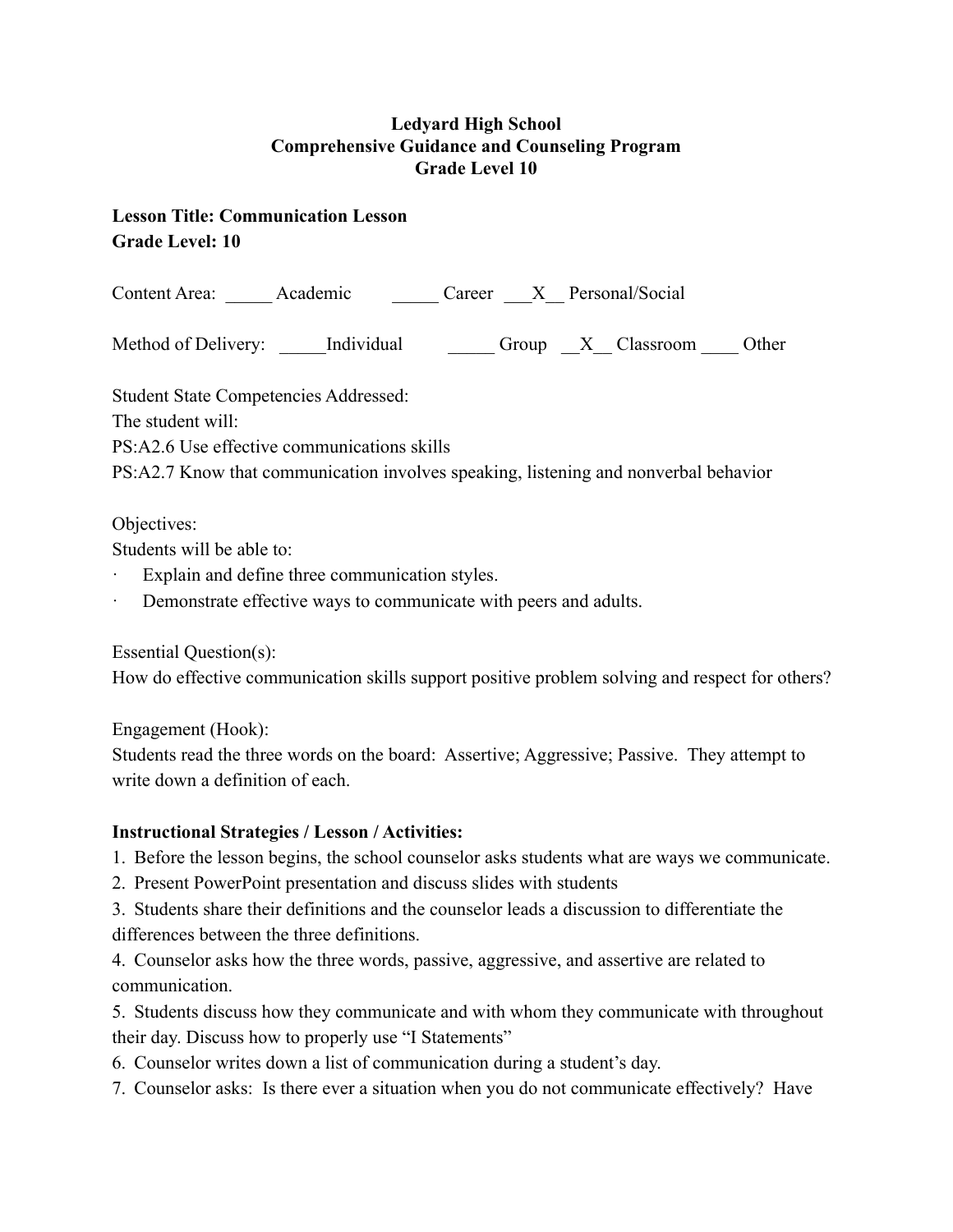you ever experienced a situation when the communication between yourself and another person when poor communication has interfered with a positive outcome?

8. Students give examples of possible negative communication (i.e.: with parents, teachers, friends, teammates, store clerk, etc.).

9. Counselor asks: How does your personality affect your communication style?

10. Students discuss differences in communication style. If you are shy, then a person may be too passive when communicating. If you are outgoing, a person may be too aggressive at times.

11. Counselor passes out hand out "Practicing I Statements"

12. Students complete the worksheet with a partner.

Essential Questions:

What are the basic components of effective communication? What are the different communication styles?

Lesson Plan/Activities:

- 1. Briefly describe the objectives of the session.
- 2. Present PowerPoint presentation and discuss with students a variety of slides throughout the lesson.
- 3. Poll Everywhere: provide data as the exit ticket.

Objectives:

-Know that communication involves speaking, listening, and nonverbal behavior.

-Develop an understanding of the three different styles: assertive, aggressive and passive.

-Develop an understanding of how to proceed a situation in an assertive manner.

Material(s) needed: -PowerPoint Presentation -Computer -Projector -Electronic device

Method of Evaluation:

Pre and Post test Product completion Presentation  $\underline{X}$  Other: Poll everywhere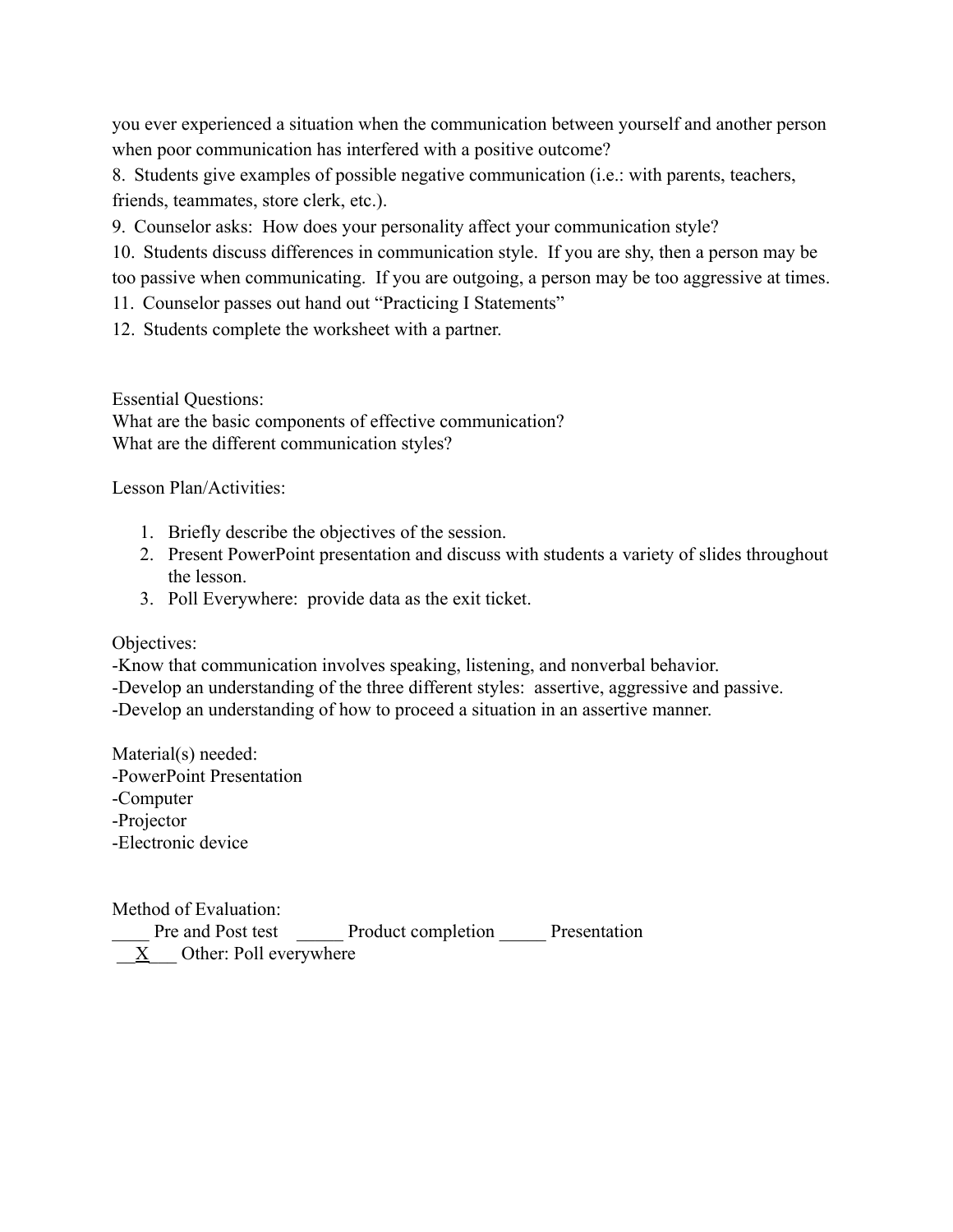## **Example**

| Feelings | How do you feel?                                                           | makes me <b>mad</b>                                                                                                                                           |
|----------|----------------------------------------------------------------------------|---------------------------------------------------------------------------------------------------------------------------------------------------------------|
|          | you sad, angry,<br>anxious, scared?                                        |                                                                                                                                                               |
| Trigger  | What was the<br>'trigger' that<br>bothered you?                            | When you touch my stuff.                                                                                                                                      |
| Reason   | How does the<br>trigger affect you?<br>Why does this<br>trigger upset you? | <b>Because</b> I told you not to<br>touch my things. I don't like<br>people touching my stuff.<br>When you touch my stuff I<br>think you are disrespecting me |

*Practicing "I Statements"*

Directions: Make "I statements" for the following situations. Remember to use all pieces of the statement.

1. One of your friends has been ignoring you lately. You don't know if something's wrong.

| State your<br>feeling  | I feel |
|------------------------|--------|
| State what<br>happened | When   |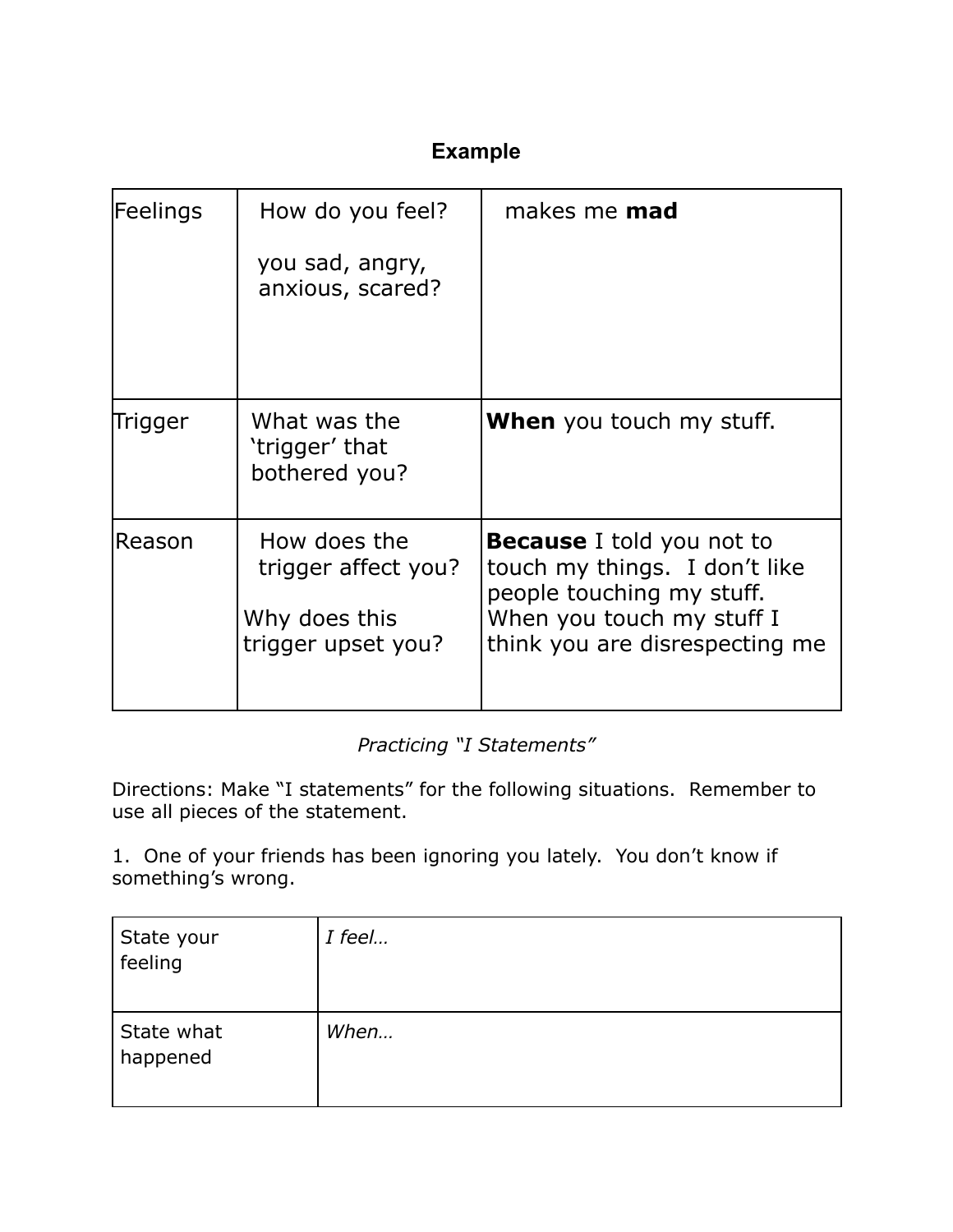| Describe its<br>effect on you | Because |
|-------------------------------|---------|
|                               |         |

2. A student in your class is making fun of you.

| State your<br>feeling         | I feel  |
|-------------------------------|---------|
| State what<br>happened        | When    |
| Describe its<br>effect on you | Because |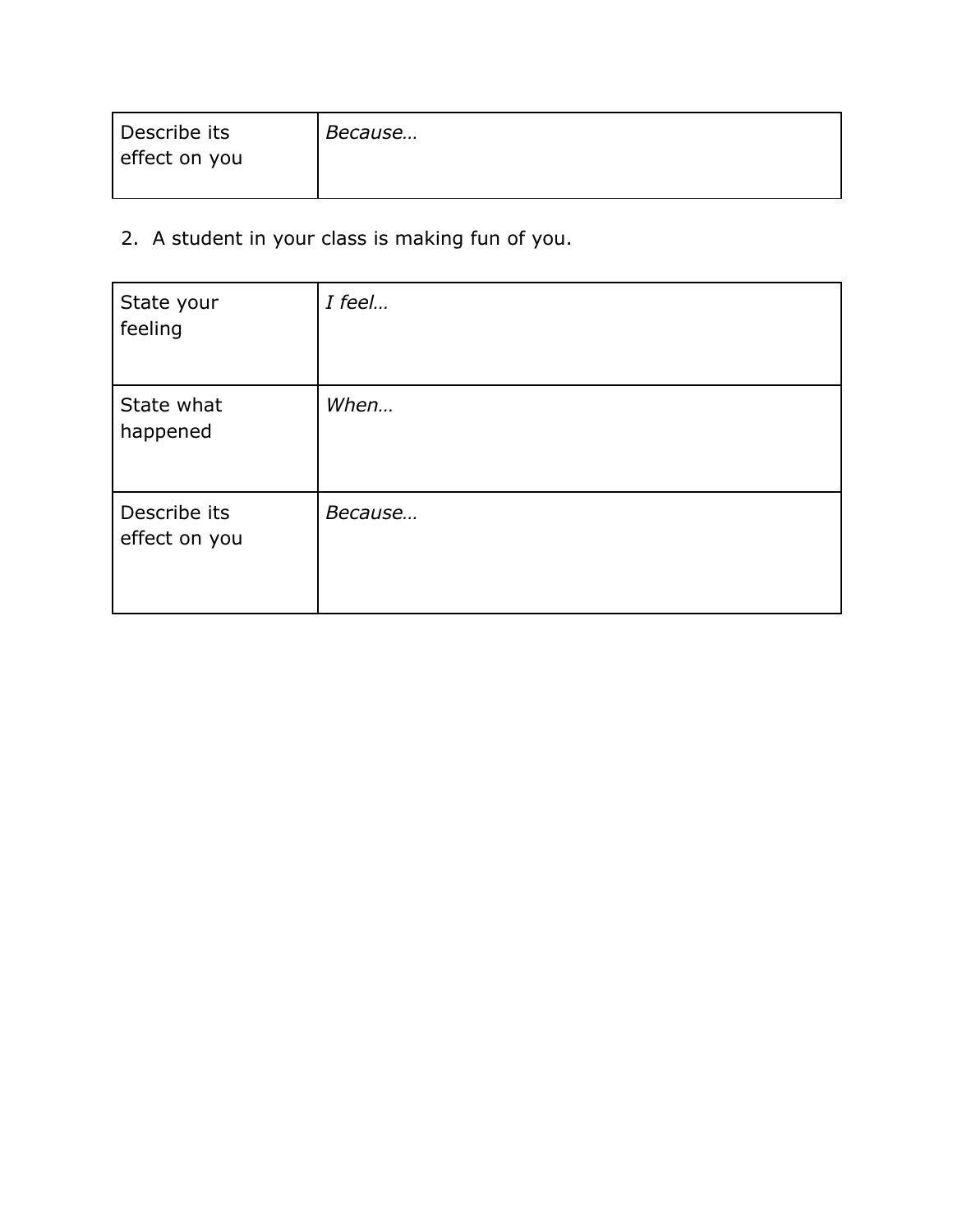| <b>Lesson Title: SSP Survey and Goals</b>                                                            |
|------------------------------------------------------------------------------------------------------|
| <b>Grade Level: 10</b>                                                                               |
| Content Area: X Academic X Career X Personal/Social                                                  |
| Method of Delivery: _____Individual ________Group ___X____Classroom _______<br>Other                 |
| <b>Student State Competencies Addressed:</b>                                                         |
| The student will:                                                                                    |
| C4.9 - 10.6 Be able to assess their abilities, skills, interests and values as they relate to career |
| choices.                                                                                             |
| A3.9 - 10.4 Identify personal responsibilities for planning future goals.                            |
| A3.9 - 10.5 Demonstrate personal responsibility for researching postsecondary schools and            |
| careers.                                                                                             |
| P/S7.9-10.8 Identify personal strengths and assets.                                                  |

Objective: To set SMART goals for students freshman year in the domains of Academic, Career and Personal Social. All goals are completed on Naviance.

Essential Questions: What Academic, Career and Personal/Social goals have been identified by the student as a priority for their 10th grade year.

Lesson Plan/Activities: The 10th grade SMART goals are addressed during the freshmen planning meeting with his or her counselor.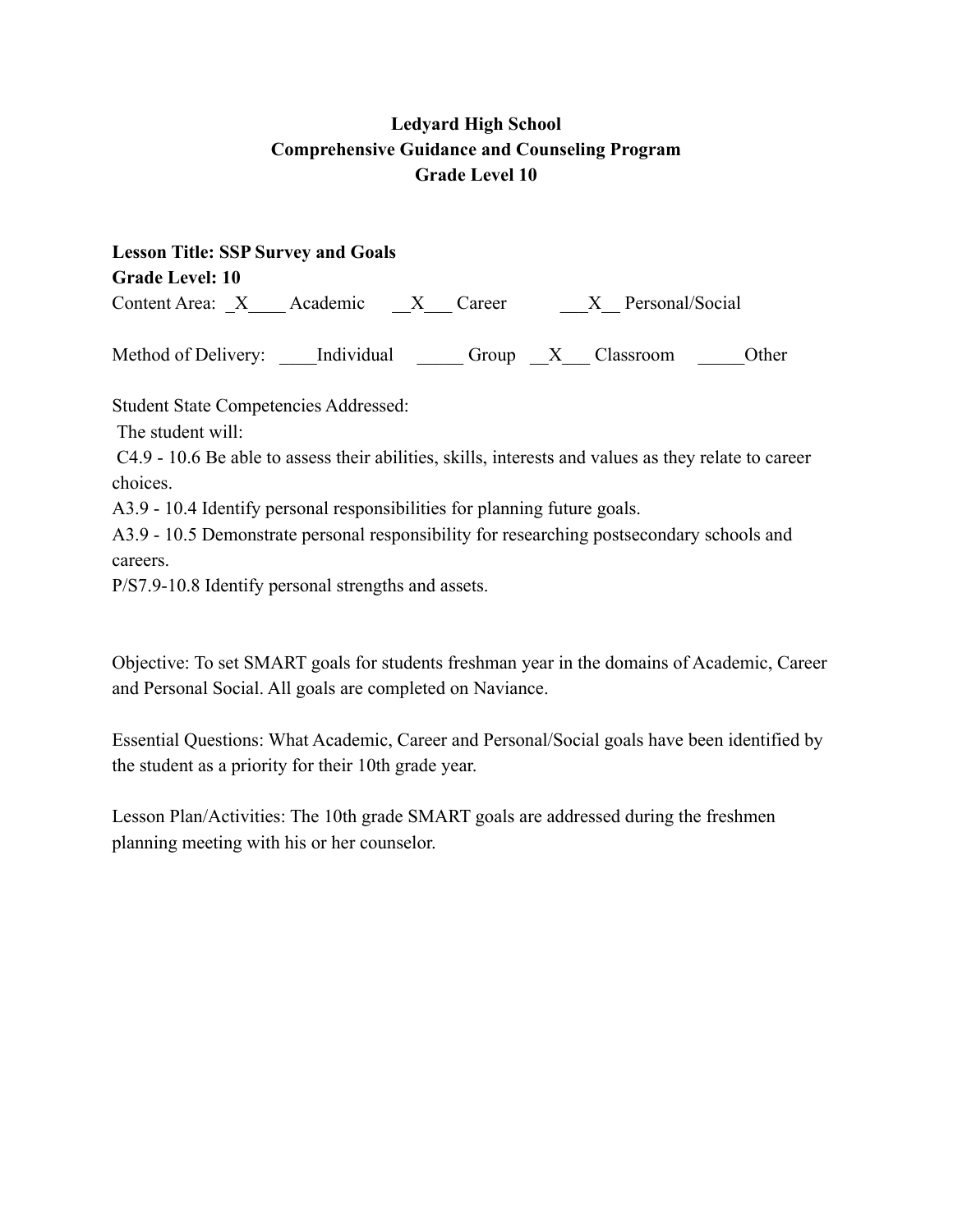**Lesson Title: Career Awareness Lesson Grade Level: 10** Content Area: Academic <u>X</u> Career Personal/Social Timeline:

Spring Semester: 25 minutes

Method of Delivery: \_\_\_\_\_Individual \_\_\_\_\_\_Group \_\_\_\_\_Classroom X Other: Health pull out

Student State Competencies Addressed:

C4.7 - 8.6: Study postsecondary education requirements of a selected number of career fields. C4.7 - 8.7: Describe the relationship between career interests, high school course selection and postsecondary education options.

C6.9-10.6 Identify the requirements for postsecondary education programs of interest.

Objective:

Learn about the variety of traditional and nontraditional occupations Develop career awareness and acquire career information

Essential Questions:

What are your options after high school? What are some non-traditional jobs and their qualifications?

Lesson Plan/Activities:

- 1. Briefly describe the objectives of the session.
- 2. Present PowerPoint presentation with discussion with students throughout the lesson. Discussion is facilitated at the beginning of the presentation with the slide, "What are my options after high school?" and at the end of the presentation with the slide, "Discussion."
- 3. Guess the Career Game (located on slide 3)
	- a. Put a picture of the job title in each student's head band. Everyone needs to keep the pictures secret.
	- b. Explain to the students that they will try to guess the career pictured on their back by asking others yes/no questions such as:

Do you need a college education?

Does it require strong reading and/or math skills?

Do you work with other people?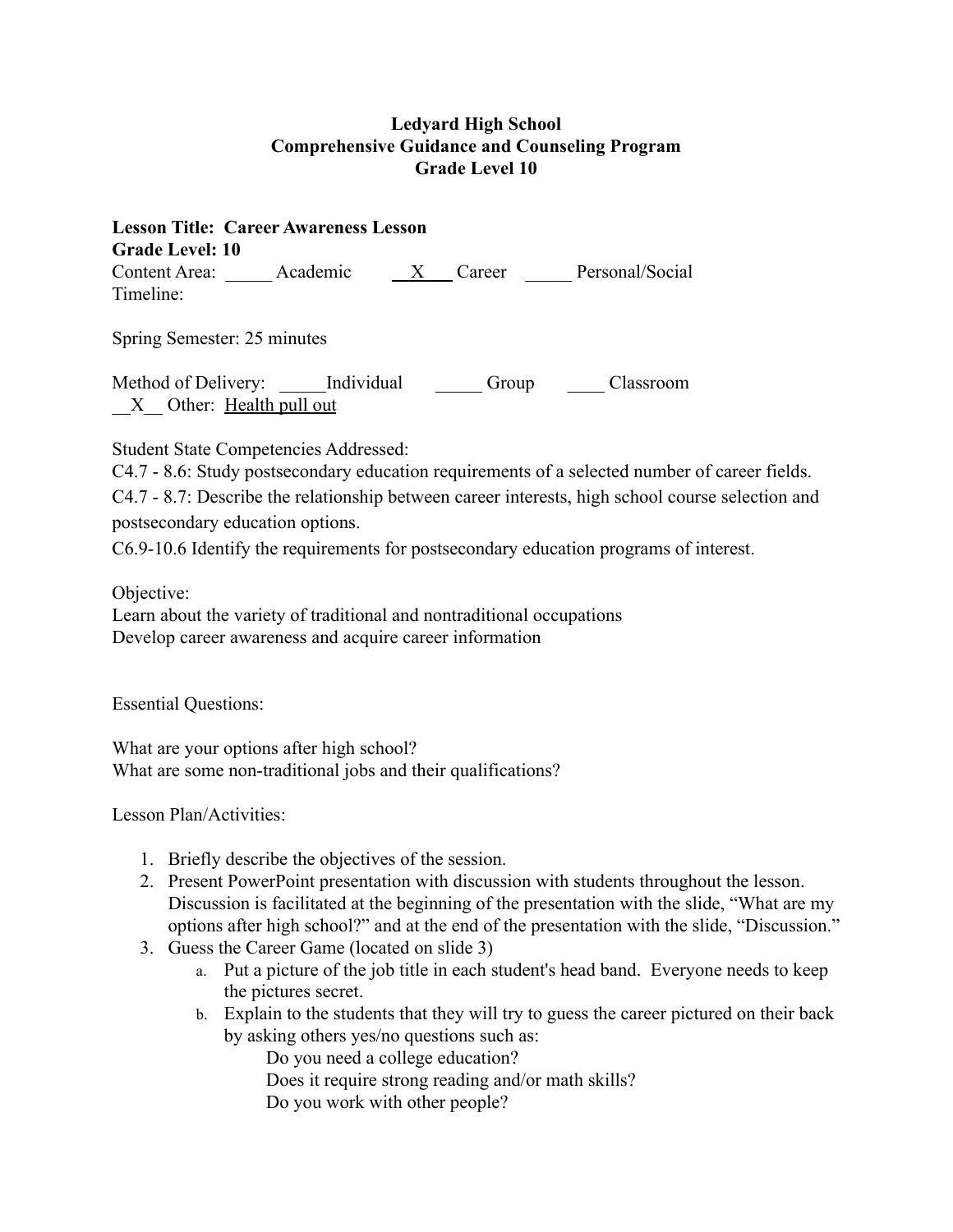Do you need computer skills?

Does the job require physical strength?

- c. Students remove the pictures as they correctly guess the career.
- 4. End the PowerPoint with a class discussion prompted on slide. Questions:
	- 1. How is the world of career opportunities different now than it was in the past?
		- a. Careers that have never existed before
		- b. Careers that you work from home
		- c. Both men and women will spend at least 30 to 40 years in the workforce
	- 2. What could you do to make your options different from everyone else?
		- a. Take courses in high school that give you skills or help you on a pathway to develop skills. Such as electives courses, Career Pathway courses, etc.
		- b. Volunteer.
		- c. Double major in college or pursue a major and a minor.

3. What are the advantages to going a different direction from the other students in your class?

- a. more opportunities
- b. higher wages
- c. higher demand
- d. more interesting job
- e. more job satisfaction
- f. better benefits
- 4. What are some barriers to pursuing a nontraditional job?
	- a. Social or cultural expectations
	- b. Lack of support from family, friends, teachers, classmates, coworkers
	- c. Limited prior experience
	- e. stereotyping
- 5. Have students complete their "Exit Ticket" (prompted on the last slide) and allow sufficient time for the students to finish and collect it.

Material(s) needed:

- Laminated cards with pictures of job titles
- Headbands Game & Headbands
- PowerPoint Presentation
- Computer
- Projector

Method of Evaluation:

Pre and Post test Product completion Presentation \_\_\_X\_\_\_ Other: Exit Ticket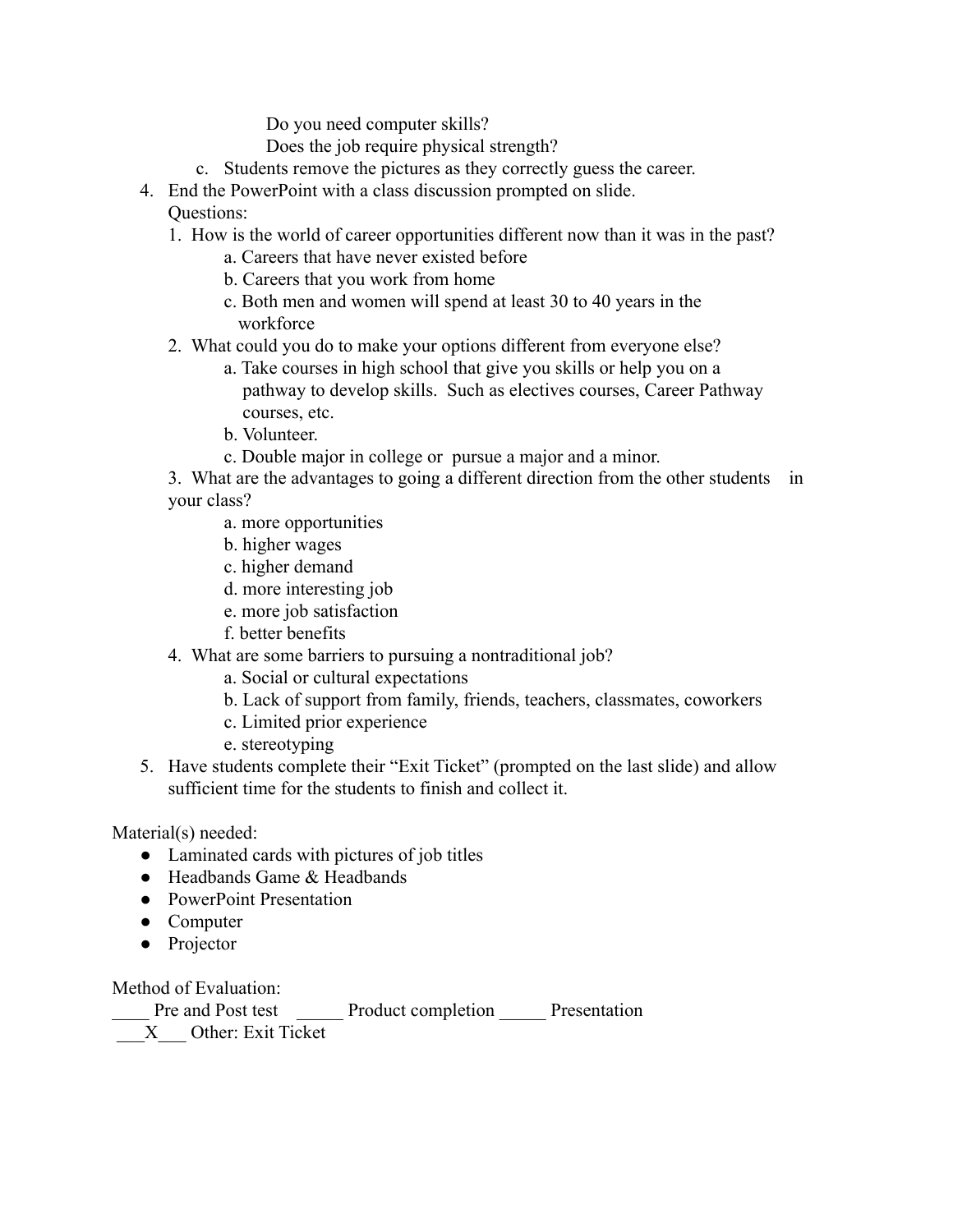**Lesson Title: Financial Reality Grade Level: 11th grade** Content Area:  $X$  Academic  $X$  Career Personal/Social Timeline:

Method of Delivery: <br>Individual Group X Classroom Other

Student State Competencies Addressed:

The student will:

A3. 11 – 12.1 Understand how school success and academic achievement enhance future career and vocational opportunities.

A3. 11 - 12.3 Demonstrate an understanding of the value of lifelong learning.

A3. 11 - 12.4 Be aware of the characteristics of a college environment especially as it differs from high school.

C6.7-8.5 Identify career information resources

Goals:

- Develop skills for lifelong learning
- Prepare students for college and career readiness
- Prepare students in understanding the importance of furthering their education
- Develop awareness about financial responsibilities after graduation.

Lesson Plan/Activities:

- 1. Set up stations throughout the classroom
- 2. Pass out occupation card and family cards to students
- 3. Hand every student a budget worksheet explaining how to make debit and credits at each session.
- 4. Allow students to move in small groups to each station crediting or debiting their account.
- 5. End session starting discussion around which students ended the lesson financially stable.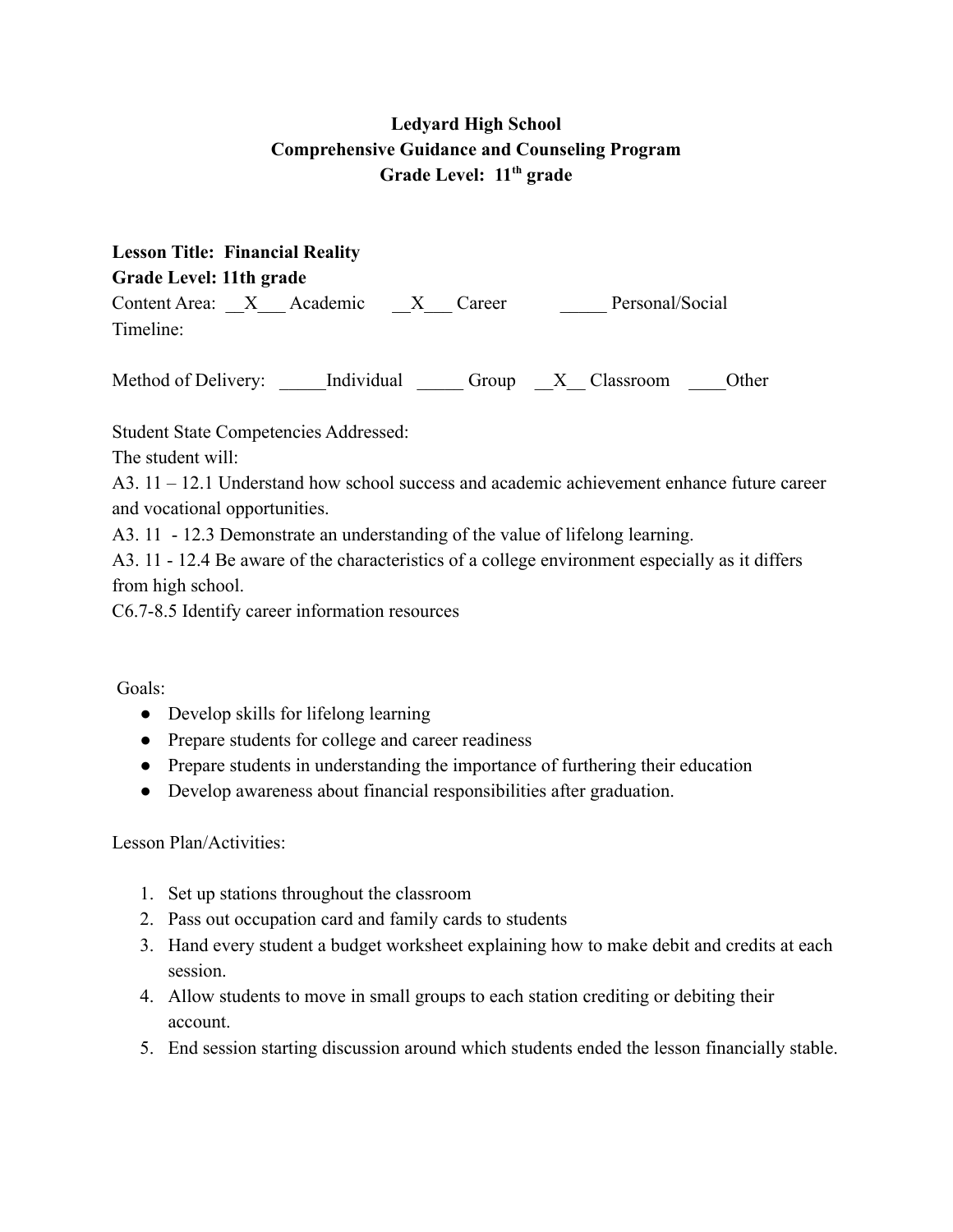Material(s) needed: -Center Kit with seven stations, cards, and directions -Budget sheet for each student

Method of Evaluation:

The and Post test \_\_\_X\_\_ Product completion \_\_\_\_\_ Presentation  $\frac{1}{\sqrt{2\pi}}$  Other – please describe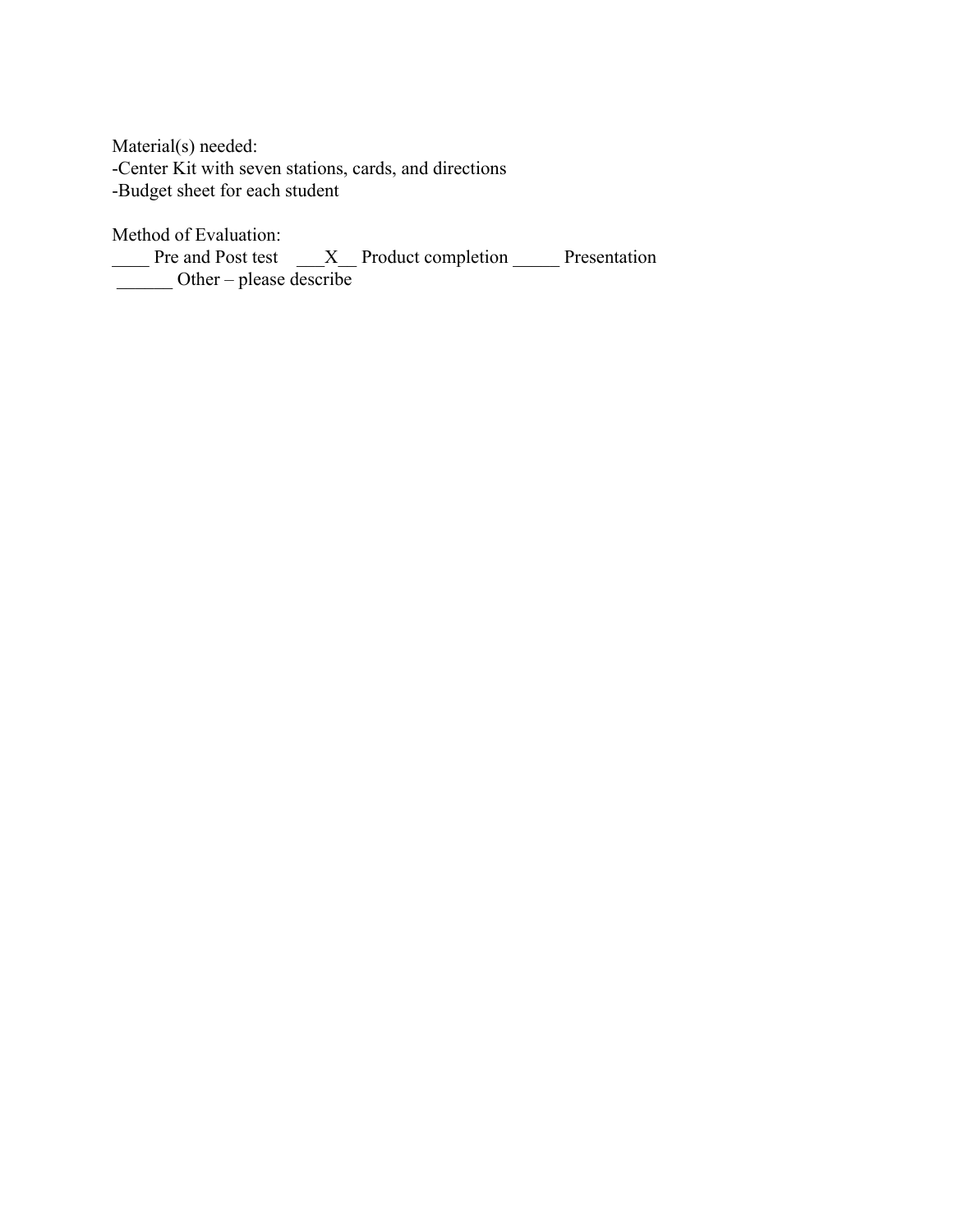**Lesson Title: Pre/Post SAT Lesson Grade Level: 11 th grade** Content Area: X Academic Career Personal/Social

Method of Delivery: <br>  $\blacksquare$  Individual  $\blacksquare$  Group  $\blacksquare$  Classroom X Other: AIM-Admin/English

Student State Competencies Addressed:

The student will:

A3. 11 – 12.1 Understand how school success and academic achievement enhance future career and vocational opportunities.

A3. 11 - 12.3 Demonstrate an understanding of the value of lifelong learning.

A3. 11 - 12.4 Be aware of the characteristics of a college environment especially as it differs from high school.

Lesson Plan/Activities:

- 1. Review the PRE SAT lesson with students.
- 2. Review quick facts on the english and math section of the test.
- 3. Review the length and expectations of the day.
- 4. Review the scores and what they mean for the SAT
- 5. Provide the list of resources:
	- $\circ$  For personalized resources aligned to the SAT® Suite of Assessments (including the PSAT/NMSQT<sup>®</sup>), please visit:
		- **● [satpractice.org](http://satpractice.org/)**
	- For general information about the PSAT/NMSQT, please visit:
		- **● [collegeboard.org/psat](http://collegeboard.org/psat)**
	- KHAN Academy
		- Khanacademy.org
	- To find out more about National Merit Scholarship Corporation and its scholarships, visit:
		- **[nationalmerit.org/nmsp.php](http://www.nationalmerit.org/s/1758/interior.aspx?sid=1758&gid=2&pgid=424)**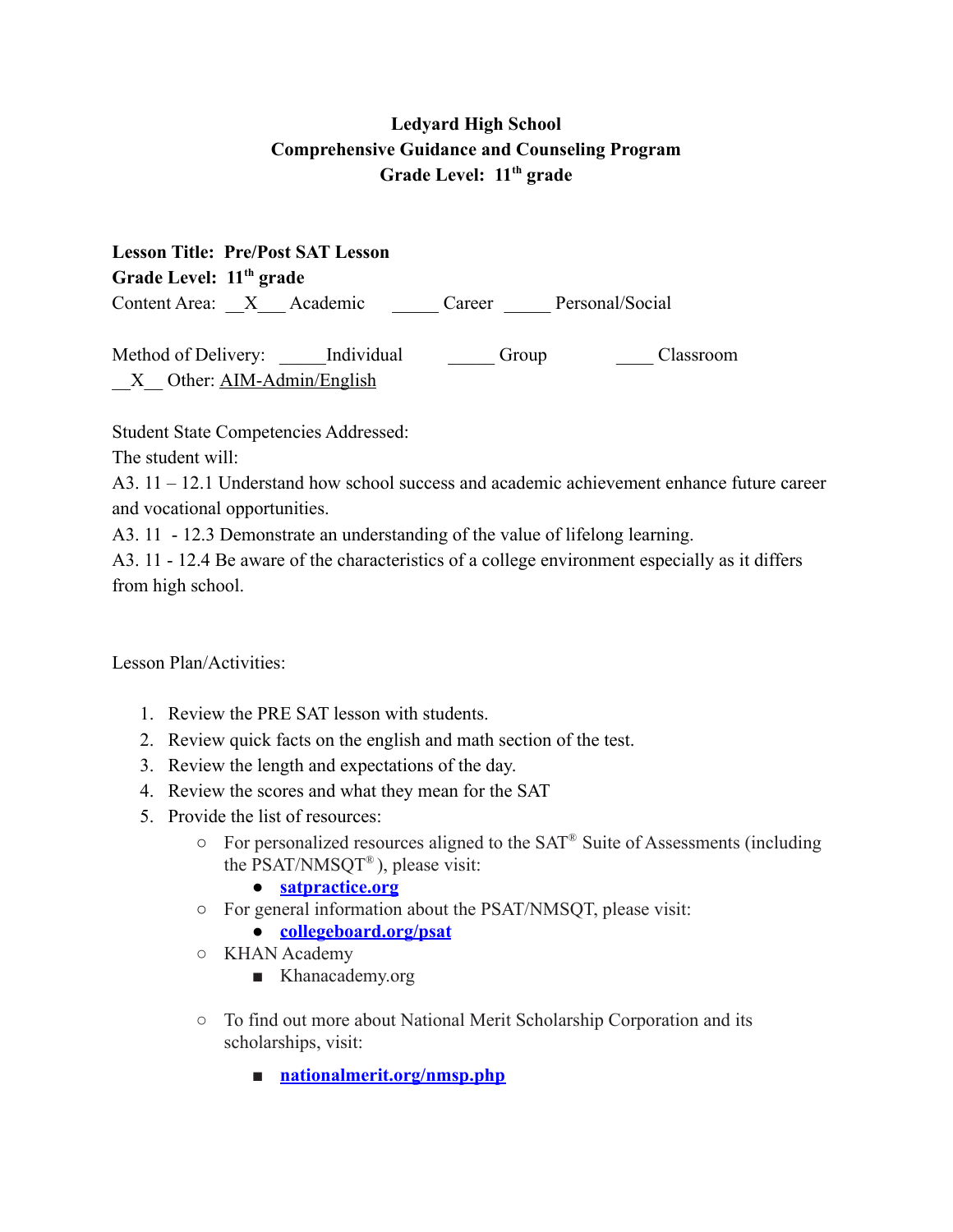Objectives:

-Students will gather knowledge about the SAT process preparing them for test day.

-Students will develop skills for lifelong learning

-Students will prepare students for college and career readiness

-Students will prepare for the online college planning process

Method of Evaluation:

Pre and Post test Product completion Presentation  $\underline{X}$  Other: Presentation attendance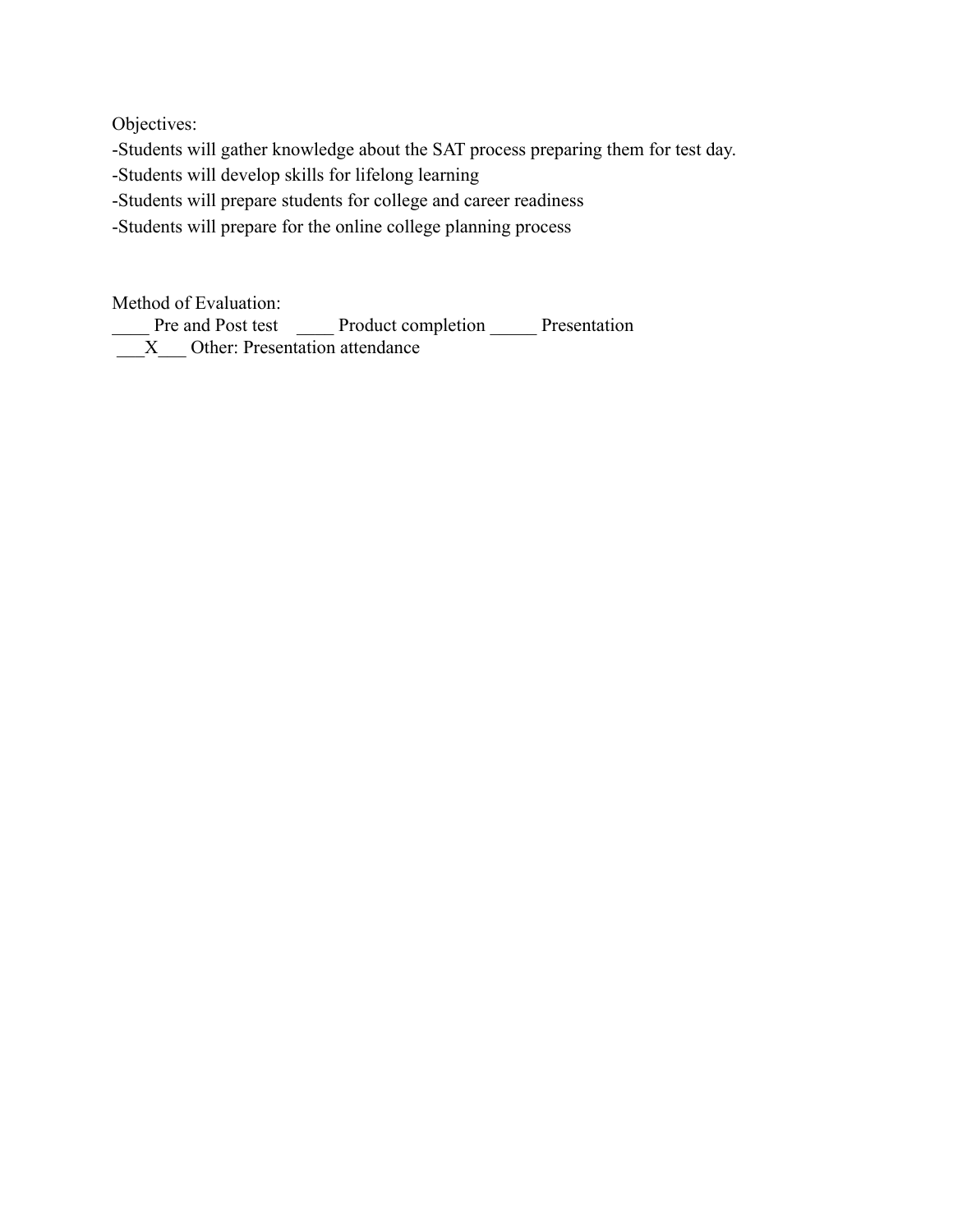| <b>Lesson Title: Resume and Goals</b>                                                                   |
|---------------------------------------------------------------------------------------------------------|
| <b>Grade Level: 11th Grade</b>                                                                          |
| Content Area: <u>X</u> Academic X Career X Personal/Social                                              |
| Method of Delivery: ______ Individual __________ Group _______<br>Classroom<br>__X__Other: USH/pull out |
| <b>Student State Competencies Addressed:</b>                                                            |
| A3.9 - 10.5 -Demonstrate personal responsibility for researching postsecondary schools and<br>careers.  |
| C6.9-10.4- Demonstrate skills to complete a job application.                                            |
| C6.11 - 12.2 - Complete a personal data inventor to develop and modify a resume.                        |
| PS7.9 - 10.8 - Identify personal strengths and assets.                                                  |
| Lesson Plan/Activities:                                                                                 |
| Review by example Naviance resume builder.                                                              |
| Objectives:                                                                                             |
| Students will be able to:                                                                               |
| -Learn how to write a resume                                                                            |
| -Understand the importance of a resume and how to begin to start one                                    |
| -Understand Naviance and the tools it offers.                                                           |
| -Identify personal achievements and strengths.                                                          |
|                                                                                                         |

Method of Evaluation:

The and Post test \_\_X\_\_ Product completion \_\_\_\_\_ Presentation \_\_\_\_\_ Other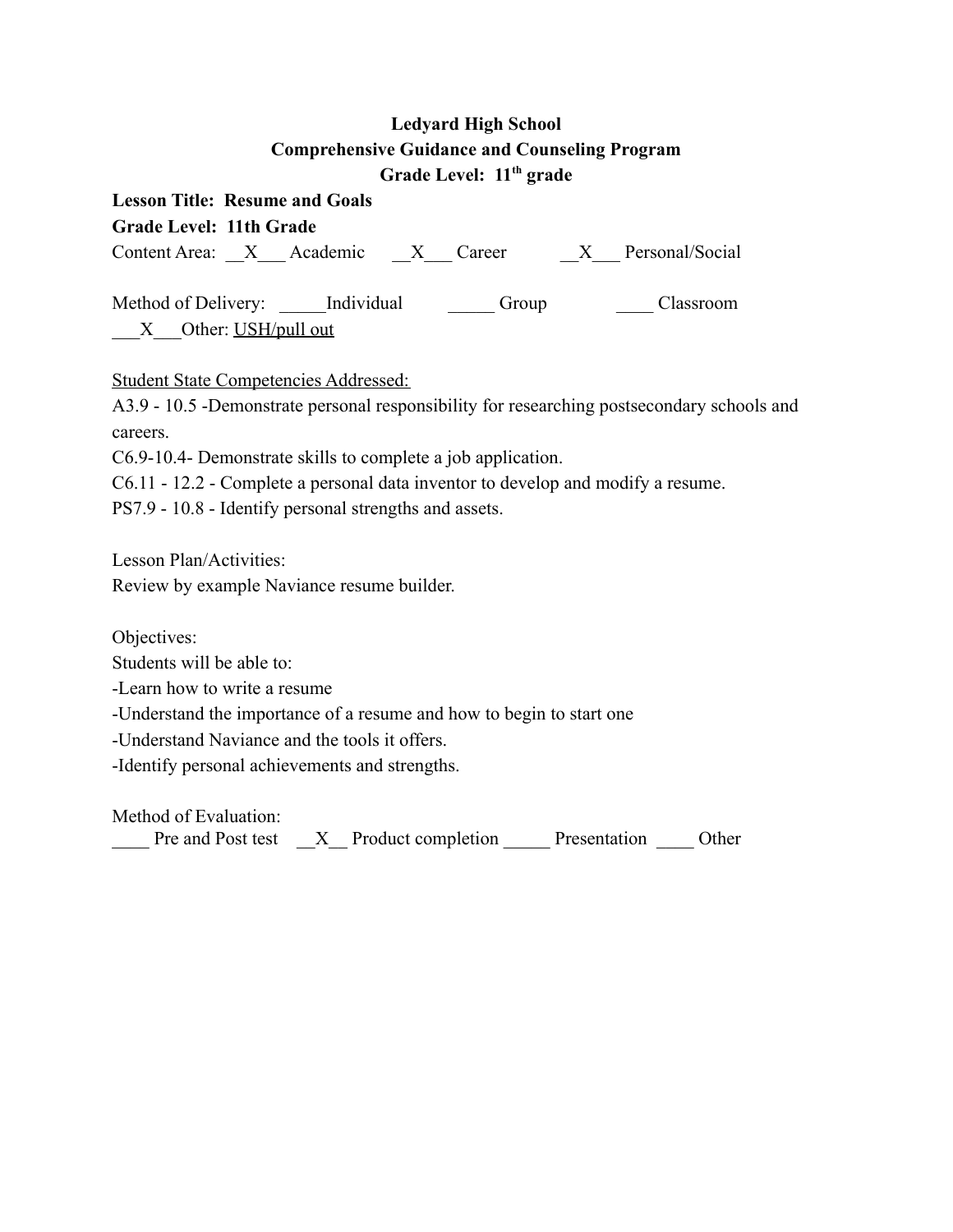**Lesson Title: College Search & Interview Questions Grade Level: 11th Grade** Content Area:  $X$  Academic  $X$  Career Personal/Social Method of Delivery: <br>  $\begin{array}{ccc} \text{Individual} & \text{Group} & \text{Classroom} \end{array}$ X Other: USH/pull out

Student State Competencies Addressed:

A3.11 - 12.4 - Be aware of the characteristics of a college environment especially as it differs from high school.

A3.9 - 10.5 - Demonstrate personal responsibility for researching postsecondary schools and careers.

C5.11-12.7 - Complete required steps toward transition from high school to entry into postsecondary education, training programs or work.

Lesson Plan/Activities:

- 1. Students will log into Naviance
- 2. Career counselor will demonstrate Naviance search options
- 3. Students will work independently to search for schools

Objectives:

-Students will demonstrate personal responsibility for researching postsecondary schools and careers.

-Identify the requirements for postsecondary education programs of interest.

Materials needed: -computers or Chromebooks

Method of Evaluation:

| Pre and Post test | X Product completion | Presentation | Other |
|-------------------|----------------------|--------------|-------|
|                   |                      |              |       |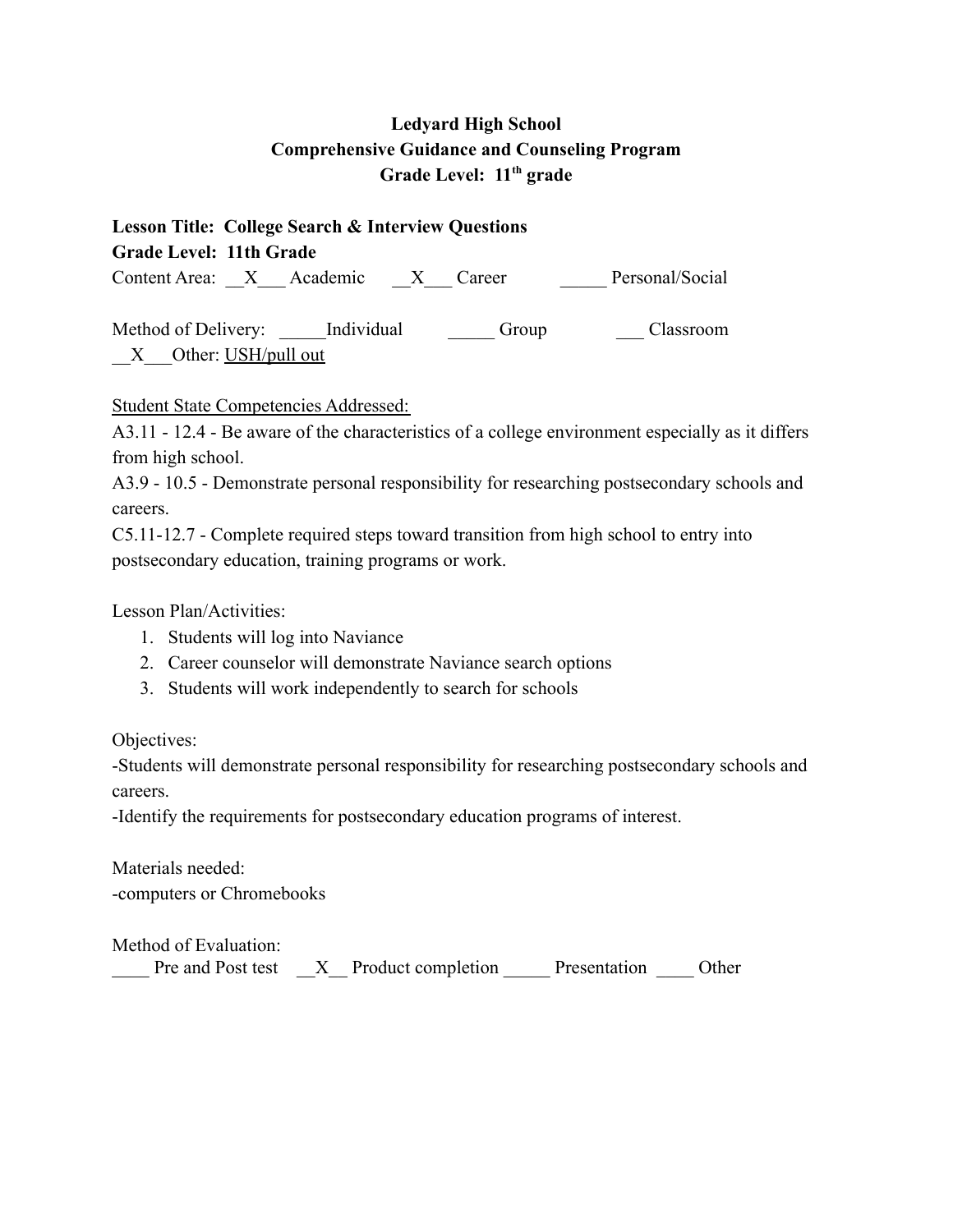**Lesson Title: Senior Prep Day Grade Level: 12th grade**

Content Area:  $X$  Academic  $X$  Career  $X$  Personal/Social Timeline: To take place the week before school starts

Method of Delivery: Lindividual Group Classroom X Other: Summer Event/AIM

Student State Competencies Addressed:

PS. 11 - 12.1 - Analyze their four-year educational career plan and make necessary modifications.

PS. 11 - 12.4 Identify resources to support transition from high school to postsecondary plan A1. 11 - 12.7 Apply strategies to fulfill education and career goals outlined in their individual learning plan.

C5.11 - 12.5 - Identify requirements for postsecondary programs.

Lesson Plan/Activities:

1. Complete Senior Prep Day Checklist Activities (see below)

Objectives:

Students will:

-Develop skills for lifelong learning

-Prepare students for college and career readiness

-Prepare for the online college planning process

Materials needed:

-Senior Prep Day Checklist

-Resume/Brag Activity Sheets

-Computers or Chromebooks

Method of Evaluation:

| Pre and Post test | X Product completion | Presentation | Other |
|-------------------|----------------------|--------------|-------|
|                   |                      |              |       |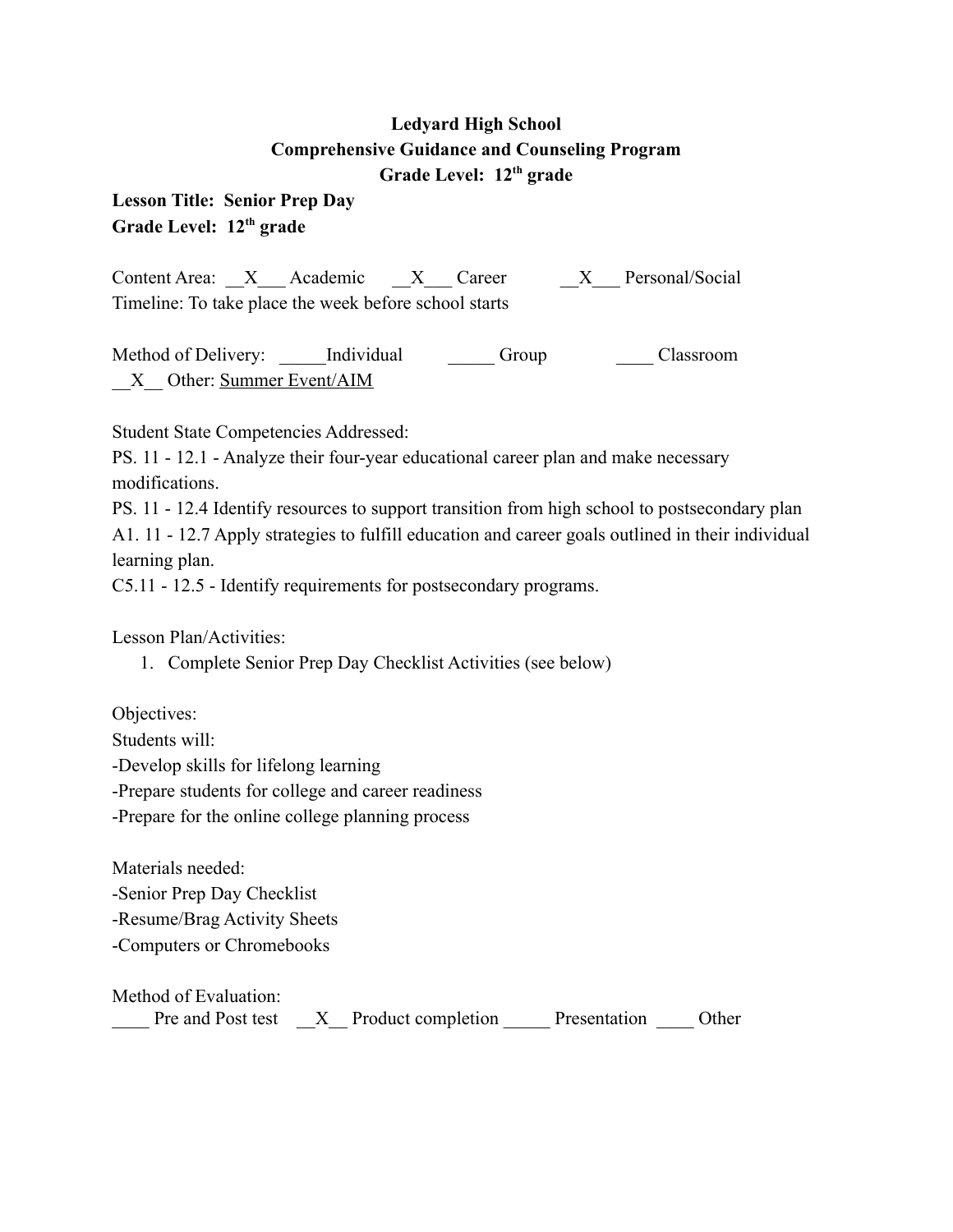#### **Senior Prep Day Checklist:**

Name:

Senior Prep Day

- ❏ Sign up for Remind
- ❏ Resume/Brag/Activity Sheet
	- Complete this is your time to shine! Brag about yourself!
	- This is used for teachers' and your counselor's letters of recommendation.

#### ❏ COMPLETE Naviance – Goals

- Click "about me" tab
- Click "goals"
- Click "Add a new goal"
- Complete the Academics, Career, and Personal/Social Goals for Grade 12
- On the bottom page, click "add goal"
- On left column, click "mark complete"

❏ CREATE a Common Application Account if you plan to apply to a CA school (www.commonapp.org)

• Save and answer questions at ANOTHER TIME

IMPORTANT: BE SURE TO SAVE YOUR COMMON APPLICATION USERNAME AND PASSWORD SOMEWHERE!!!

**COUNSELOR initials\_\_\_\_\_\_\_\_\_\_\_\_\_\_\_**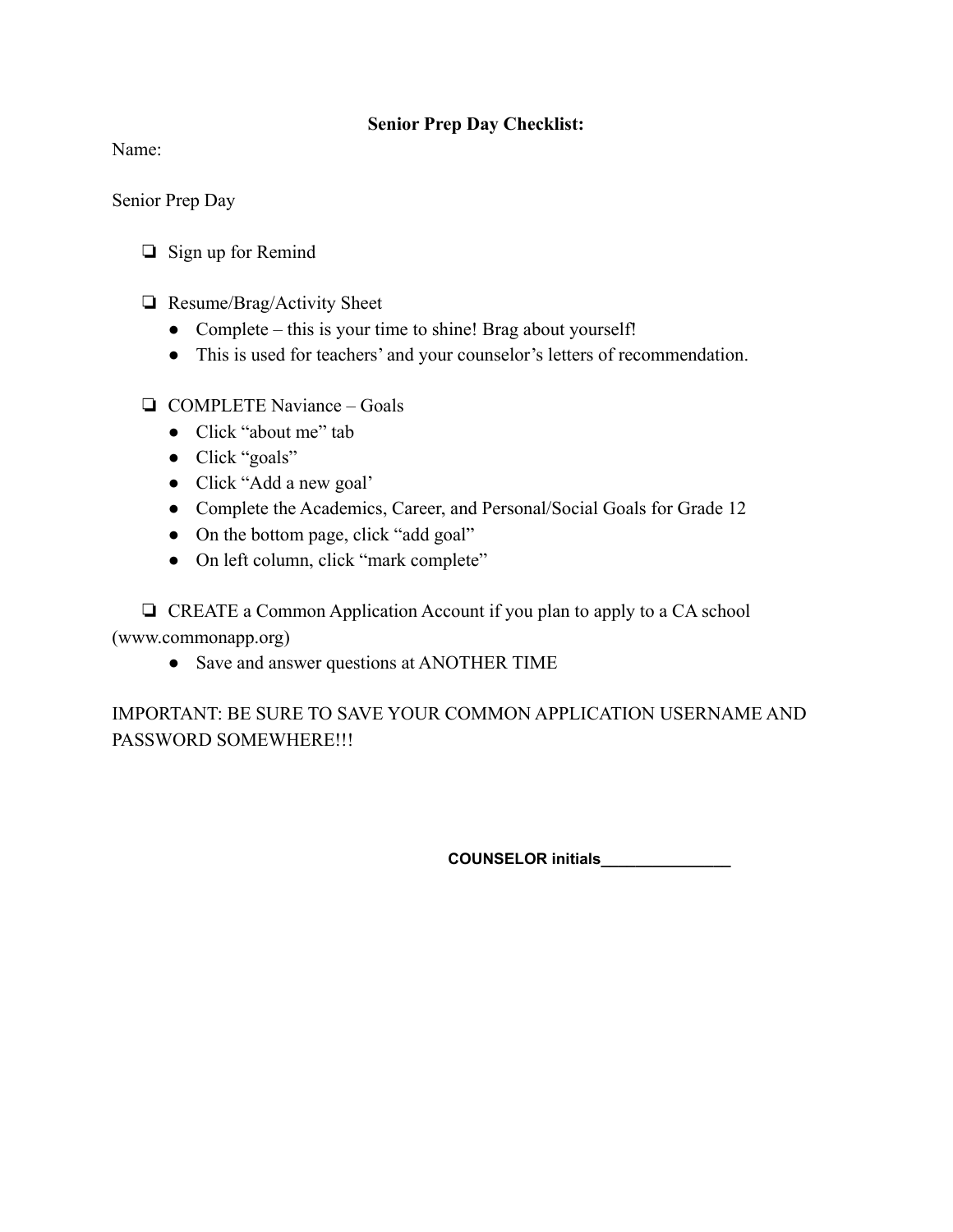## **Lesson Title: College Fair Grade Level: 12th grade**

Content Area: X Academic X Career Personal/Social

Method of Delivery: \_\_\_\_\_Individual \_\_\_\_\_\_\_\_ Group \_\_\_\_\_\_\_\_ Classroom X Other: Evening event

Student State Competencies Addressed:

C4.11 - 12.1 Assess strengths and weaknesses based on high school performance

A2.11 - 12.1 Implement strategies to achieve postsecondary goals.

A2.11 - 12.2 Explore the many options to pursue following graduation

Lesson Plan/Activities:

Evening Activity- A variety of schools and postsecondary representatives are available at individual tables for students and families to explore and ask questions.

Objectives:

-Students to identify potential schools of interest

-Students network with college recruiters

-Students and families learn more about educational options

Method of Evaluation:

Pre and Post test Product completion Presentation  $X$  Other: Feedback Survey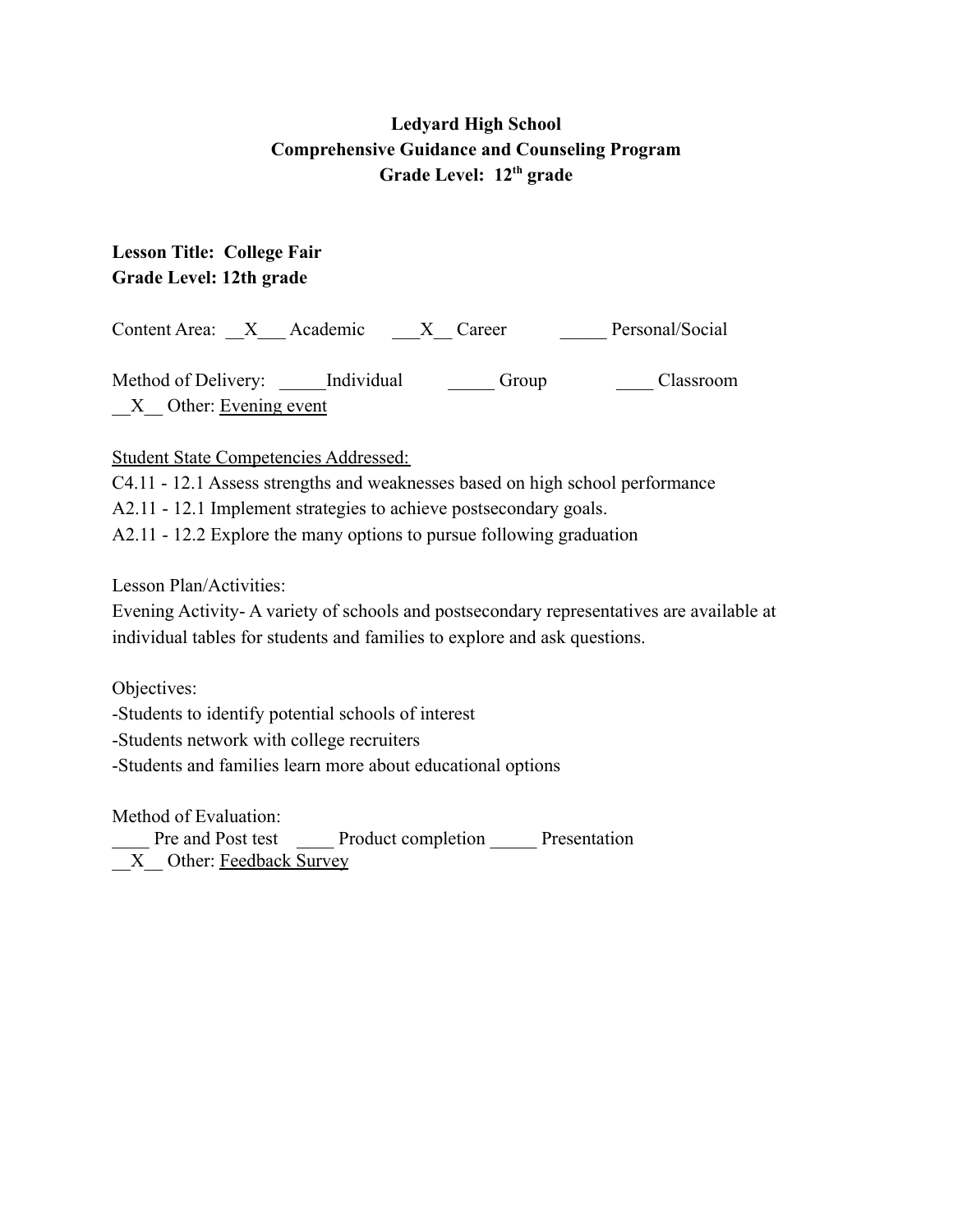## **Lesson Title: Senior College Planning Night Grade Level: 12th grade**

Content Area:  $X$  Academic  $X$  Career Personal/Social Method of Delivery: <br>  $\begin{array}{ccc} \text{Individual} & \text{Group} & \text{Classroom} \end{array}$ X Other: Evening event

#### Student State Competencies Addressed:

C4.11 - 12.1 Assess strengths and weaknesses based on high school performance

A2.11 - 12.1 Implement strategies to achieve postsecondary goals.

A2.11 - 12.2 Explore the many options to pursue following graduation

Lesson Plan/Activities:

- 1. An introduction will be provided that includes the Guidance website-senior page, the program feedback form, scholarship list, evening program flyer, and Senior College Night handouts.
- 2. PowerPoint presentation by UConn Admissions staff that provides insight into the college application process, planning, and decision making.

Objective: Student will prepare for the college planning process.

Materials:

-PowerPoint and technology (audio/visual) for presentation

-Event Flyer

-Program Feedback Forms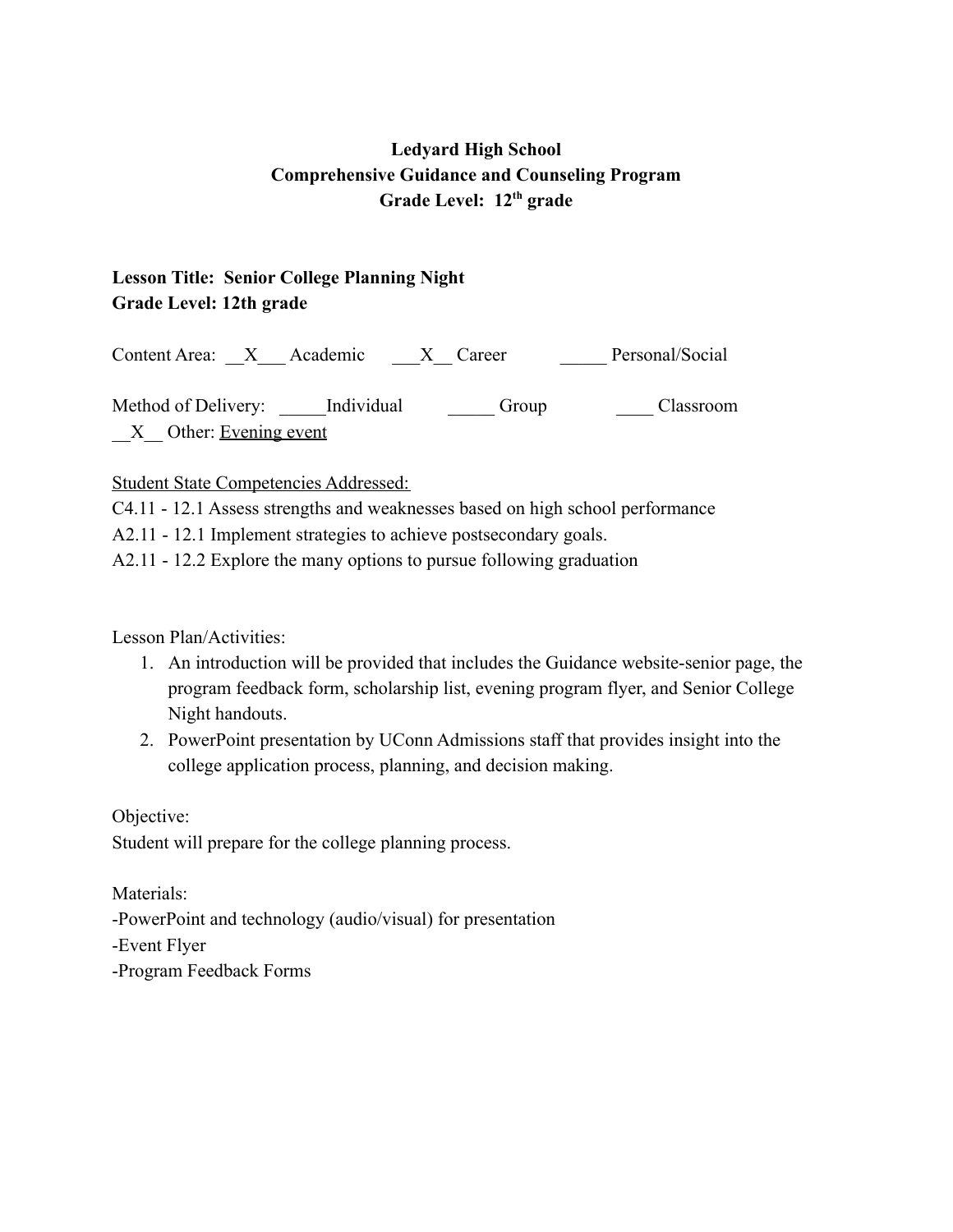-Handouts:

Counselor Assignments Sample transcripts Sample School Profile Early Decision & Early Action Think About Your Future: College and Beyond Admissions and Financial Aid Guide Timeline Everything You Need to Know About Your College Application SAT Score Choice Applying to College: FAQs Are You Ready for the Common App? Applying to College as a Student Athlete What College Admissions Officers Look for Find Your Best College Fit How to Choose Dream, Match, and Safety Schools An Internet Road Map for the College-bound Student 7 Common College Application Mistakes to Avoid College Admissions Glossary 5 Ways College Application Essays and High School Essays Are Different College Application Checklist 6 Quick Tips for Contacting Colleges Campus Visit Checklist Action Plan: High School Seniors Family Action Plan: 12th Grade 4 Reasons to Consider Community College Community College Transfer Guide What to Do If You're Wait-listed Winning a Scholarship Quick Reference Guide Web Resources Guide

Method of Evaluation:

Pre and Post test Product completion Presentation  $X$  Other: Feedback Forms